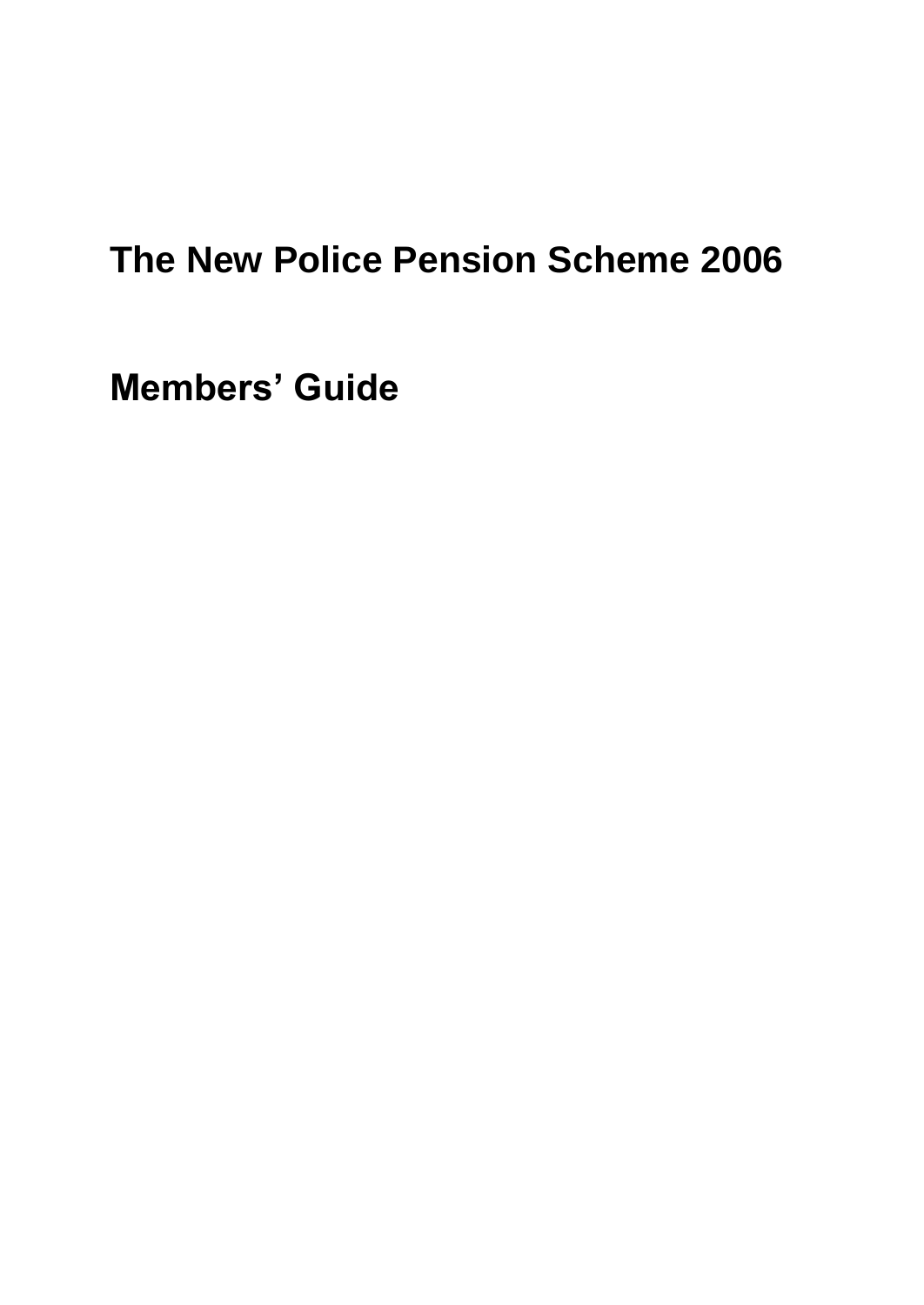#### **© Crown Copyright 2009**

The text in this document (excluding department logos) may be reproduced free of charge in any format or medium providing that it is reproduced accurately and not used in a misleading context. The material must be acknowledged as Crown copyright and the title of the document specified.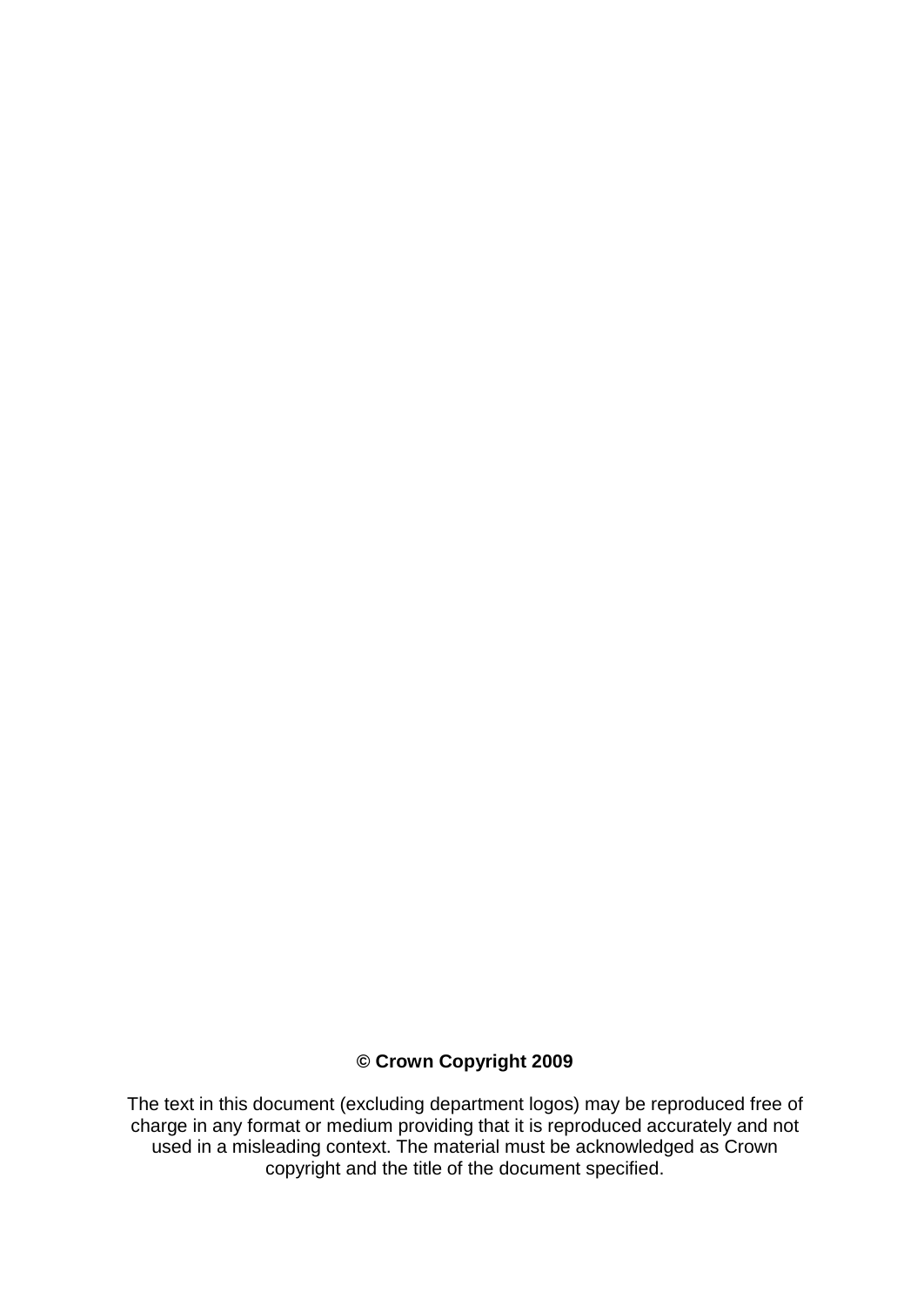## **Contents**

| 1. Introduction                                                        | 1                |
|------------------------------------------------------------------------|------------------|
| 2. "At a glance" guide                                                 | $\overline{2}$   |
| 3. Membership and contributions                                        | 5                |
| 3.1 Membership                                                         | 5                |
| 3.2 Your contributions and the cost of the scheme                      | 5                |
| 3.3 Unpaid absence                                                     | 5                |
| 4. Retirement and the benefits you receive                             | 7                |
| 4.1 Retirement age                                                     | 7                |
| 4.2 Final pensionable pay                                              | 8                |
| 4.3 Pensionable service                                                | $\bf 8$          |
| 4.4 Part-time working and pensionable service                          | $\boldsymbol{9}$ |
| 4.5 Benefits on retirement                                             | 9                |
| 4.6 Ordinary pension                                                   | 9                |
| 4.7 Pension after part-time work                                       | 10               |
| 4.8 Deferred pension                                                   | 10               |
| 4.9 Early payment of deferred pension                                  | 11               |
| 4.10 Refund of contributions on leaving the service                    | 11               |
| 5. Benefits for survivors if you die                                   | 12               |
| 5.1 Lump sum death grant                                               | 12 <sub>2</sub>  |
| 5.2 Death gratuity                                                     | 12               |
| 5.3 Gratuity - estate                                                  | 13               |
| 5.4 Survivors' benefits                                                | 13               |
| 5.5 Adult survivor awards                                              | 13               |
| 5.6 Children's pensions                                                | 15               |
| 6. Medical retirement and pensions paid on grounds of ill-health       | 17               |
| 6.1 Referral to a medical practitioner                                 | 18               |
| 6.2 Standard ill-health pension                                        | 18               |
| 6.3 Enhanced top-up ill-health pension                                 | 19               |
| 6.4 Ill-health gratuity                                                | 20               |
| 6.5 Early payment of deferred pension because of permanent disablement | 20               |
| 6.6 Injury award                                                       | 20               |
| 7. Exchange of your lump sum                                           | 21               |
| 7.1 Exchange of your lump sum                                          | 21               |
| 8. Increasing your benefits                                            | 22               |
| 8.1 Purchase of increased benefits through "added years"               | 22               |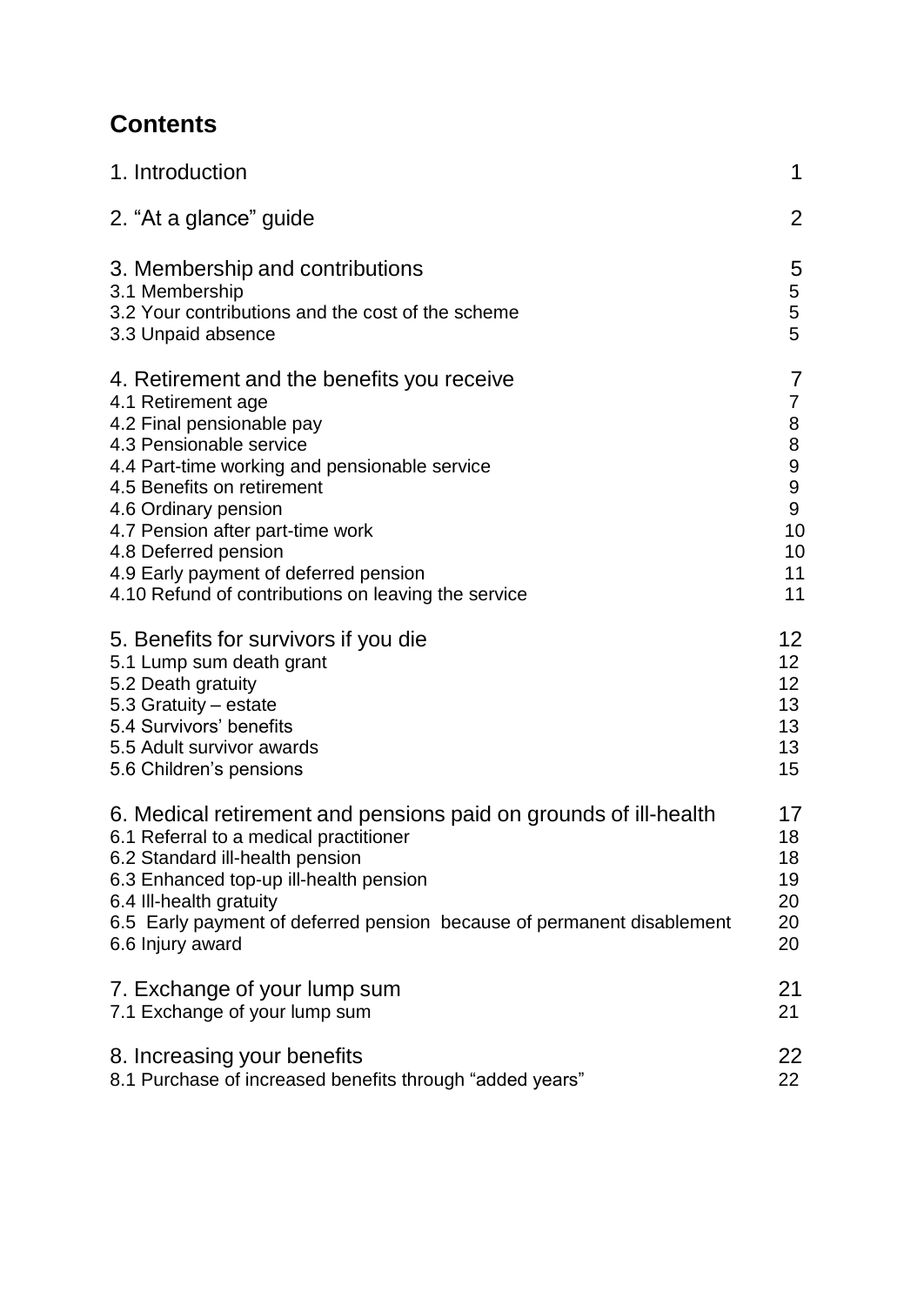| 9. Transferring benefits into, and leaving the scheme              | 24 |
|--------------------------------------------------------------------|----|
| 9.1 Inward transfer of pension rights to NPPS                      | 24 |
| 9.2 Outward transfer of your NPPS pension rights                   | 24 |
| 9.3 Opting out                                                     | 26 |
| 9.4 Opportunities to rejoin at a later date                        | 26 |
| 10. Re-engagement after retirement                                 | 27 |
| 10.1 Resumption of police service before usual pension age         | 27 |
| 10.2 Resumption of police service after receipt of a pension       | 27 |
| 10.3 Abatement of pension                                          | 27 |
| 10.4 Retirement after re-engagement in the police service          | 28 |
| 10.5 Inter-service abatement                                       | 28 |
| 11. Divorce and dissolution of civil partnerships                  | 29 |
| 12. Payment of awards                                              | 30 |
| 12.1 General arrangements                                          | 30 |
| 12.2 Income Tax                                                    | 30 |
| 12.3 State Pension benefits                                        | 30 |
| 12.4 Pensions increase in line with inflation                      | 31 |
| 13. Miscellaneous                                                  | 33 |
| 13.1 Review of permanent disablement                               | 33 |
| 13.2 Review of your pension paid on grounds of ill-health          | 33 |
| 13.3 Reduction of ill-health and injury awards due to your default | 34 |
| 13.4 Forfeiture of pension                                         | 34 |
| 13.5 Assignment of benefits                                        | 34 |
| 13.6 Loss of benefits                                              | 34 |
| 13.7 Scheme amendments                                             | 34 |
| 13.8 HM Revenue limits                                             | 35 |
| 13.9 DWP tracing service                                           | 35 |
| 14. Appeals and complaints                                         | 36 |
| 14.1 General                                                       | 36 |
| 14.2 Medical appeals                                               | 36 |
| 14.3 Appeal to Crown Court                                         | 37 |
| 14.4 Appeal to a tribunal                                          | 37 |
| 14.5 Internal dispute resolution procedures                        | 37 |
| 14.6 The Pensions Advisory Service (TPAS)                          | 37 |
| 14.7 Pensions Ombudsman                                            | 38 |
| 14.8 The Pensions Regulator                                        | 38 |
| Glossary                                                           | 39 |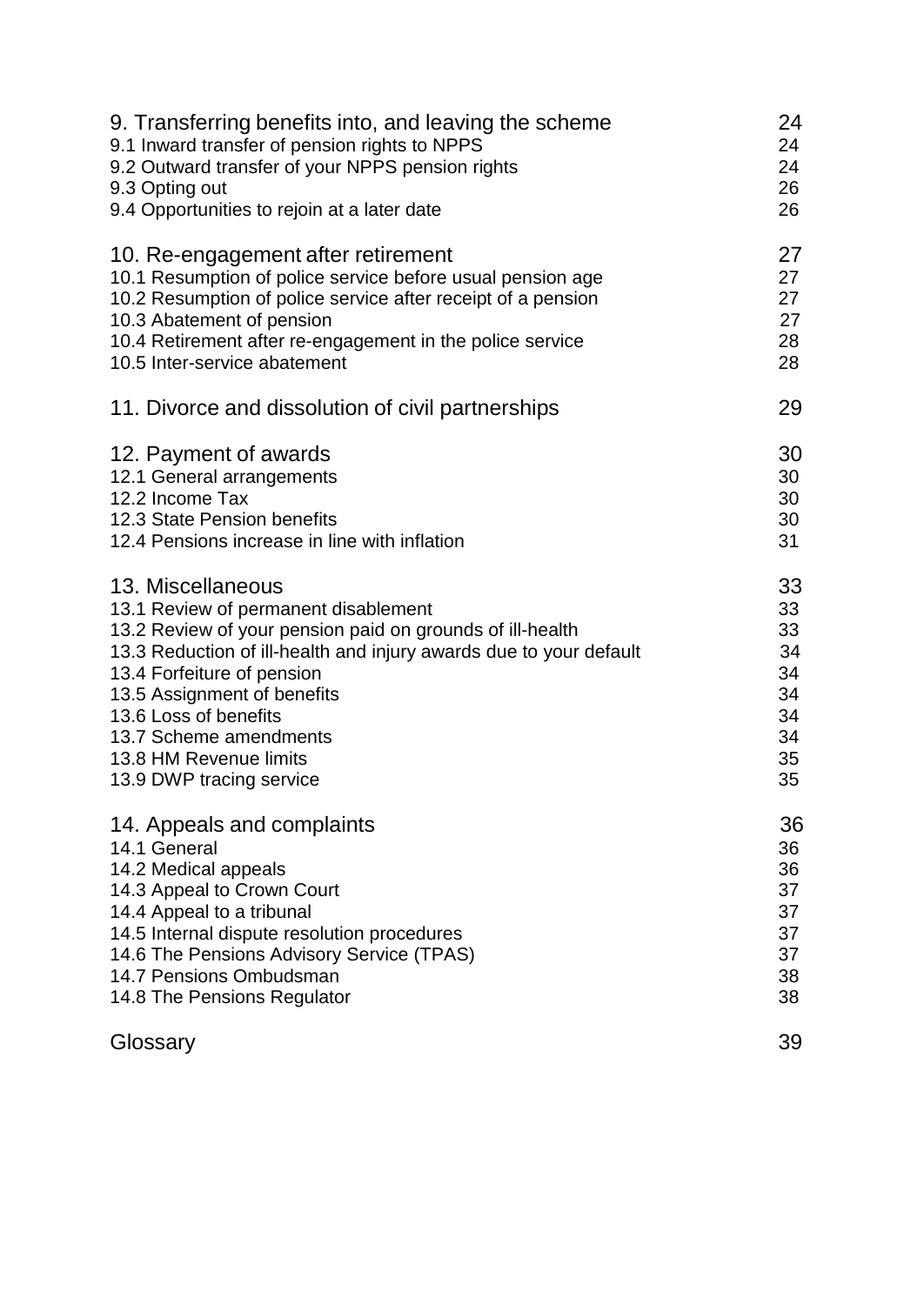## **1. Introduction**

Police pensions have a long history, dating back to 1829 when the Metropolitan Police Act introduced certain benefits on disablement for London officers "worn out by length of service". A full pension scheme for all police officers became available in 1890.

There have been many changes since then, but entitlement to a police pension has always been regarded as a key element of the remuneration of police officers to enable them to undertake their role with confidence. The present arrangements, called 'the New Police Pension Scheme 2006' (abbreviated to NPPS in this guide) are intended to ensure that proper pension entitlement remains a key element. The scheme is controlled by statutory regulations. This guide is intended to explain the main details in simpler language than is used in the regulations, although it must be remembered that nothing in this guide can override the regulations.

NPPS came into effect on 6 April 2006. Officers who started their police service before that date will have been able to join the Police Pension Scheme 1987 (PPS). **This guide applies only to members of NPPS. There is a separate guide for those who remain members of PPS.**

Injury awards are no longer part of the pension scheme, but are controlled by separate regulations. Guidance on injury awards will be made available separately.

**This guide applies only to officers in police forces in England and Wales.** The pension scheme is a national scheme, but is administered locally by each police force. If there are any points about which you would like further help, please contact the pensions administrator for your force. He or she will have a copy of the regulations, to which you will be able to refer if you wish.

If you are not sure where to find the pensions administrator for your force, your human resources or personnel section should be able to provide the right contact. Alternatively, there is a full list of the pensions administrators for all the forces in England and Wales on the Home Office website at [http://police.homeoffice.gov.uk/publications/human-resources/new-pension-](http://police.homeoffice.gov.uk/publications/human-resources/new-pension-docs/police-pensions-contacts)

[docs/police-pensions-contacts.](http://police.homeoffice.gov.uk/publications/human-resources/new-pension-docs/police-pensions-contacts)

The Home Office website has a number of pages relating to police pensions. These provide information about the two pension schemes, injury awards and medical retirement, including any recent changes and links to regulations and guidance. The police pensions home page is at [http://police.homeoffice.gov.uk/human](http://police.homeoffice.gov.uk/human-resources/police-pensions/)[resources/police-pensions/.](http://police.homeoffice.gov.uk/human-resources/police-pensions/)

The following sections give more detailed information about NPPS. Section 2 is an 'at a glance' guide to the scheme, which summarises the main elements. The information in the guide uses plain language where possible, but the use of specialist terms in relation to pensions is sometimes unavoidable. The main terms with which you might not be familiar are explained in the glossary on page 39.

#### **March 2009**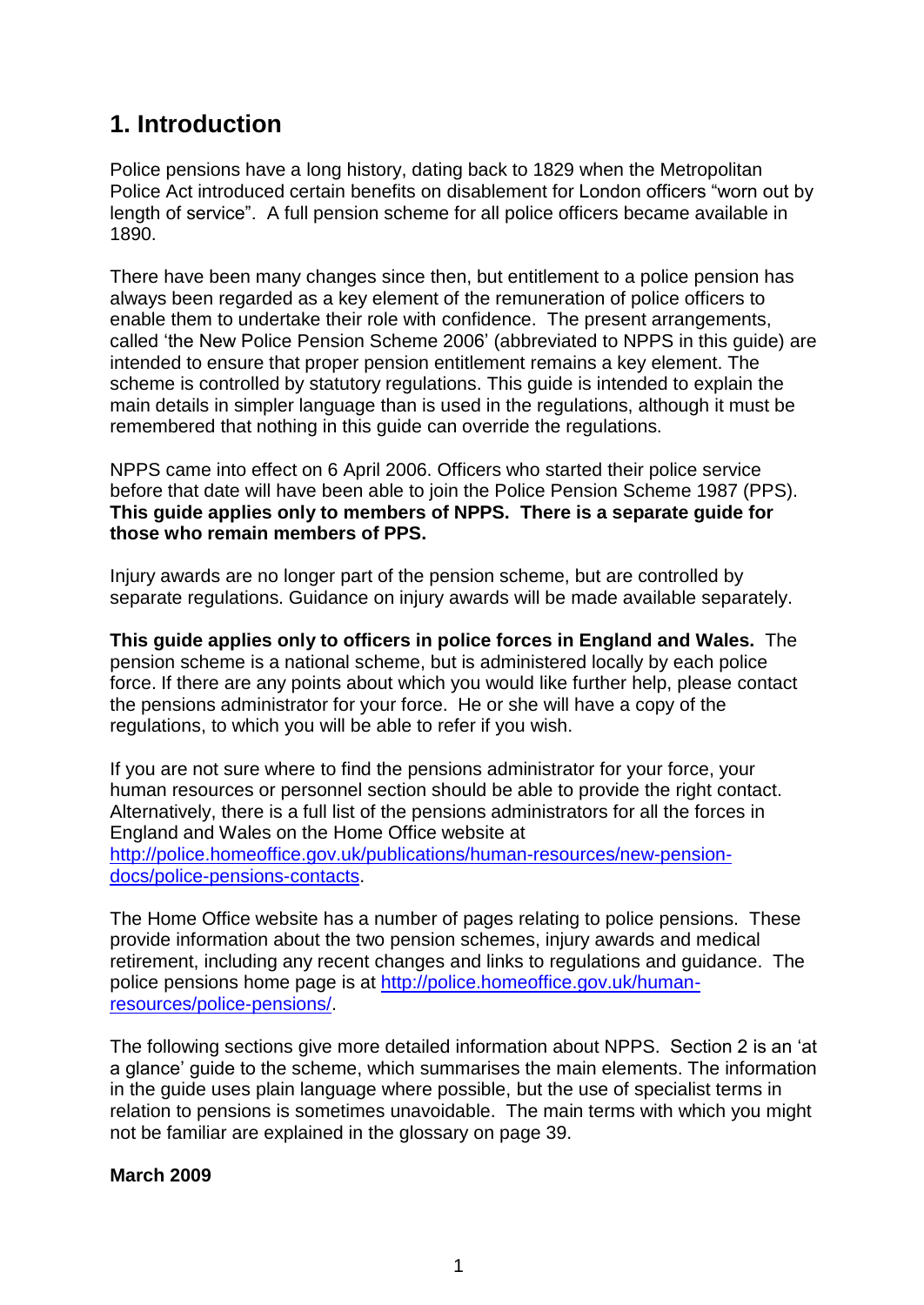## **2. The New Police Pension Scheme "***at a glance"*

### Key features

- All new recruits to the police service from 6 April 2006 onwards become members of NPPS.
- Police officers contribute 9.5% of their pay to the scheme, which represents about one-third of the cost of providing pension benefits.
- NPPS is a 'final salary' scheme, which means that your pension is calculated as a proportion of your 'final pensionable pay'. This is generally earnings in your last year of service as a member of the scheme.
- The pension that you will receive depends on your pensionable service, which for most officers will be the length of service in the police force for which you have paid pension contributions, with appropriate adjustments for part-time service.
- NPPS is funded by the contributions from officers and police authorities, topped up by central Government.

### Pension benefits for police officers

- The earliest date that a pension can be paid is 55.
- 35 years' service is needed for a maximum pension.
- A maximum pension is an annual payment of half of final pay, plus an automatic tax-free lump sum of four times the annual pension.
- Final pay can take account of pay in up to 10 years prior to retirement, if this would give a bigger pension.
- Each year of pensionable service gives entitlement to a pension of 1/70 of final pay, up to a limit of 35/70.
- Pensions in payment are increased for inflation.

Benefits for others on the death of a police officer

- A lump sum death grant of three times' pay is payable and you have some freedom to nominate who should receive it.
- A pension for a spouse or civil partner is payable for life these are normally half of the officer's pension entitlement.
- A partner who is neither a spouse nor a civil partner may be eligible for a pension payable for life, subject to completion of the required declaration.
- Dependent children under the age of 23 may qualify for a pension.

## Other features

- An immediate pension and lump sum is payable to any officer at any age who is granted ill-health retirement.
- There is a facility to buy more pension in the scheme ('added years') within the overall limit of 35 years.
- It is possible to exchange all or part of the lump sum for more annual pension.
- Every officer has an opportunity to opt out of the scheme.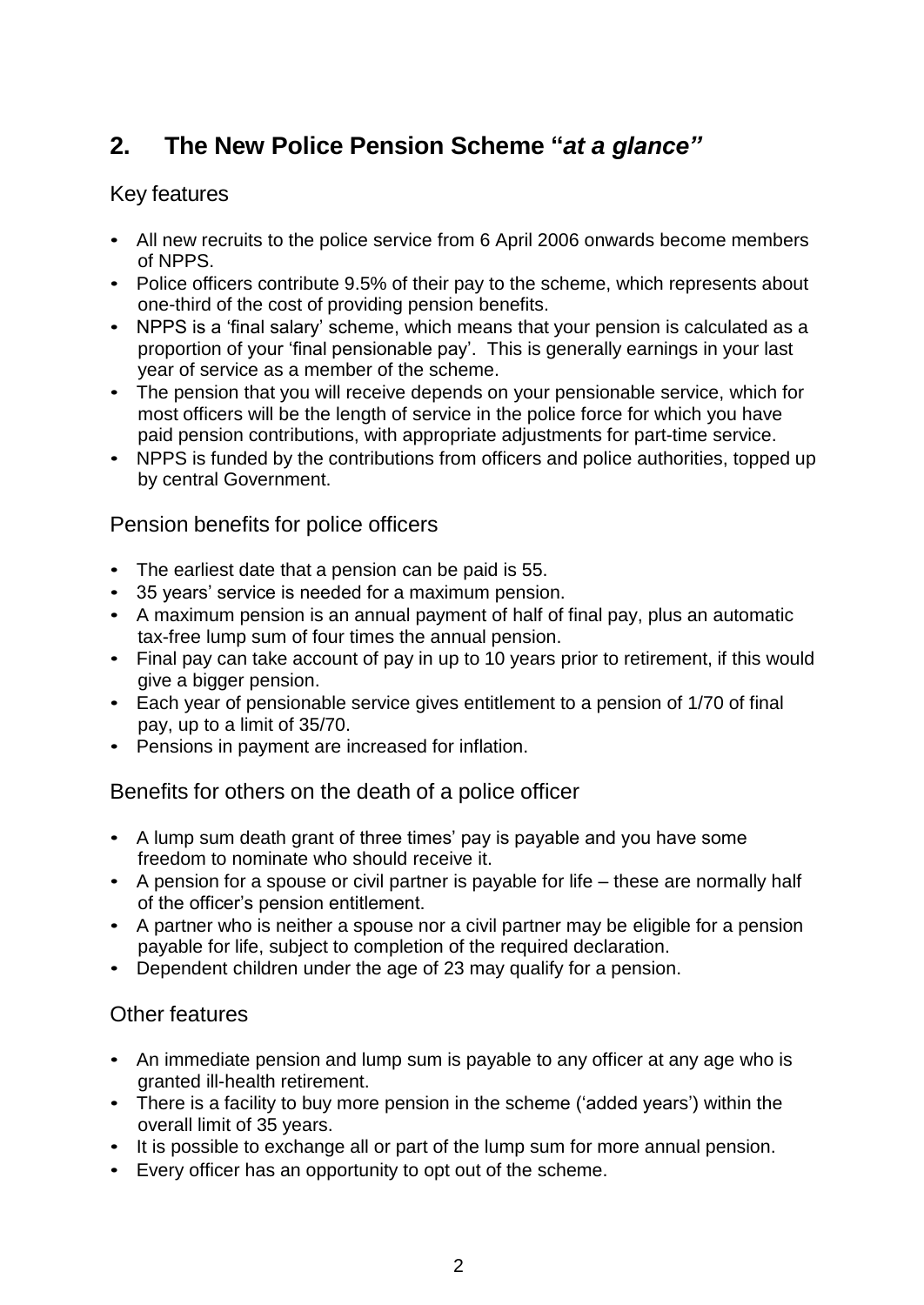• If you build up pension rights in the scheme but leave the police service (or opts out of the scheme) before retirement, you will be eligible for a 'deferred pension' payable at age 65.

#### Pensions for unmarried partners on the death of a police officer

An important feature of the scheme is the provision for the payment of a pension for life to a police officer's partner, even if you are not married to each other or in a civil partnership. But you must satisfy a number of conditions and you and your partner must complete all the necessary documentation – otherwise no pension can be paid. See section 5.5.2 for details.

#### Medical retirement and ill-health pensions

A police authority has discretion to retire a police officer on medical grounds. In common with other leading public sector pension schemes, there are two levels of illhealth pension:

- A **standard ill-health pension**, payable if you are disabled for the ordinary duties of a member of the police force. If you are entitled to a standard illhealth pension, you will receive immediate payment of the pension benefits which you have built up at the date of your ill-health retirement.
- An **enhanced top-up ill-health pension**, payable in addition to a standard illhealth pension if you are disabled for any regular employment (meaning employment for an annual average of at least 30 hours per week). If you are entitled to an enhanced top-up ill-health pension, you will receive immediate payment of pension benefits as with a standard ill-health pension, but the topup has the effect that your pensionable service is enhanced by up to 50% of your prospective service to age 55. For example, if you are aged 35, the enhancement of service is up to 10 years.

The level of disability is determined by a doctor and there are appeal rights against medical decisions. Both types of pension will be increased for inflation for as long as they are paid. Police authorities have discretion to review the payment of ill-health awards at intervals.

Even if you are judged to be disabled, it does not automatically follow that you will be granted ill-health retirement. The police force will consider whether there alternative duties that you could perform and still remain in the service (taking account of your overall capabilities).

There are separate arrangements for the payment of injury awards to officers who suffer injury on duty, which are outside the pension scheme.

#### Other points

• The scheme does not have a formal Additional Voluntary Contribution (AVC) arrangement, but you are free to make contributions to personal pension schemes as well as the police scheme within very wide limits.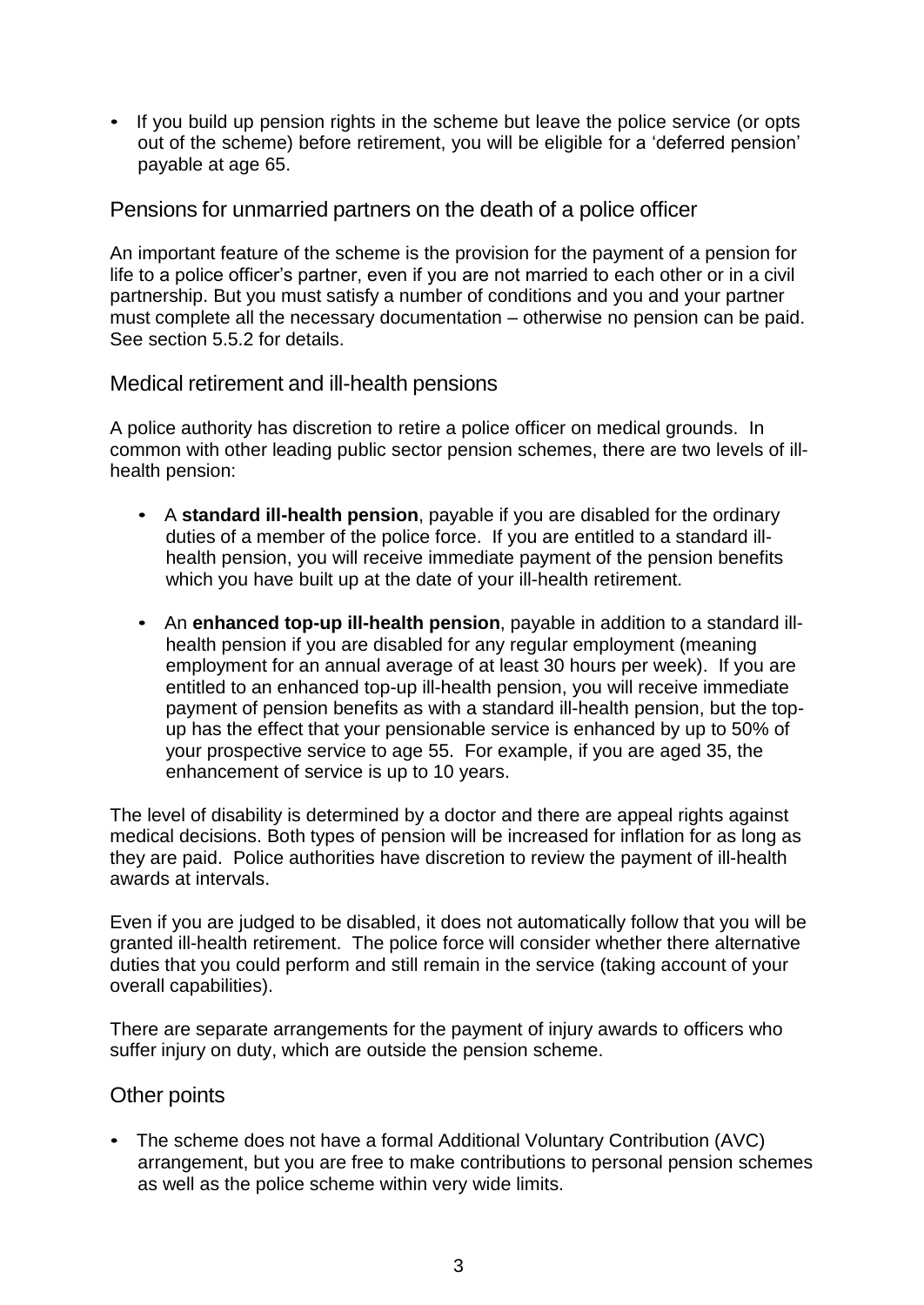• It is possible for deferred pensions (payable at age 65) to be paid early on request, but this will be subject to "actuarial reduction" to reflect that they will be paid earlier and for a longer period.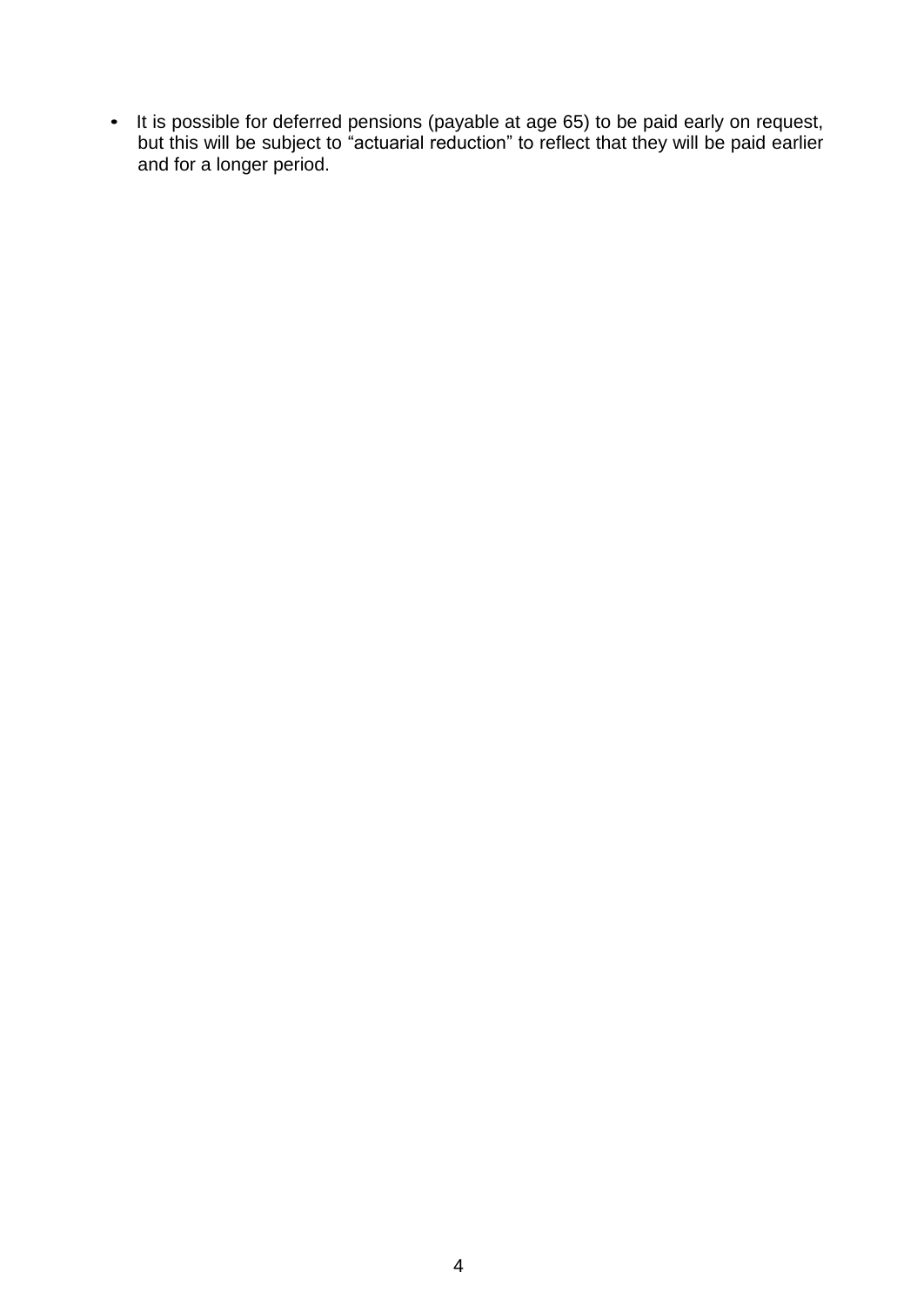## **3. Membership and contributions**

## 3.1 Membership

If you are a regular police officer, you are automatically admitted to NPPS on appointment unless you decide to opt out. (Police cadets and special constables have separate schemes which provide more limited benefits). You may be asked to have a medical examination (free of charge) so that the police authority can decide whether you will be eligible for ill-health benefits. If this determines that the likely cost of providing illhealth benefits is disproportionately high, you can still join NPPS but you will not receive ill-health benefits if you become unable to work.

If you opt out of the scheme you can rejoin if you wish. This may be subject to a medical examination, for which you would have to pay the cost, to decide whether you will be eligible for ill-health benefits. If you opt out of the scheme a second time, you cannot rejoin again.

It is possible for you to be a member of NPPS and to contribute to other pension schemes, such as a personal pension plan, at the same time. You are advised to consult an independent financial adviser if you wish to obtain information about other pension schemes.

### 3.2 Your contributions and the cost of the scheme

You pay contributions towards the cost of your pension benefits. These are set as a percentage of your 'pensionable pay', the current rate being 9.5%. If you are ineligible for ill-health benefits you will pay contributions at a reduced rate, currently 6%. In NPPS, in common with most other public sector pension schemes, members' contributions meet about one-third of the estimated cost of providing pensions and other benefits (the remaining cost being met by police authorities and central government).

Pensionable pay includes basic salary, London weighting, additional salary on temporary promotion and competence related threshold payments. Overtime pay, housing allowance and transitional rent allowance are not pensionable.

Contributions are deducted from pay before it is assessed for income tax, so you will automatically receive full income tax relief at the highest rate you pay. In addition, as the scheme is contracted-out of the State Second Pension arrangements, you pay a lower rate of National Insurance contributions.

NPPS, like PPS, is technically an 'unfunded' scheme. This means that there is no pension fund as such. The two police pension schemes are funded by the contributions from officers and police authorities, topped up by central Government.

#### 3.3 Unpaid absence

Your pensionable service may be affected by any periods of unpaid absence. In general, periods of absence can only count as pensionable service (see section 4.3) if pension contributions are paid in respect of the period of absence. Sick leave on full pay or reduced pay and paid maternity leave, maternity support leave and adoption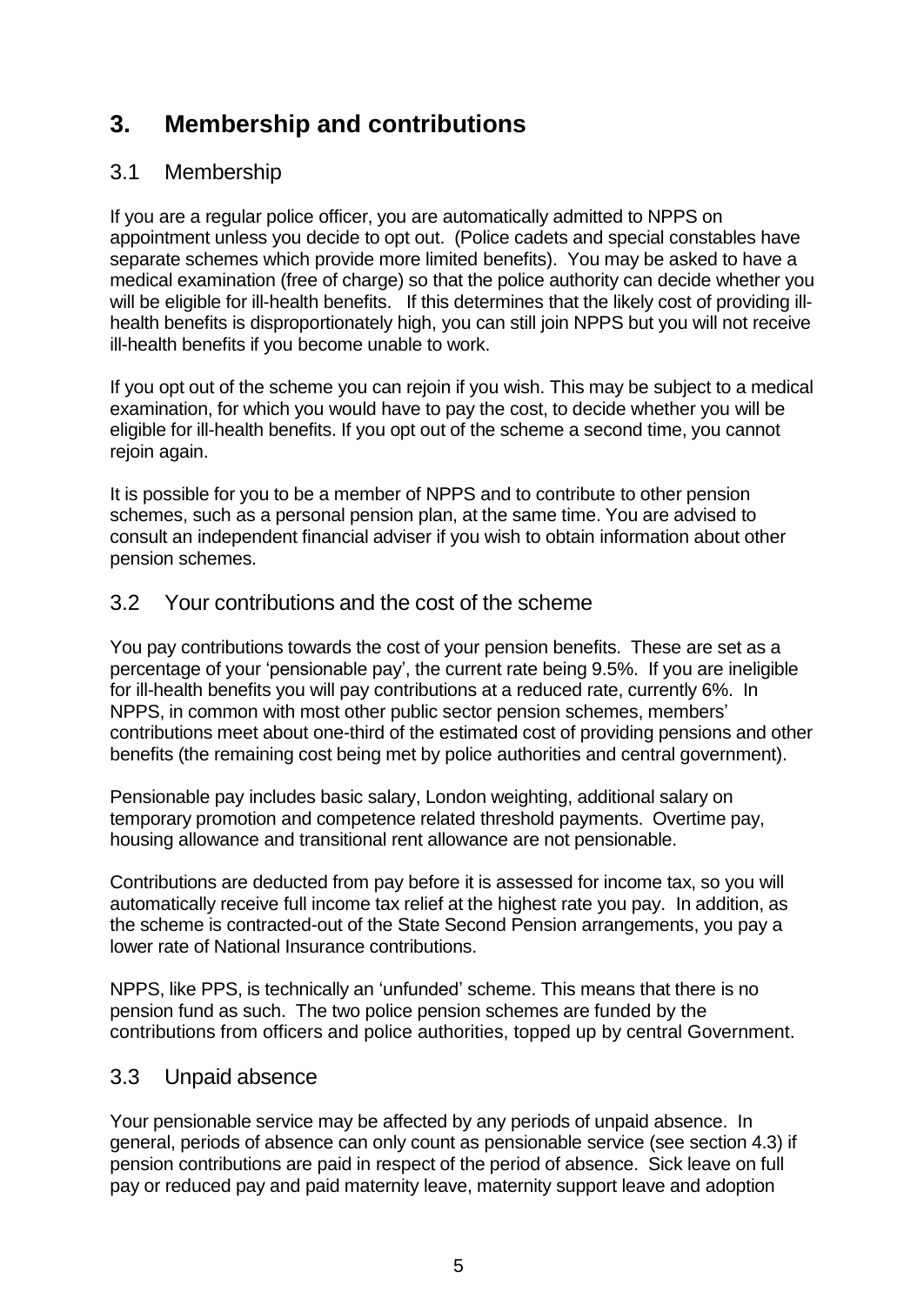leave count towards pensionable service if pension contributions are paid for those periods.

Unpaid leave, other than the first 26 weeks of maternity leave, can only count as pensionable service if you pay the pension contributions which would otherwise have been due. You are only able to do this for periods of unpaid maternity or parental leave, or a period of unpaid sick leave which is less than six months in duration. You cannot pay pension contributions for a total of more than 12 months of unpaid sick leave aggregated across your police service.

If you wish to pay contributions for a period of unpaid leave, you must notify the Police Pension Authority within three months of your return to work, or by the date you leave the service if that is earlier. The contributions must be paid within six months of the date that the Police Pension Authority informs you of the amount to be paid.

Pension contributions cannot be paid in respect of unpaid career breaks.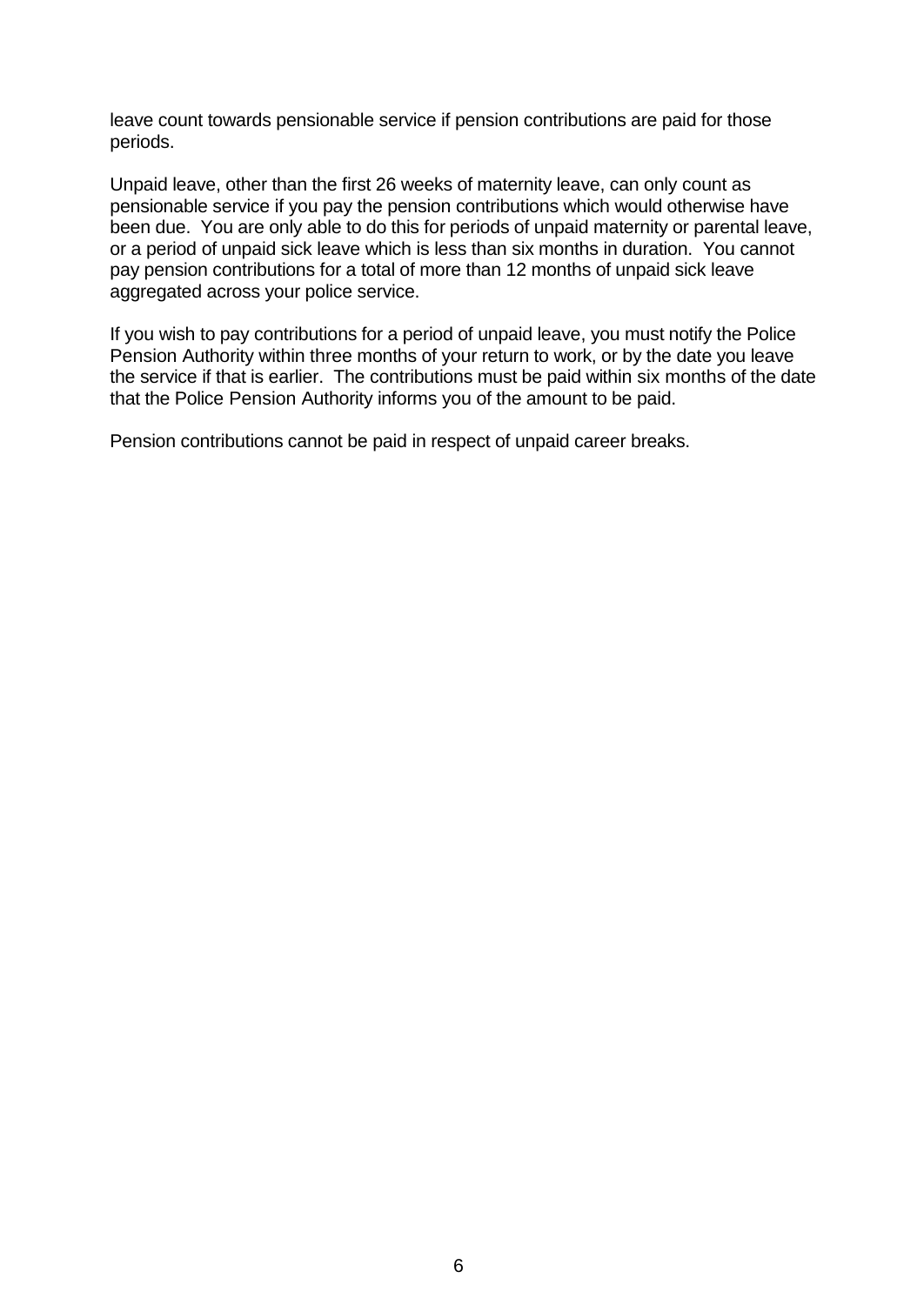## **4. Retirement and the benefits you receive**

The amount of your retirement benefits and the date on which they become payable will depend on your age, final pensionable pay and length of pensionable service. The following information relates to those with at least two years' qualifying service. See section 4.10 if you have less than that.

If you are a member of NPPS you will be able to retire from age 55 with an immediate pension – see section 4.5. This applies to all ranks.

If you leave the police service with at least two years' qualifying service before age 55, or if you opt out of NPPS at any age, you will be entitled to a deferred pension which will come into payment from age 65. A deferred pension may be paid early in case of ill health or if you opt for it to be reduced. See section 4.8 for more information about deferred pensions.

#### 4.1 Retirement age

You can retire as soon as you reach the age of 55. You must retire not later than the 'compulsory retirement age' for your rank, unless the chief constable (or police authority in the case of an officer above the rank of superintendent) has approved an extension of service. You must give a minimum of one month's notice to the police authority that you wish to retire (chief constables and other ACPO ranks must give a minimum of three months' notice). A pension cannot be paid to you before the age of 55 unless it is an illhealth pension.

From 1 October 2006, compulsory retirement ages are as follows:

- for a constable, sergeant. inspector or chief inspector, 60 years
- for an officer with any higher rank, 65 years.

These ages apply to all forces: there are no longer separate compulsory retirement ages for the Metropolitan Police.

Appointments to chief constable and deputy chief constable are for a fixed term. If you have been appointed for a fixed term which ends before you reach the age of 55, and your service does end before you reach age 55, you will be entitled to a deferred pension payable at age 65.

If you have completed 35 years' pensionable service in NPPS (or would have been able to if you had not opted out of NPPS) and you are at least 55 years old, your police authority may require you to retire on the grounds that your retention in the force would not be in the general interests of efficiency.

If you become permanently disabled at any age for the performance of the ordinary duties of a member of the force, your police authority may require you to retire on the grounds of ill-health (see Section 6).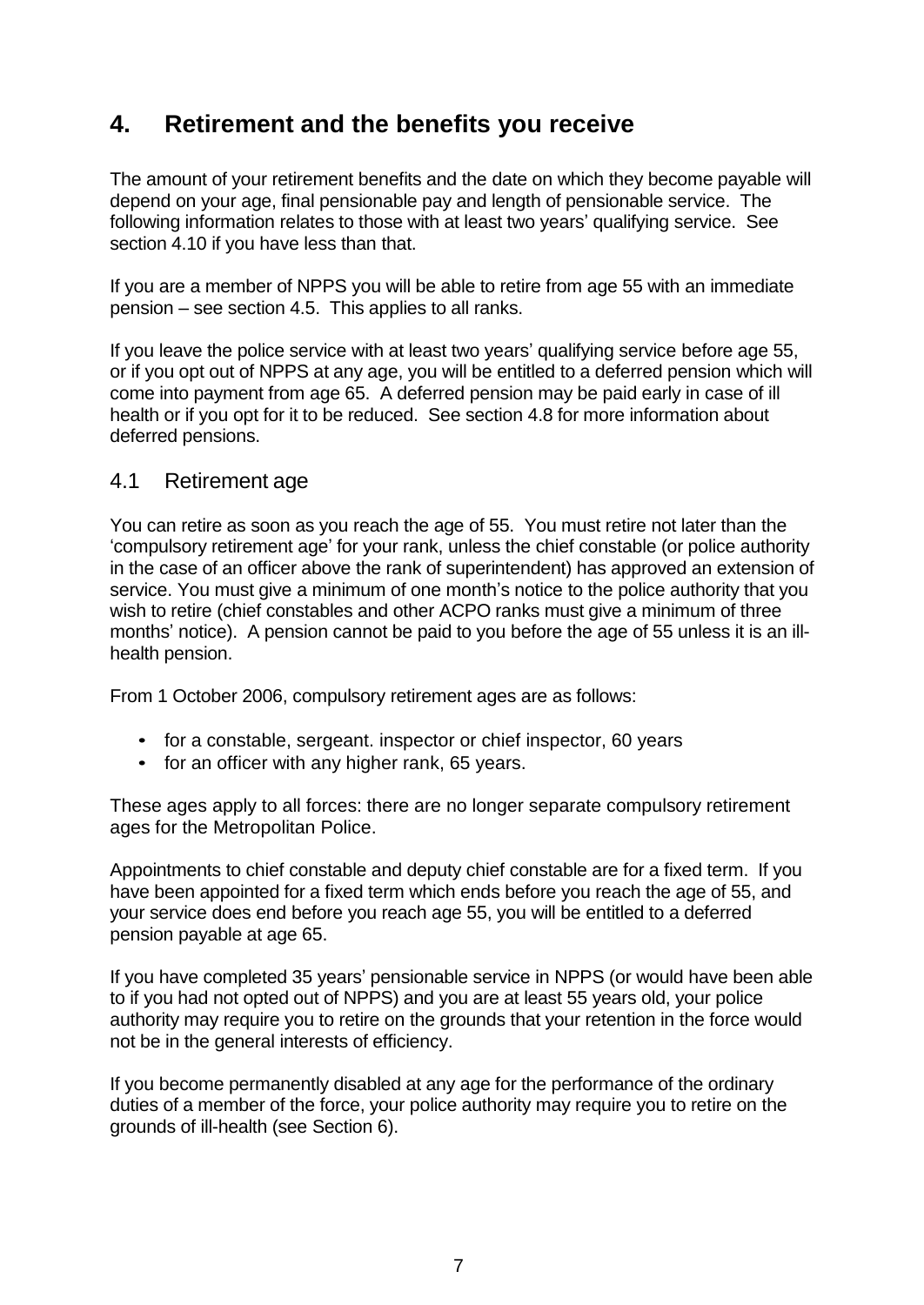## 4.2 Final pensionable pay

Your pension benefits are generally calculated on your pay shortly before you retire. Final pensionable pay is the greatest of:

- pensionable pay in the 12 months prior to retirement
- pensionable pay in either of the two preceding years
- pensionable pay averaged over any three consecutive years in the seven years before that.

Broadly, final pensionable pay is the highest pensionable pay up to 10 years before retirement, with pay in previous years being uprated for inflation.

#### *Example 1*

An officer transferred his service from the former Police Pension Scheme to NPPS and retires at the end of 2008. He was given temporary promotion in 2007. His pensionable pay in the three years prior to his retirement has been:

2006 £37,000 2007 £45,000 2008 £40,000 His final pensionable pay will be his 2007 pay, uprated for inflation.

Final pensionable pay is always taken to be full-time pay. If you work half-time for a year, for example, your final pensionable pay for that year is the full-time rate (but you will only be able to count a half year's pensionable service).

If you have opted out of NPPS and rejoin less than three years before retiring, the final pensionable pay will be different for the two periods. It will be based on the final pensionable pay at the end of each period, with the pay at the point when you opted out being uprated for inflation. If you are in this position you are advised to contact your force's pensions administrator who will be able to explain the effect on your pension.

#### 4.3 Pensionable service

NPPS calculates benefits as a proportion of final pensionable pay depending on length of service. Service which counts for this purpose ('pensionable service') includes:

- your current service as a regular police officer during which you have paid pension contributions or for which contributions are deemed to have been paid (e.g. any unpaid period in the first 26 weeks of maternity leave)
- earlier service in the same force, or in other police forces if you transferred to your present force from another force (again, provided that you paid pension contributions in your earlier service and that these have not been refunded to you)
- earlier service with a Scottish force or the Police Service of Northern Ireland, if you transferred with consent and you paid pension contributions which have not been refunded to you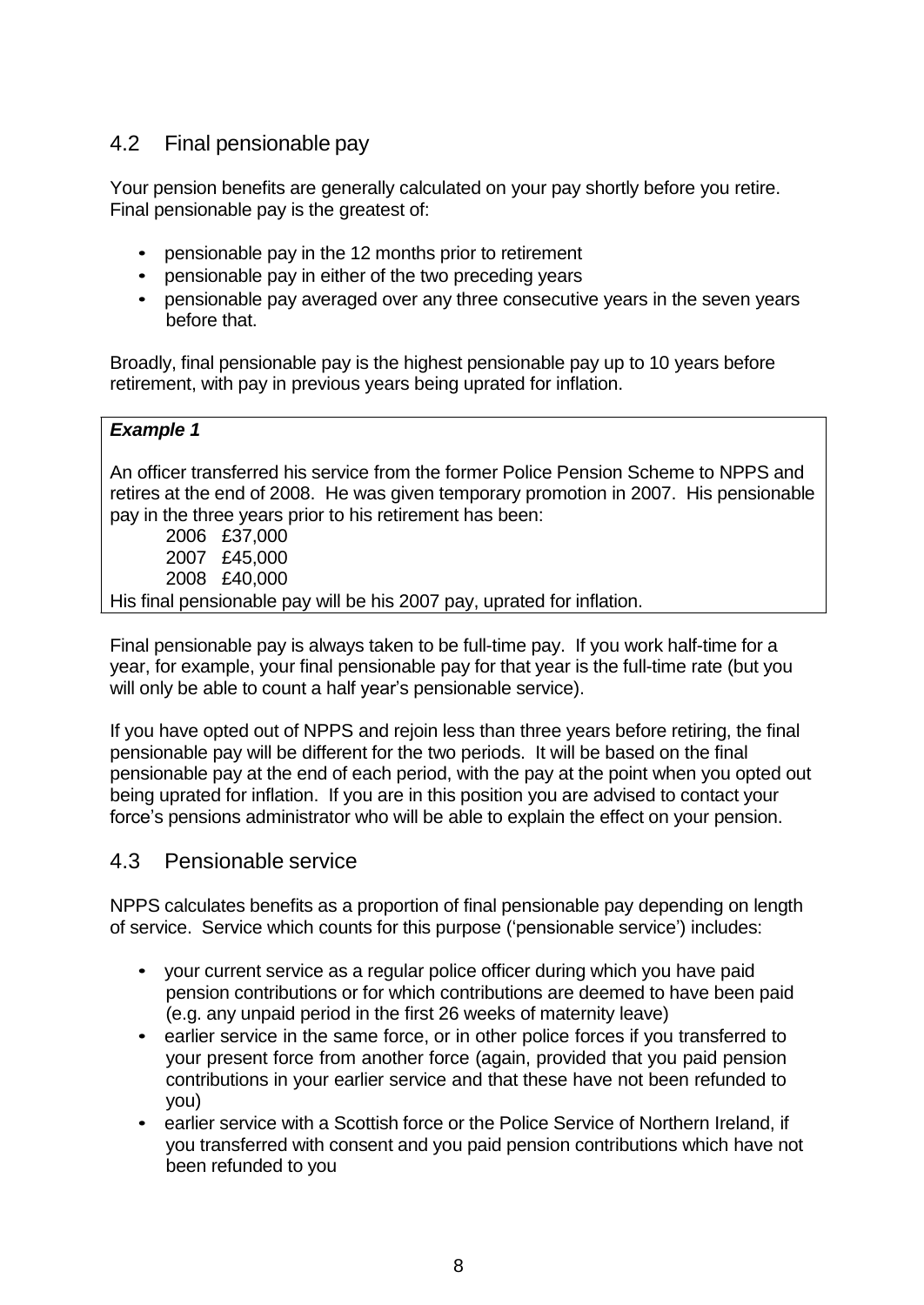• periods of 'relevant service' under Section 97 of the Police Act 1996 (this includes appointments to the Inspectorate of Constabulary and certain types of overseas service) during which you have paid pension contributions. (Officers contemplating overseas service are recommended to seek advice on the pension position before agreeing to undertake it.)

If you have pension benefits in the scheme of a former employer or in a personal pension plan you may be able to transfer them into NPPS. The transfer value will buy a credit of pensionable service in NPPS. Your police authority has discretion in NPPS to refuse a transfer if it is deemed to be insufficient to cover the cost of any Guaranteed Minimum Pension to which you may be entitled (if you had been employed in the period 1978 – 1997).

## 4.4 Part-time working and pensionable service

Approved part-time working is counted as pensionable service on a pro-rata basis based on actual hours worked as a proportion of full-time work. Your pension contributions are also collected on a pro-rata basis (i.e. 9.5% of the part-time pay). If you are a part-time constable or sergeant, any hours you work on top of your determined hours will be automatically pensionable.

#### *Example 2*

An officer's full-time pensionable pay would be £30,000 but she is working half-time. She therefore receives £15,000 salary and pays pension contributions, at 9.5% of that, of £1,425. Each year that she serves half-time and pays pension contributions adds half a year to her pensionable service.

#### 4.5 Benefits on retirement

#### **You will receive a pension for life plus a tax-free lump sum.**

Your NPPS pension is based on  $\frac{1}{70}$ th of your final pensionable pay for each year of pensionable service up to a maximum of <sup>35</sup>/<sub>70</sub>ths. For example, 25 years equals <sup>25</sup>/<sub>70</sub>ths. Each day counts as  $\frac{1}{365}$ th of a year. The maximum length of pensionable service that can count towards a NPPS pension is 35 years.

The lump sum is four times the annual pension.

You can exchange all or part of your lump sum for increased annual pension (see section 7.1).

#### 4.6 Ordinary pension

An ordinary pension is awarded on retirement after completion of at least two years' qualifying service.

'Qualifying service' is not the same as pensionable service. Qualifying service is normally the calendar length of police service, plus any previous service or employment which you have transferred into NPPS. For example, if you serve half time for a year in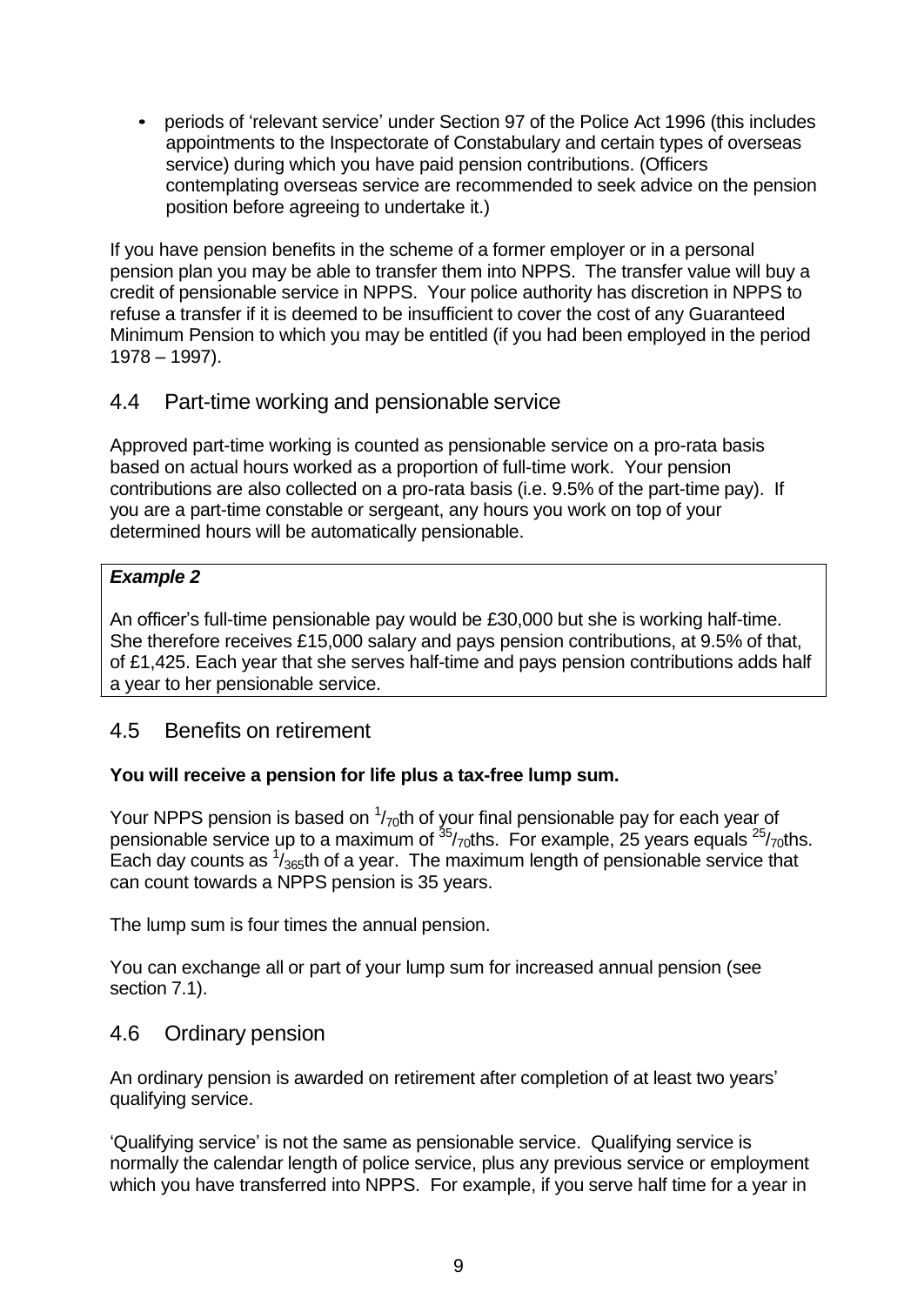a police force, this will count as one year towards qualifying service (but could only count a maximum of half a year's pensionable service).

#### *Example 3*

An officer's final pensionable pay is £30,000 and his pensionable service is 21 years.

His pension =  $£30,000 \times 21 = £9,000$  per year (index linked after the first year)

His lump sum = £30,000 x 21 x 4 = £36,000 (tax free) 70

## 4.7 Pension after part-time work

70

As mentioned in section 4.4, approved part-time working counts as pensionable service on a pro-rata basis. However, your final pensionable pay is based on the full-time equivalent of what you earn.

#### *Example 4*

A part-time officer has worked for 20 years, 10 years of which were full-time and 10 years half time: i.e. with 15 years' pensionable service. She can retire with an immediate pension on reaching age 55.

Her final pensionable pay is £35,000 and pensionable service is 15 years.

Her pension =  $£35,000 \times 15 = £7,500$  per year (index linked after the first year) 70

Her lump sum =  $£35,000 \times 15 \times 4 = £30,000$  (tax free) 70

## 4.8 Deferred pension

You are entitled to a deferred pension if you are under 55 and have at least two years to count towards qualifying service, and you either:

- leave the police, or
- cease to be a member of NPPS by opting out of it,

without transferring your NPPS rights to another pension scheme.

The deferred pension will be based on your pensionable service and your final pensionable pay at the date on which you left the police or opted out. It will be increased for inflation from the time that you leave the force or opt out of NPPS up to the date at which your benefits become payable (under Pensions Increase Act legislation).

If you leave the service or opt out of NPPS before age 55 then you can only be entitled to a deferred pension, regardless of how many years of pensionable service you have.

Your deferred pension is payable from age 65.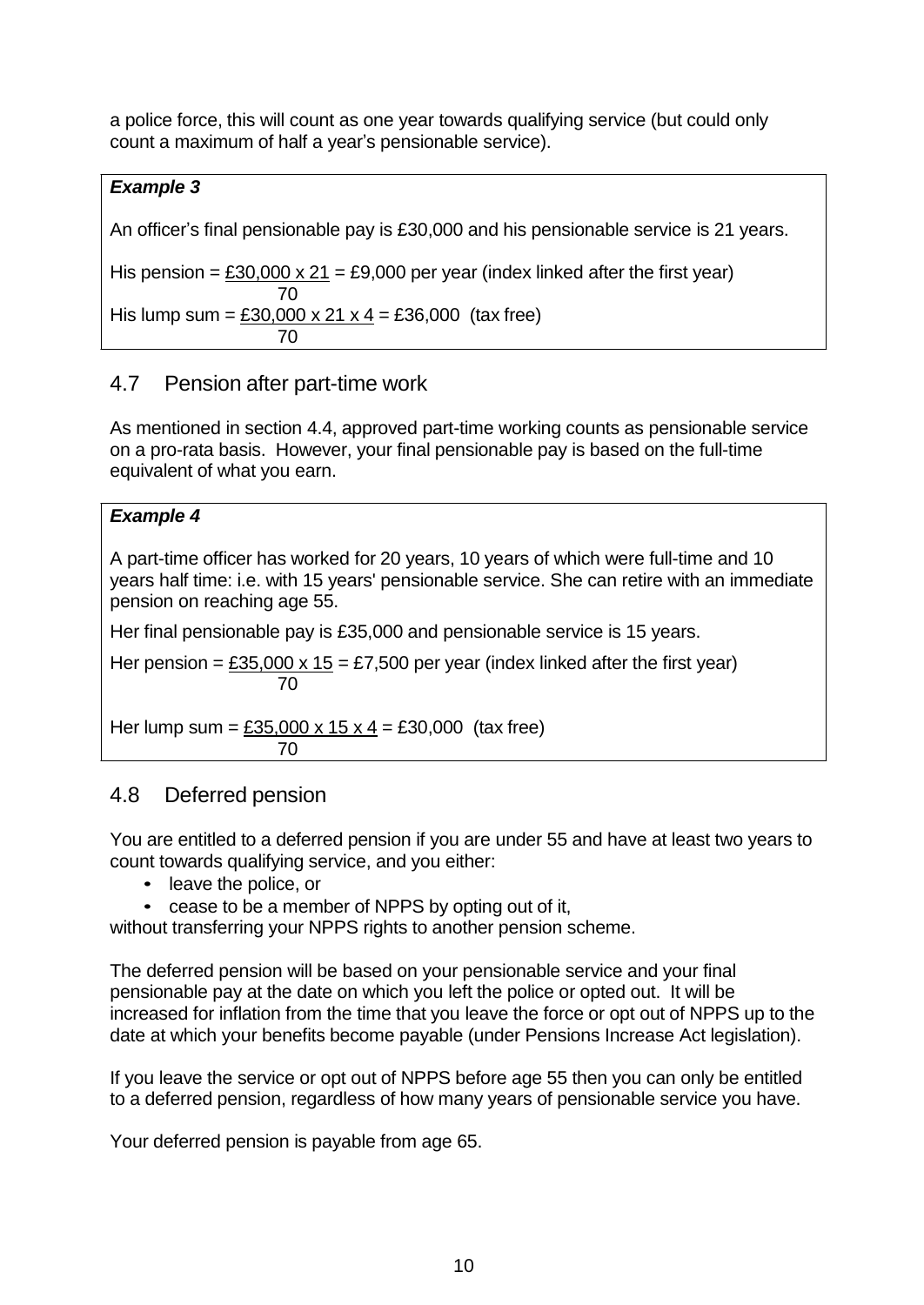#### *Example 5*

An officer leaves the police service with 10 years' pensionable service and a final pensionable pay of £28,000. His pension entitlement when he leaves is £28,000 x 10 = £4,000 per year, payable from age 65. The same state of the state of the state of the state of the state of the state of the state of the state of the state of the state of the state of the state of the state of the state

By the time that he is 65, his deferred pension has increased by inflation factors under the Pensions Increase Acts by 10% to £4,400, and this is the amount that will actually be paid to him at age 65.

Therefore his deferred lump sum paid at age 65 will be £4,400  $\times$  4 = £17,600.

## 4.9 Early payment of deferred pension

If you have left the police service you can choose to have your deferred pension paid earlier than age 65, but it will be reduced for early payment. This is called 'actuarial reduction' and is to compensate for the fact that the pension will be paid earlier and for a longer period. Your force's pensions administrator can provide you with more information, but you should be aware that the reduction can be substantial (whilst this guide cannot be specific, it might be expected to be of the order of 5% for each year, so that a deferred pension taken at age 60 might be reduced by 25%) and that the reduction to your pension will be permanent (although survivor benefits will not be affected). The reduction affects both the annual pension and the lump sum, which will be four times the reduced annual pension.

Your deferred pension will be paid early without actuarial reduction if you have left the police service and you are permanently disabled for all regular employment – see section 6.5. However, if you were dismissed, or required to resign under the Conduct Regulations, your deferred pension cannot be paid early unless the police authority exercises discretion to permit early payment.

#### 4.10 Refund of contributions on leaving the service

If you leave the police service with less than two years' qualifying service without entitlement to any other NPPS award, you can have your pension contributions returned to you, less deduction of tax and a deduction to contract you back in to the State Second Pension (like any leaver you can, alternatively, ask for your NPPS benefits to be transferred to another pension scheme - see section 9.2). You should note that a refund of contributions will only be of the contributions that you have paid, but a transfer value will reflect the total value of pension benefits which have been purchased both by your own contributions and those of your police authority.

If you leave the service with less than two years' qualifying service, then unless you are permanently disabled as the result of an injury received in the execution of duty your pension award will thus be a lump sum equal to your pension contributions.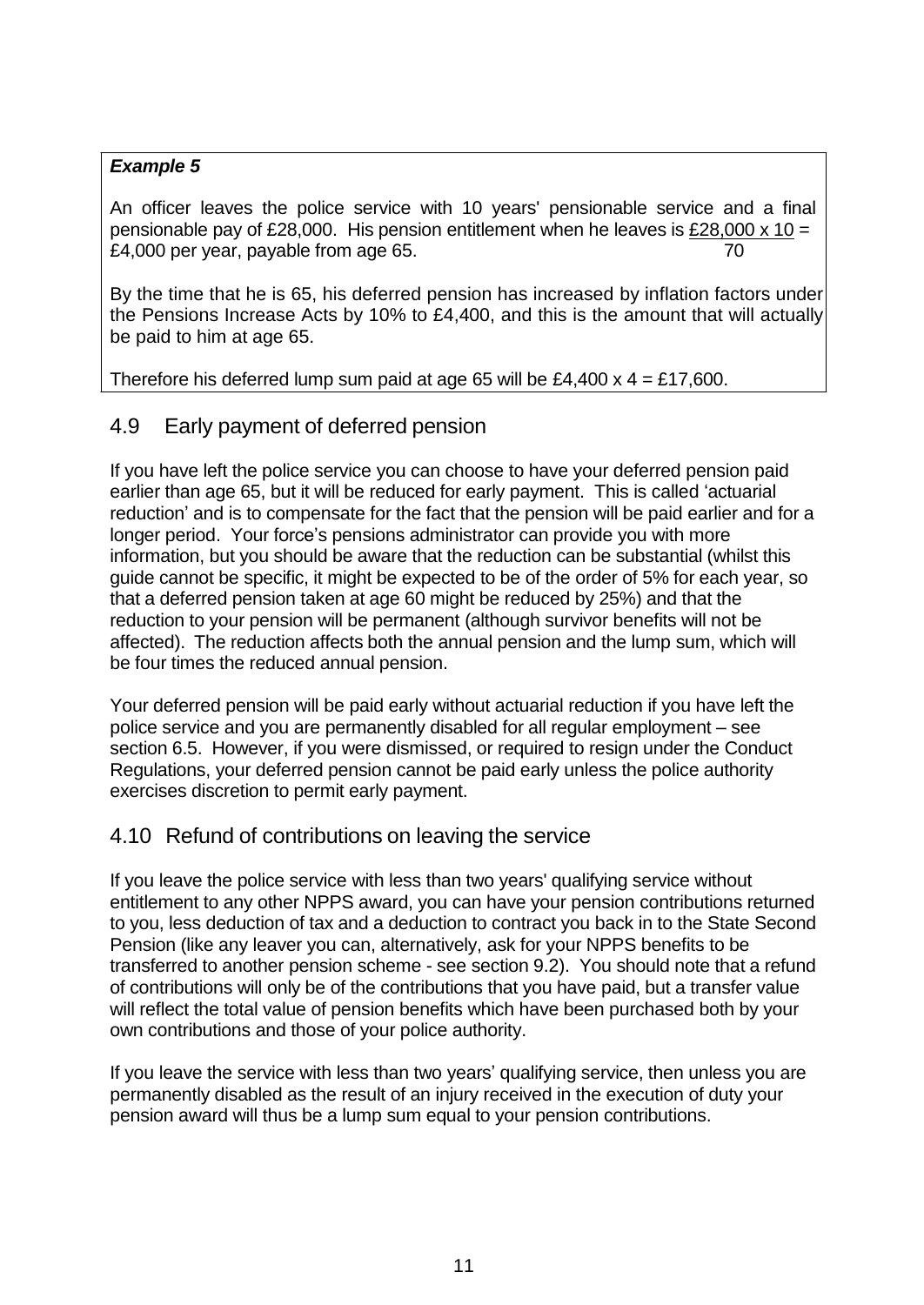## **5. Benefits for survivors if you die**

### 5.1 Lump sum death grant

If you die while serving, provided you were a member of NPPS (and had not opted out) at the time of your death, a lump sum death grant of three times your annual pensionable pay at the time will be paid to:

- your spouse or civil partner, if you have one
- if you have no spouse or civil partner, and at the discretion of the police authority, to an unmarried partner (if all relevant documentation has been completed – see section 5.5.2)
- if you have no spouse, civil partner or declared unmarried partner, and again at the discretion of the police authority, to a person nominated by you
- otherwise, to your personal representative usually the executor of your will and thus will form part of your estate.

If you wish to nominate someone to receive your lump sum death grant you should complete a nomination form (which you can obtain from your force's pensions administrator). A nomination does not override the provision that the grant will go to a surviving spouse, civil partner or declared unmarried partner, if you have one, but it would take effect if you have no spouse or partner or if both you and your spouse or partner were to die at the same time.

Note that a nomination for a lump sum death grant is not the same as an unmarried partner declaration, which is covered in section 5.5.2. The nomination for a lump sum death grant relates only to the payment of this grant. Contact your force's pensions administrator if you are unsure about the effect of a nomination.

If you work part-time, the lump sum will be three times your annual pensionable pay as a part-timer.

#### *Example 6*

An officer's full-time equivalent pay is £30,000 per year, but she serves half-time and so her annual pensionable pay is £15,000 per year.

If she were to die in service whilst she is a member of the scheme, the lump sum death grant payable in respect of her death would be £45,000.

This grant is irrespective of your length of service.

## 5.2 Death gratuity

If you die as a result of an injury on duty or die within 12 months of receiving an injury on duty as a result of that injury, your spouse may be entitled to a gratuity under the Police (Injury Benefit) Regulations. This does not form part of the pension scheme.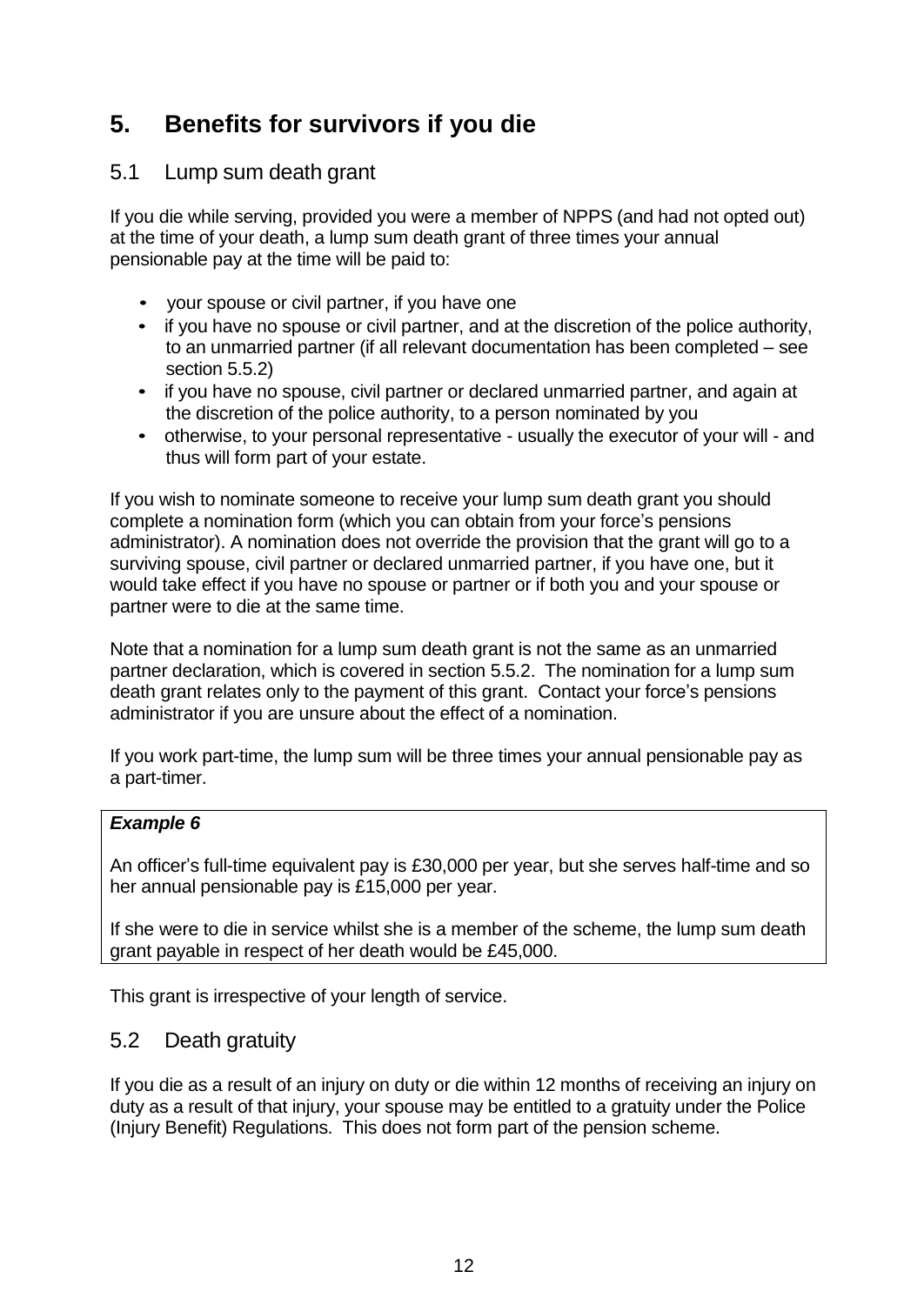### 5.3 Gratuity - estate

If, when you die, the various awards payable under NPPS (excluding the lump sum death grant) are less than your total pension contributions, an extra award equal to the balance of those contributions will be paid to your estate.

### 5.4 Survivors' benefits

When you die, your 'survivors' (which can include your spouse or civil partner, an unmarried partner who is not a civil partner and children) may be eligible to receive benefits from NPPS. The benefits which may be payable will depend on whether you die in service or after you retire and on the length of your qualifying service at the date of your death. If you had opted out of NPPS at the date of your death, any survivors' benefits would be based on any deferred pension to which you were entitled at the time (see section 4.8 for more information about deferred pensions). More details about survivors' benefits are given in the following sections.

#### 5.5 Adult survivor awards

Adult survivors can include spouses, civil partners and unmarried partners who are not civil partners.

All adult survivor awards are payable for life, irrespective of whether the survivor remarries or forms a new partnership. If the adult survivor is also a member of NPPS he/she is still eligible for an award.

#### **5.5.1 Spouses and civil partners**

If you die in service, and have at least two years' qualifying service, your spouse or civil partner is entitled to a pension when you die. The pension payable is 50% of the illhealth pension that you would have received if you had been permanently disabled for regular employment at the time of your death.

#### *Example 7*

A full-time officer earning £42,000 per year has a civil partner.

If the officer dies in service (and has not opted out of NPPS) at age 35 having 5 years' pensionable service, his civil partner will be entitled to receive a pension of half of 15/70 of his pay, or £4,500 per year (see section 6.3 – the calculation is the same as for the officer in Example 11.)

If you die while you are receiving a NPPS pension, or if you die after you have left the police service with an entitlement to receive a deferred NPPS pension at 65, or if you have opted out of NPPS and are entitled to a deferred pension but die in service, your spouse or civil partner is entitled to a pension if he or she is married to you or has formed a civil partnership with you when you die. The pension payable is 50% of your pension entitlement at the date of your death.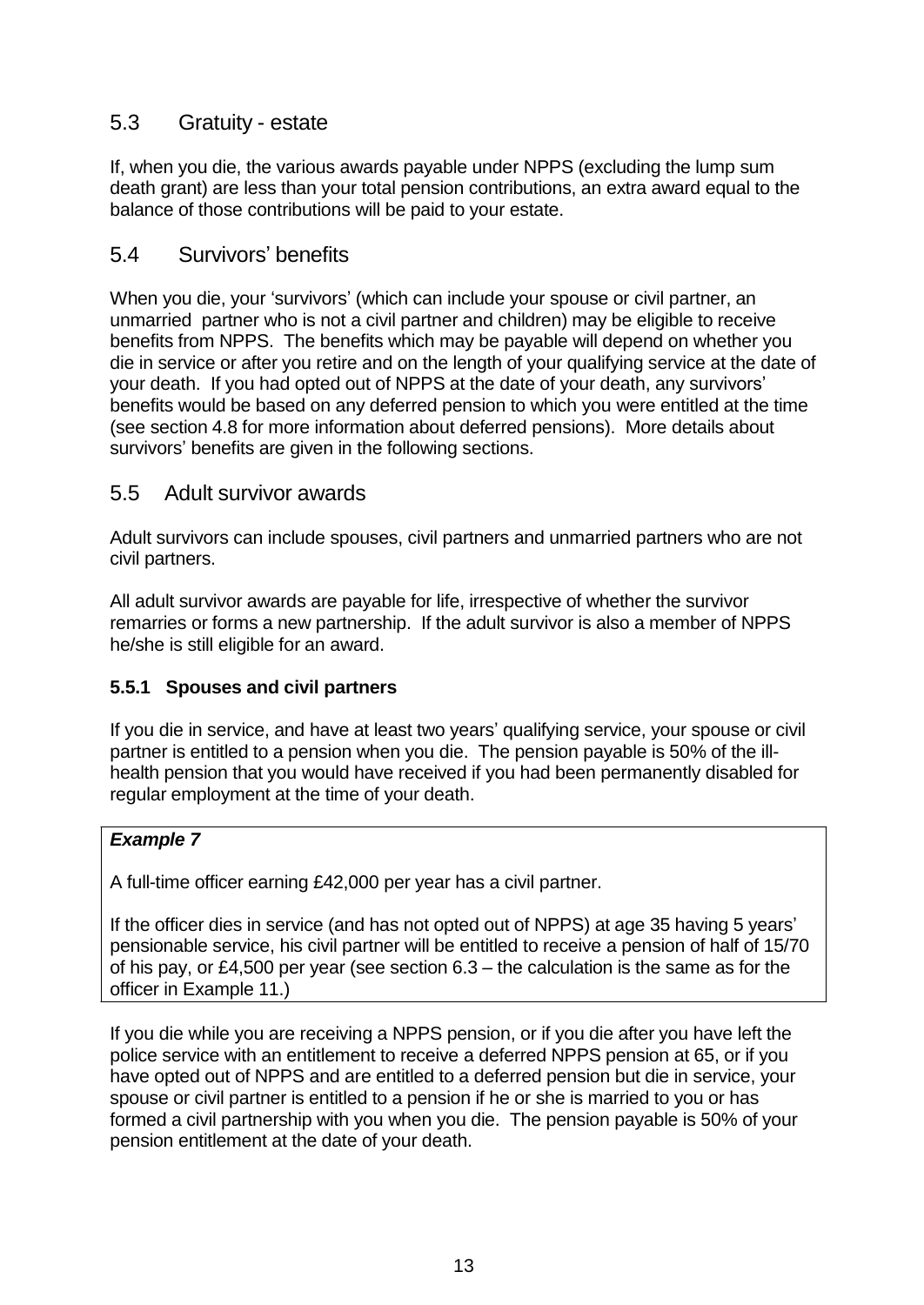If your spouse or civil partner is more than 12 years younger than you, his or her pension will be reduced to reflect the age difference. This reduction will be 2.5% for every year or part of a year over 12 years, up to a maximum reduction of 50%.

If you married or formed a civil partnership within the six months prior to your death, then the police authority has discretion to withhold your spouse's or partner's pension.

#### **5.5.2 Unmarried partners who are not civil partners**

An unmarried partner who is not a civil partner is someone with whom you have a longterm relationship but to whom you are not married (if you are of opposite sexes) or with whom you have not formed a civil partnership (if you are of the same sex).

If you have no spouse or civil partner, it may be possible for a survivor's pension to be paid (for life) to your partner on the same basis as if he or she had been your spouse or civil partner, but this is not automatic. For a pension to be payable, you and your partner must have completed and sent to the police authority a joint declaration form to confirm that all of the following apply:

- you have lived together for a period during which your partner has been financially dependent on you, or both of you have been financially interdependent
- the relationship is a committed relationship intended to continue indefinitely
- you each have mutual responsibility for the other's welfare
- you are free to marry each other (if you and your partner are of opposite sexes) or free to form a civil partnership (if you are of the same sex) and neither of you is married or a civil partner or nominated as the partner of anyone else
- you agree to inform the scheme administrator if the relationship ends.

#### **A pension will not be paid to an unmarried partner who is not a civil partner unless he or she is the subject of a joint declaration form – referred to below as a declared partner.**

On your death, your declared partner must submit a completed claim form to the police authority in order to confirm that the statements in the joint declaration were still valid at the time of death before any benefits may be paid to him or her. The police authority may also ask for supporting information to confirm financial dependency, such as confirmation of shared household spending or shared bank accounts.

A period of cohabitation of at least two years is expected for a pension to be paid to a declared partner, but the police authority may exercise discretion to pay a pension to a declared partner in a shorter relationship. In exercising discretion, the police authority must be satisfied that you and your declared partner were living together in an exclusive, committed, long-term relationship, and that your nominated partner was financially dependent on you or you were financially interdependent. The decision of the police authority on these matters is final.

As with spouses and civil partners, if your declared partner is more than 12 years younger than you, his or her pension will be reduced to reflect the age difference. This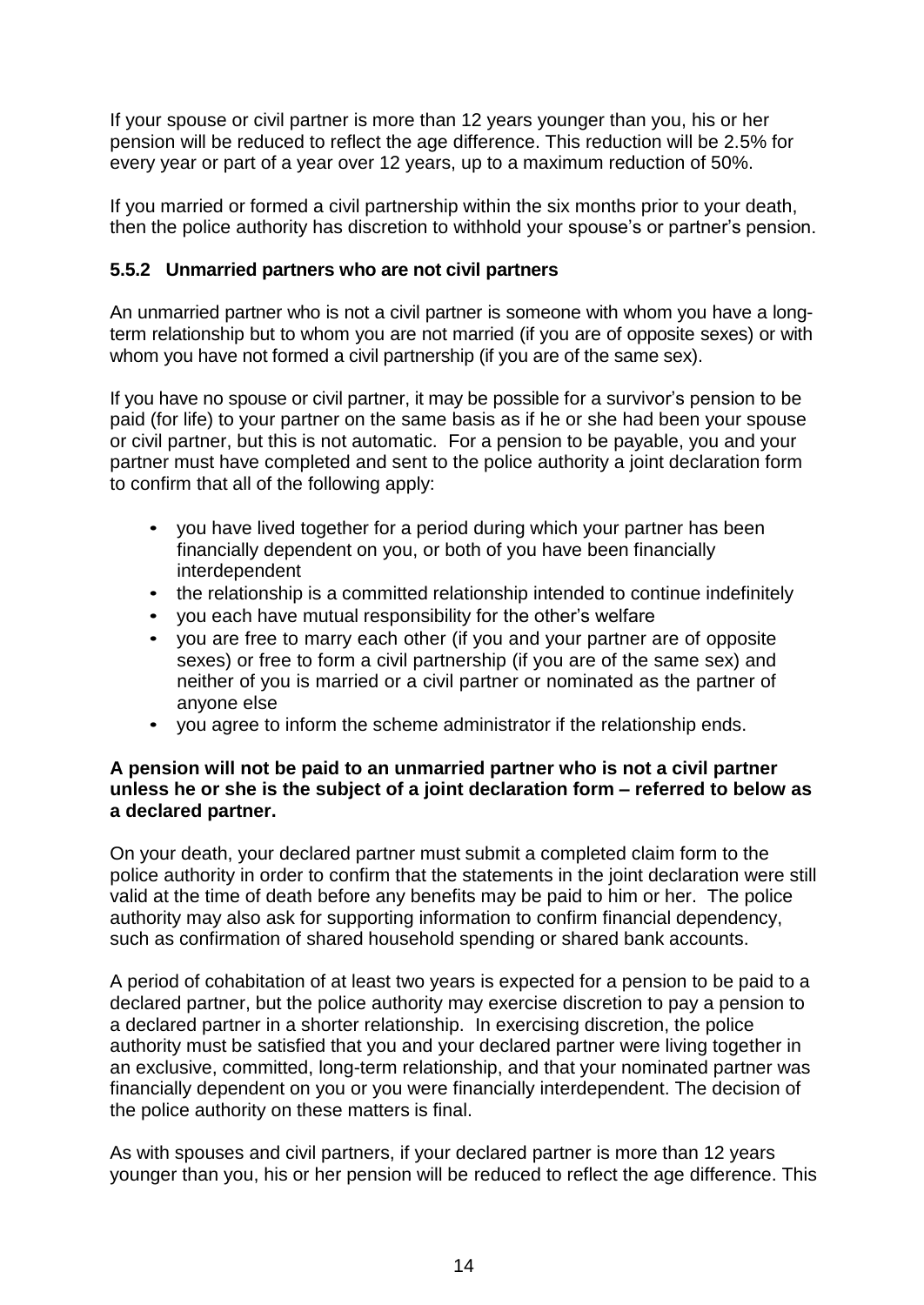reduction will be 2.5% for every year or part of a year over 12 years, up to a maximum reduction of 50%.

**You are encouraged to complete a declaration form with your partner as soon as you consider that your cohabiting relationship is exclusive, committed and for the long-term. You can obtain a form from your force's pensions administrator. It is your responsibility to ensure that the information in the declaration is kept up-to-date.**

### 5.6 Children's pensions

If you die in service or when you are receiving a NPPS pension, or after you have left the police service with an entitlement to receive a deferred NPPS pension, children's' pensions will be payable to:

- a child who is your natural child, stepchild or adopted child, or
- any other child who was dependent on you (either financially or by reason of disability) at the time of your death.

Benefits for surviving children extend to a posthumous child of the marriage or partnership if the child's mother is pregnant with the child at the time of the officer's death, including the situation where the officer is the mother and dies in childbirth.

The pension payable is generally 25% of the pension entitlement at the date of your death, but if there are more than two children, each receives an amount equivalent to 50% of the pension entitlement divided by the number of children. The pension entitlement for this purpose is on the same basis as for adult survivors, i.e.:

- if you die in service, and have at least two years' qualifying service, it is based on the ill-health pension that you would have received if you had been permanently disabled for regular employment at the time of your death
- if you die while you are receiving a NPPS pension, or if you die after you have left the police service with an entitlement to receive a deferred NPPS pension at 65, or if you have opted out of NPPS and are entitled to a deferred pension but die in service, it is based on your pension entitlement at the date of your death.

#### *Example 8*

An officer retired on a NPPS ill-health pension and he has three dependent children under the age of 19. His ill-health pension is £18,000 per year.

If he were to die, each of his children would receive a pension of £3,000 per year.

A survivor pension for a dependent child is only payable if the child is below the age of 19 unless:

• the child is in full-time education on a course of at least one year's duration, in which case the pension is payable whilst full-time education continues but not beyond the child's 23rd birthday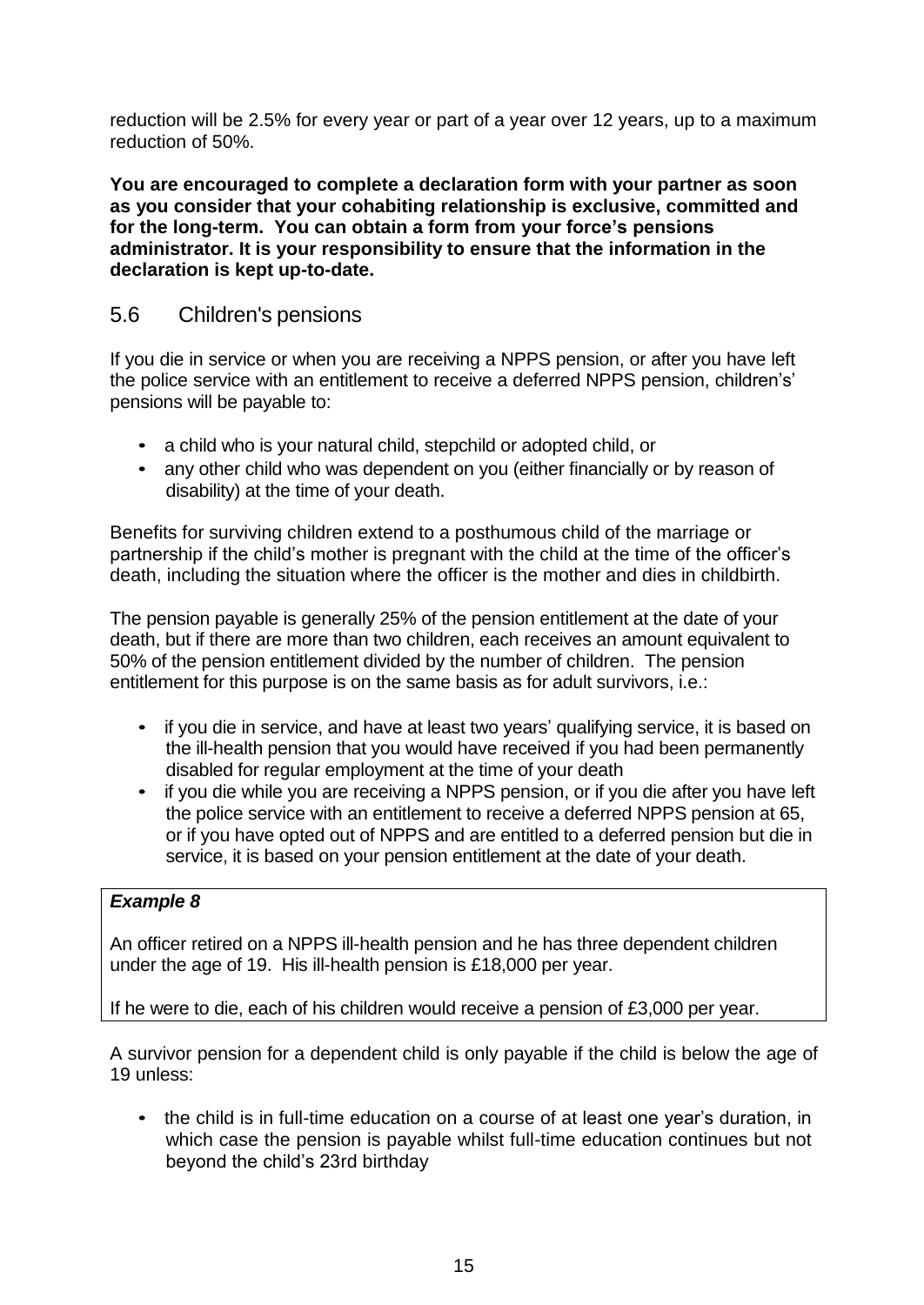• the child is permanently disabled at the date of your death, in which case the pension is payable for life.

A pension payable to a child who receives remuneration from training or employment in excess of a specified annual amount is reduced by the excess. If the excess is greater than or equal to the amount of the pension, then no pension is paid. The specified annual amount, which is varied annually, is the Income Support level for a single person aged 18-24.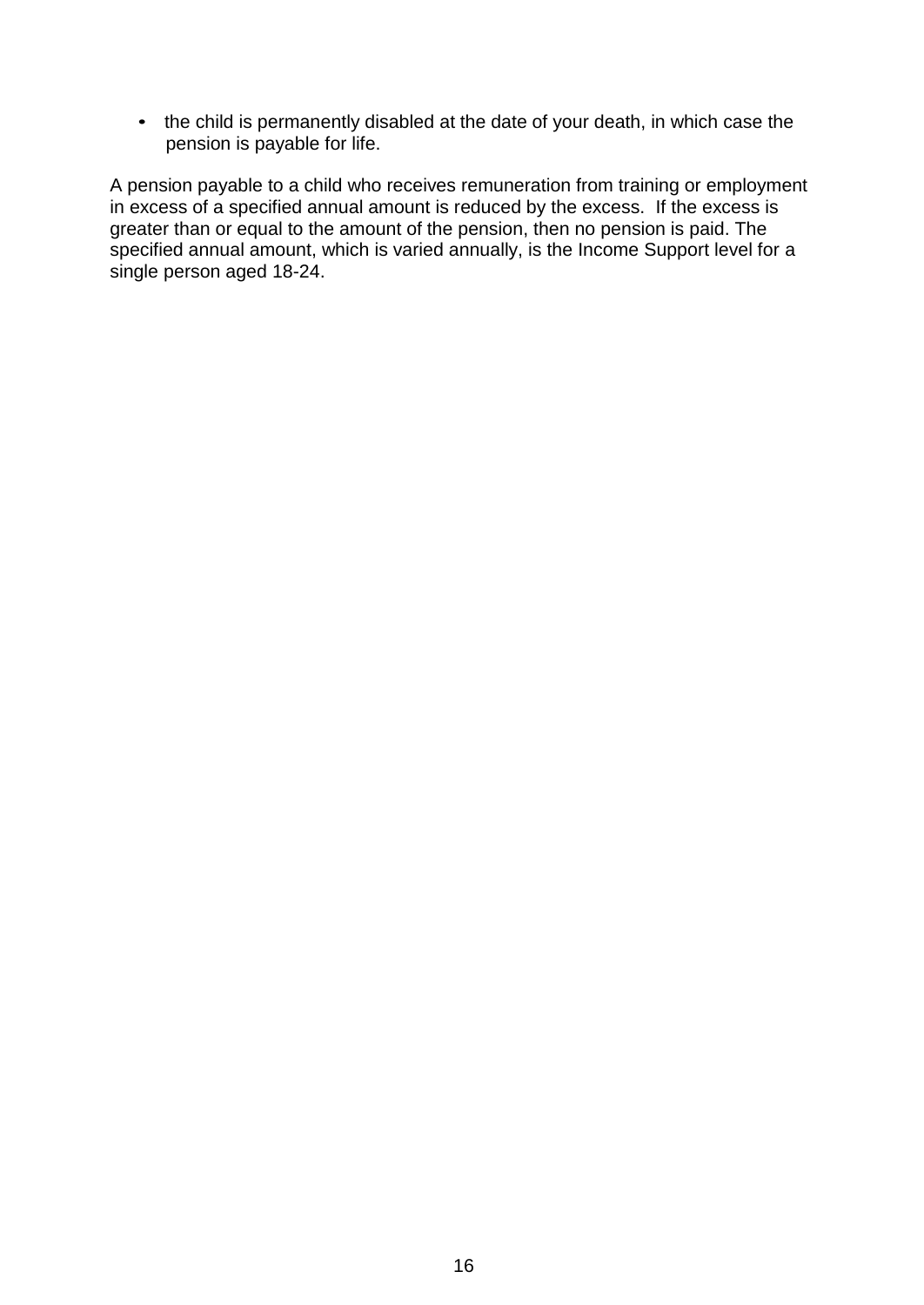## **6. Medical retirement and pensions paid on grounds of illhealth**

The arrangements for ill-health retirement in NPPS are complex and the following can only be a general guide. There is a set order of procedure and before any decision can be made the police authority must put specific questions to a duly qualified medical practitioner selected by them (the 'selected medical practitioner') to determine whether you are permanently disabled for 'the performance of the ordinary duties of a member of the police force. The selected medical practitioner will consider such issues as your ability to:

- run, walk reasonable distances, and stand for reasonable periods
- exercise reasonable physical force in restraint and retention in custody
- sit for reasonable periods, to write, read, use the telephone and to use (or learn to use) IT
- make decisions and report situations to others
- evaluate information and to record details
- understand, retain and explain facts and procedures.

In judging whether your illness is permanent it will be assumed that you are receiving appropriate medical treatment for it. This does not include treatment that it would be reasonable for you to refuse.

The doctor's judgement will be based on a medical examination (unless there are very exceptional circumstances).

**Even if you are assessed as permanently disabled for the performance of the ordinary duties of a member of the police force, it does not automatically mean that you will be retired on ill-health grounds. The police authority will consider your specific disabilities and overall capabilities to see whether there are alternative duties which you could undertake whilst remaining a police officer.**

There are two levels of ill-health retirement:

- if you are permanently disabled for the ordinary duties of a member of the police force, you may be entitled to a **standard ill-health pension**
- if you are permanently disabled for the ordinary duties of a member of the police force and in addition you are permanently disabled for any regular employment, you may be entitled to an **enhanced top-up ill-health pension** in addition to a standard ill-health pension. For this purpose, "regular employment" means employment for an annual average of at least 30 hours per week.

The maximum possible ill-health pension is  $\frac{35}{70}$ ths and there is an associated lump sum of four times the pension.

If, when you joined or rejoined NPPS, you were designated by the police authority (following a medical examination) as being ineligible for ill-health benefits, you cannot receive an ill-health pension although you might still be required to retire on ill-health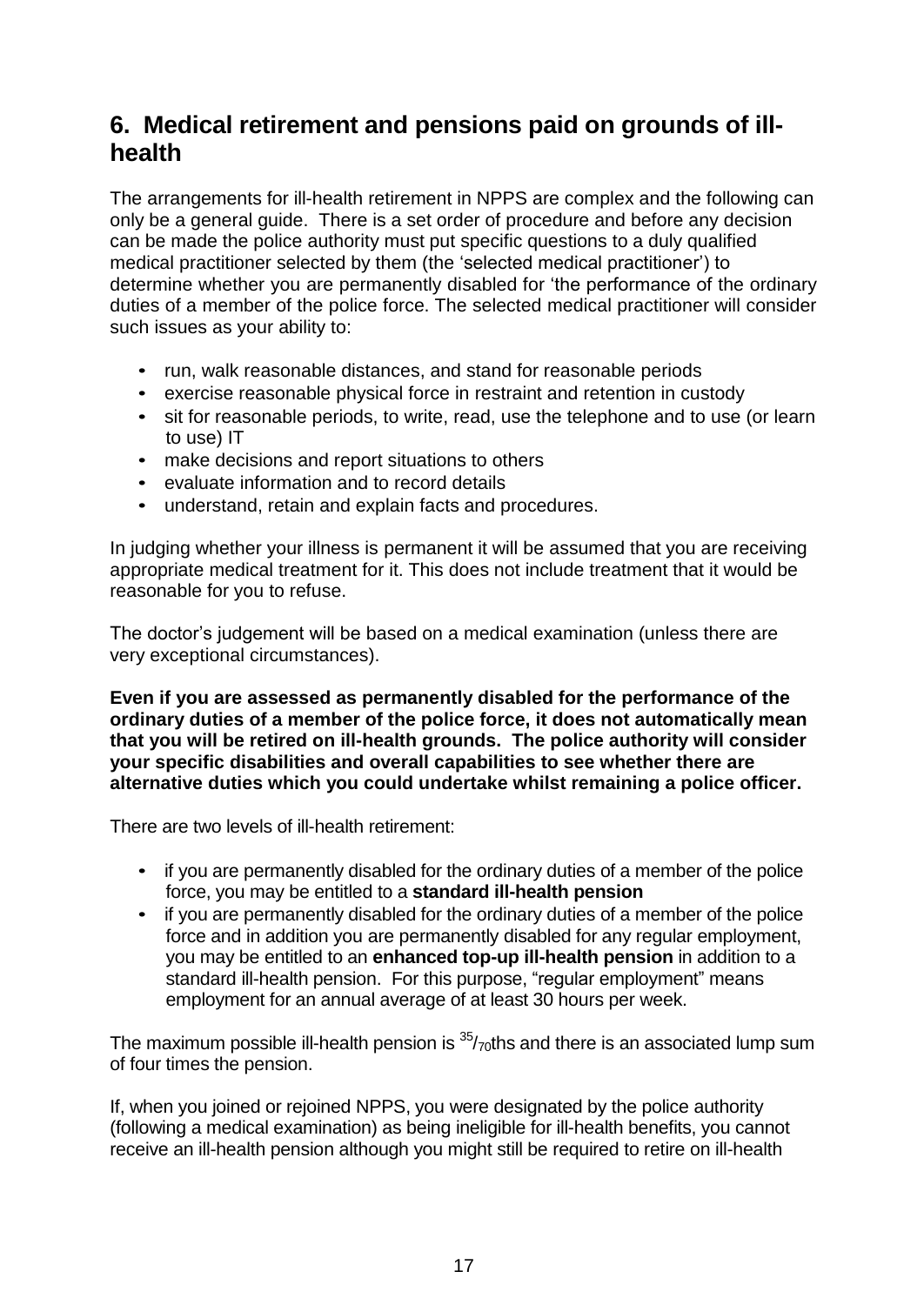grounds. If so, you would be entitled to an ordinary pension if you were age 55 or over or, if you were under 55, to a deferred pension payable at age 65.

### 6.1 Referral to a medical practitioner

When considering whether to retire you on grounds of ill-health, your police authority must follow set procedures and will take all relevant information into account. As part of this process, the police authority must refer the following questions to the selected medical practitioner:

- (a) whether you are disabled for the ordinary duties of a member of the police force;
- (b) whether such disablement is likely to be permanent;
- (c) whether you are also disabled for engaging in any regular employment otherwise than as a regular police officer; and
- (d) whether such disablement is likely to be permanent.

An ill-health award can be revised in certain circumstances. The police authority must refer the appropriate questions to the selected medical practitioner when considering whether to revise an award. See Section 13 for information about reviews of ill-health benefits.

The questions put to the selected medical practitioner are answered in the form of a report to the police authority, which the authority will take into account in reaching their decision. You will be given a copy of the report.

#### 6.2 Standard ill-health pension

If you are found by the selected medical practitioner to be permanently disabled for the ordinary duties of a member of the police force, but not permanently disabled for any regular employment, and there are no suitable alternative duties that you could undertake within the police force (taking account of both your disability and capabilities), the police authority will decide whether to retire you on those grounds.

If the police authority decide to retire you, you will be entitled to an immediate standard ill-health pension and lump sum:

- if you have at least two years' qualifying service and your retirement is on the grounds of permanent disablement for performing the ordinary duties of a member of the force; or
- after any length of service if your retirement is on the grounds of permanent disablement for performing the ordinary duties of a member of a force resulting from an injury received without your own default in the execution of your duty.

Your standard ill-health pension and lump sum are calculated in a similar way to an ordinary pension, based on your pensionable pay and pensionable service at the time when you became disabled. They are not enhanced as the disability is not so severe as to prevent you from performing other work outside the police service.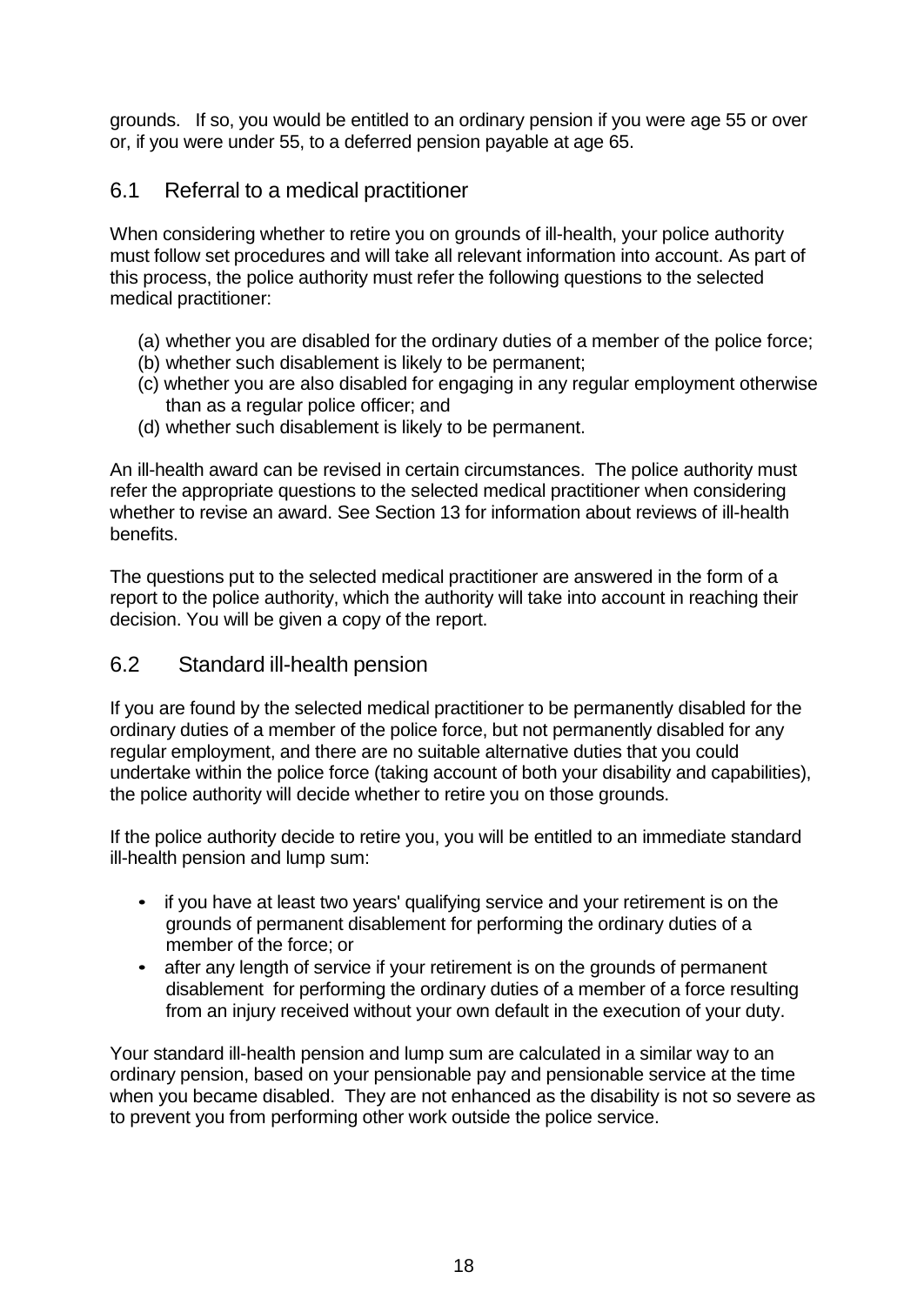### *Example 9*

An officer retires from NPPS on being disabled for the ordinary duties of a member of the force at age 35 with 10 years' pensionable service. She earns £28,000 per year. Her ill-health pension and lump sum are based on 10 years' pensionable service, and are payable immediately without reduction:

Her pension =  $£28,000 \times 10 = £4,000$  per year (index linked immediately) 70 Her lump sum = £28,000 x 10 x 4 = £16,000 (tax free) 70

## 6.3 Enhanced top-up ill-health pension

If you are found by the selected medical practitioner to be permanently disabled for the ordinary duties of a member of the police force **and** permanently disabled for any regular employment, the police authority will decide whether to retire you on those grounds.

If the police authority decide to retire you, you will be entitled to an immediate standard ill-health pension plus an enhanced top-up ill-health pension and lump sum:

- if you have at least two years' qualifying service and your retirement is on the grounds of permanent disablement, or
- after any length of service if your retirement is on the grounds of permanent disablement resulting from an injury received without your default in the execution of your duty (see also section 6.6).

Your enhanced top-up ill-health pension and lump sum are to compensate for the lost opportunity of working until normal retirement. The top-up pension is calculated so that the combined effect, with the standard ill-health pension, is as follows:

- less than 5 years pensionable service the actual pensionable service is multiplied by 4, subject to the combined enhancement to service not exceeding half prospective service as below
- five or more years' pensionable service addition of half the prospective service from the date of retirement to 35 years' service or age 55, whichever is the earlier.

#### *Example 10*

An officer retires from NPPS on being disabled for any regular employment at age 30 with 3 years' pensionable service. He earns £28,000 per year. His standard ill-health pension and enhanced top-up ill-health pension and lump sum combined are based on 12 years' pensionable service, being four times his actual pensionable service.

His pension =  $£28,000 \times 12 = £4,800$  per year (index linked immediately) 70 His lump sum =  $£28,000 \times 12 \times 4 = £19,200$  (tax free) 70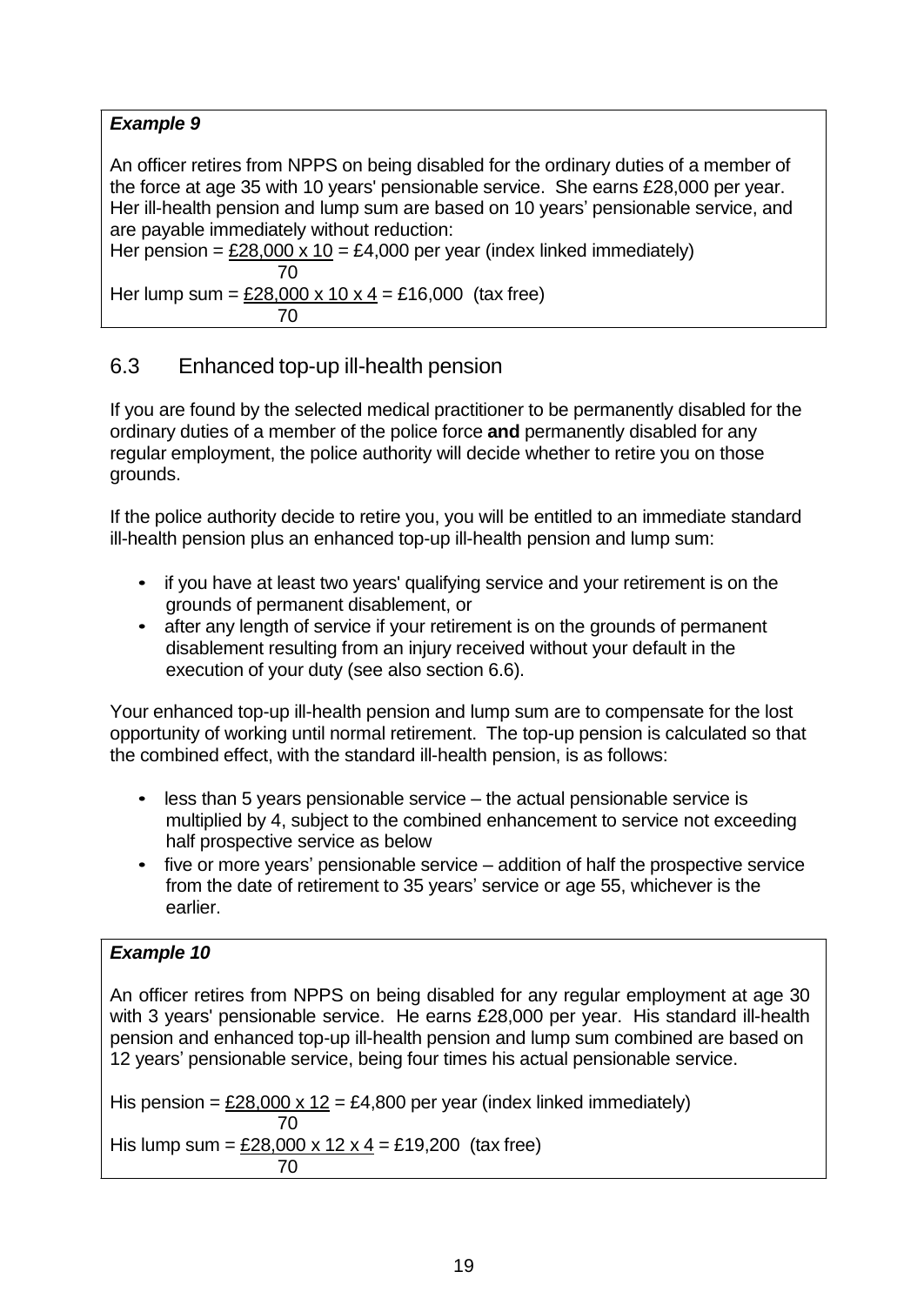#### *Example 11*

An officer retires from NPPS on being disabled for any regular employment at age 35 with 5 years' pensionable service. She earns £35,000 per year. Her standard ill-health pension and enhanced top-up ill-health pension and lump sum combined are based on 15 years' pensionable service, the enhancement being half of her prospective service to age 55 (half of 20 years).

Her pension =  $£35,000 \times 15 = £7,500$  per year (index linked immediately) 70

Her lump sum =  $£35,000 \times 15 \times 4 = £30,000$  (tax free) 70

If you serve or have served part-time, any enhancement of pensionable service will not be on a full-time basis but will be reduced to reflect that some of your service has been part-time.

#### 6.4 Ill-health gratuity

An ill-health gratuity is payable if you have less than two years' qualifying service and retire on grounds of permanent disablement. The amount of the gratuity will not be less than your total pension contributions. The gratuity is taxable.

### 6.5 Early payment of deferred pension because of permanent disablement

If you have been a member of NPPS but have opted out or left the service and you become permanently disabled for any regular employment, any deferred pension to which you are entitled will be paid to you with effect from the date of your disablement without actuarial reduction, providing you were not dismissed or required to resign under the Conduct Regulations (in which case payment will only be made early at the discretion of the police authority).

The effects of opting out are described more fully in section 9.3.

## 6.6 Injury award

If, as a result of an injury on duty, you are permanently disabled from performing the ordinary duties of a member of the police force, and you have left the service, you will receive an injury award under the Police (Injury Benefit) Regulations. This does not form part of the pension scheme.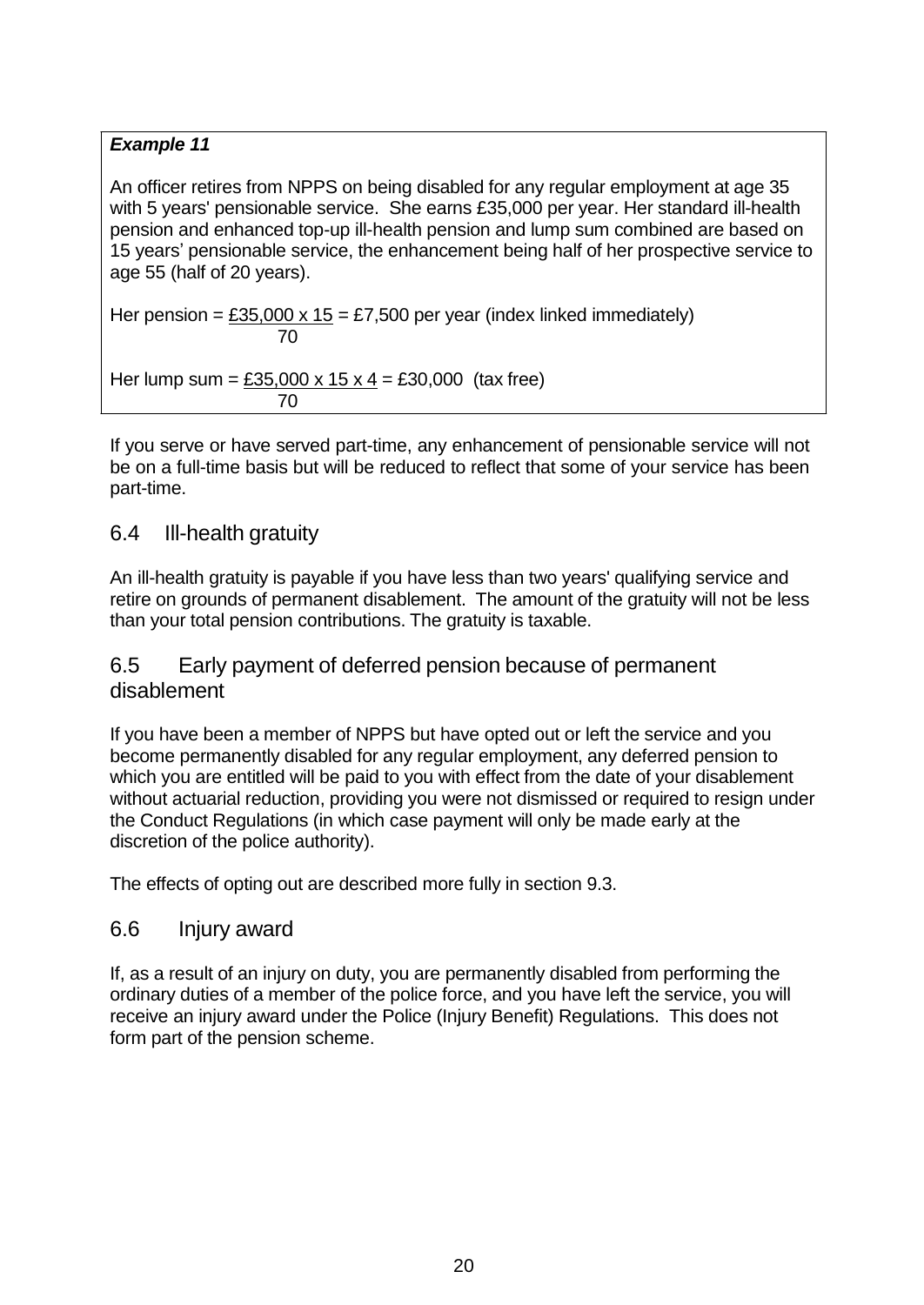## **7. Exchange of your lump sum**

#### 7.1 Exchange of your lump sum

You can exchange all or part of your lump sum for an increased annual pension **for you only. Pensions for survivors cannot be increased in this way.** You cannot exchange part of your pension for a larger lump sum as in the case of PPS.

You can exchange any amount of your lump sum, including all of it if you wish.

You cannot give notice of exchange earlier than four months before your intended retirement date. You must give notice before your intended retirement date.

You cannot exchange your lump sum if you have retired with an immediate ill-health pension.

Your force's pensions administrator will be able to advise you on the amount of additional pension which you may obtain through exchange of your lump sum.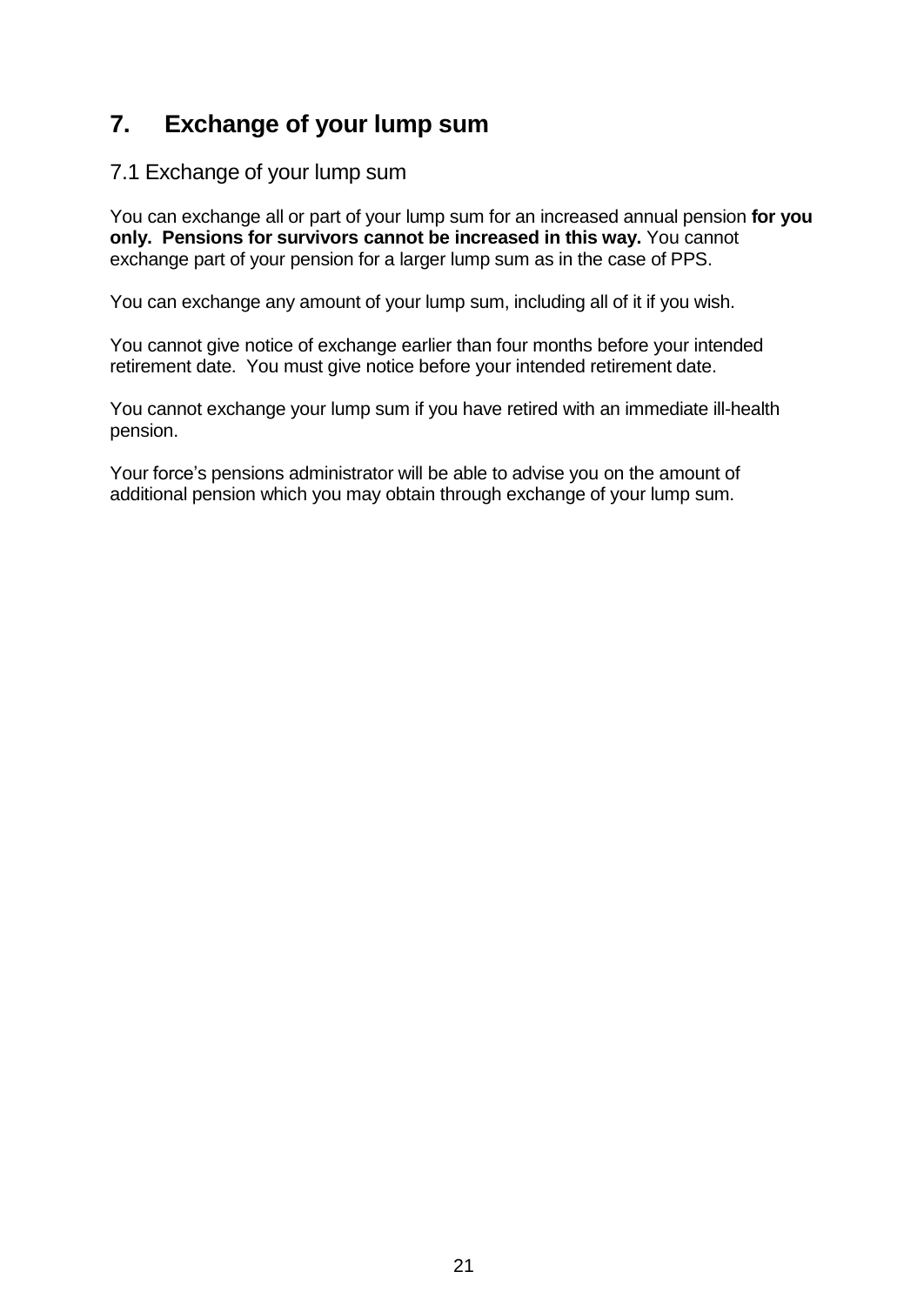## **8. Increasing your benefits**

You may choose to increase your pension provision, particularly if you are unable to build up 35 years' pensionable service before your intended retirement age. You have the option to purchase increased benefits in NPPS through 'added years'.

You are also free to take out an entirely separate personal pension plan at the same time as you contribute to NPPS. NPPS does not have a linked AVC scheme, but NPPS members are able to contribute to the stakeholder scheme provided by Standard Life, the provider of the AVC scheme for PPS, if they wish.

#### **You are strongly recommended to seek independent financial advice before taking any action to purchase increased benefits. Your police authority cannot give you financial advice.**

HM Revenue and Customs places overall limits on pension contributions which are taxdeductible, but these are very generous. Unless you are a very high earner you are normally able to pay up to the whole of your taxable earnings in a tax year in pension contributions and have the whole amount allowable against tax – although there may be limitations in any year in which your NPPS benefit entitlement has increased substantially (for example, if you have been promoted or have taken up a more senior appointment).

#### 8.1 Purchase of increased benefits through 'added years'

If you have less than 35 years' pensionable service you may be able to buy up to 5 years' extra service to increase your NPPS benefits on retirement. This will be more expensive than the normal contribution rate because your police authority, which pays towards your basic NPPS benefits, does not contribute to added years purchases. You will have to pay the full cost of the additional benefits, currently assessed as 28.6% of salary.

The purchase of 'added years' normally entails a long-term commitment to pay contributions until you retire or leave NPPS. You can choose the date on which you wish the added years to become reckonable in calculating your pension – in effect your planned retirement date – provided this is between you  $55<sup>th</sup>$  birthday and the compulsory retirement age for your rank (see section 4.1). Your contributions for increased benefits are calculated as a percentage of your pay and, accordingly, increase every time your pay increases as do the benefits provided by the purchase. Your contributions for increased benefits will be deducted from pay before tax.

If you decide to purchase 'added years' within 12 months of joining or re-joining the force you have the choice of paying additional contributions by deduction from pay or by making a lump sum payment. If you pay by lump sum, you will only obtain tax relief up to the total of your taxable earnings in the tax year.

If you serve part-time you have a choice of purchasing 'added years' on either a full-time basis or a part-time basis (which will cost less as a percentage of your pay but will buy you less additional service). Your force's pensions administrator will be able to give you more details.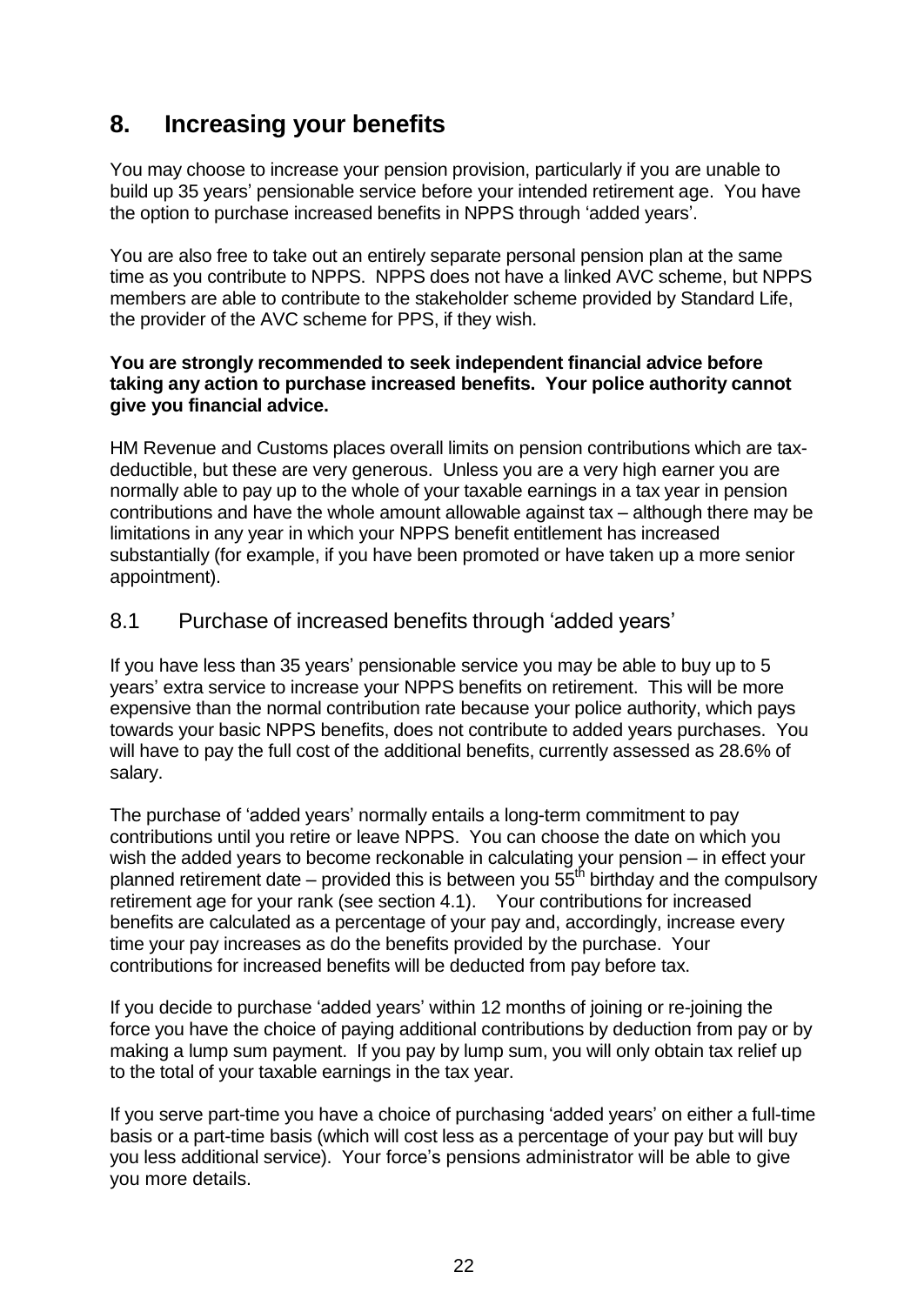Any increased benefits you purchase will count when determining the level of your NPPS pension, whether payable to you or your survivors, but they will not enable you to qualify for any type of award or enhancement to which you would not otherwise be entitled.

If you retire before your planned date of retirement, or cease to serve with a deferred pension or with a transfer value, you will be credited with an appropriate proportion of the increased benefits that you were purchasing.

If you die or retire on ill-health grounds and have bought or are buying added years by lump sum or periodical contributions, which have been continuous, you will be credited with the total added years you elected to buy.

Your force's pensions administrator will be able to give you more details and estimated costs of buying 'added years'.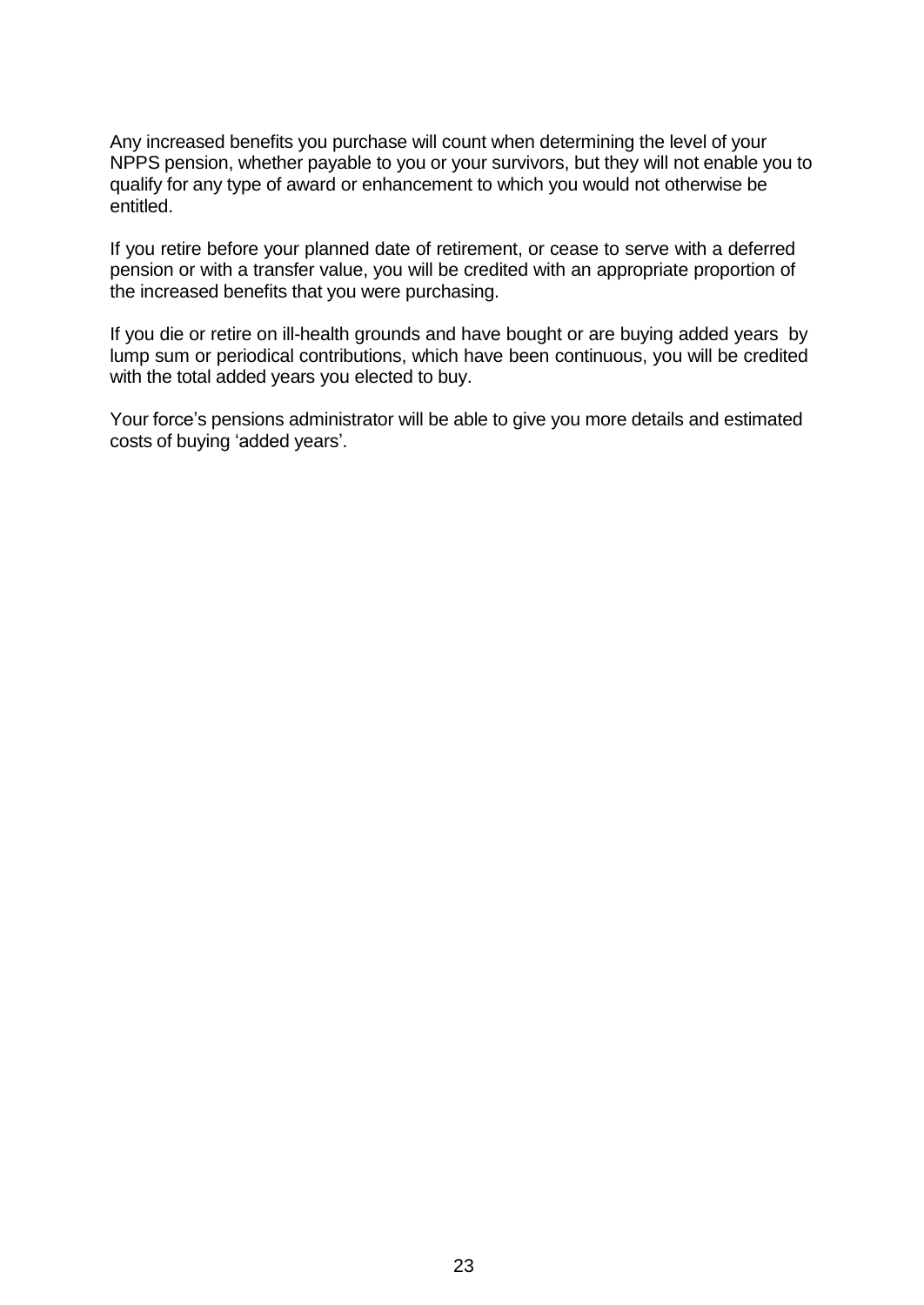## **9. Transferring benefits into the scheme and leaving the scheme**

## 9.1 Inward transfer of pension rights to NPPS

If you transfer to a home police force from another home police force (i.e. from one of the 43 territorial forces in England and Wales), any previous police service in NPPS for which you have paid pension contributions will be transferred day for day. The same applies if you transfer to a home police force from a Scottish force or from the Police Service of Northern Ireland. If you received a refund of pension contributions this sum would have to be repaid before a transfer could take place. However, it may in certain circumstances not be possible for you to repay a refund.

If you were in another pension scheme or you contributed to a personal pension, it may be possible to transfer your pension rights into NPPS.

If you were awarded a deferred pension from a previous job, it may be possible for this to be cancelled in favour of a transfer of pension rights, and your previous employer should tell you the amount of your pension and whether it is subject to any increases.

If your previous employer was a member of the Public Sector Transfer Club, the service credited in the NPPS may be more beneficial than would be the case with another employer. But you must apply to transfer any deferred benefits within 12 months of joining NPPS to benefit from the preferential rates. A full list of schemes that participate in the Club can be found online at  $www.civilService-pensions.gov.uk - or you can ask$ your force's pensions administrator.

If you apply for a transfer of pension rights, you will be informed of the amount of service credit available in NPPS (i.e. the number of years of pensionable service in NPPS that the transfer value will buy), so that you can decide whether to proceed with the transfer or opt to retain the alternative benefits available from your previous scheme.

A transfer of pension rights from another pension scheme might not result in the same length of pensionable service in the NPPS. A transfer of pension rights from a private sector pension arrangement might result in only a small amount of service credit compared to the length of your previous employment, if the benefit structure of the private sector scheme is less generous than NPPS.

## 9.2 Outward transfer of your NPPS pension rights

If you leave or opt out of NPPS before pension age, you have a choice of options for your benefits. Your choice will generally depend on whether you are in the first three months of your police service and, if not, whether you have two or more years' qualifying service.

If your police service plus any linked qualifying service (i.e. qualifying service brought across from another pension scheme through a transfer value) amounts to less than three months, then your contributions will be refunded.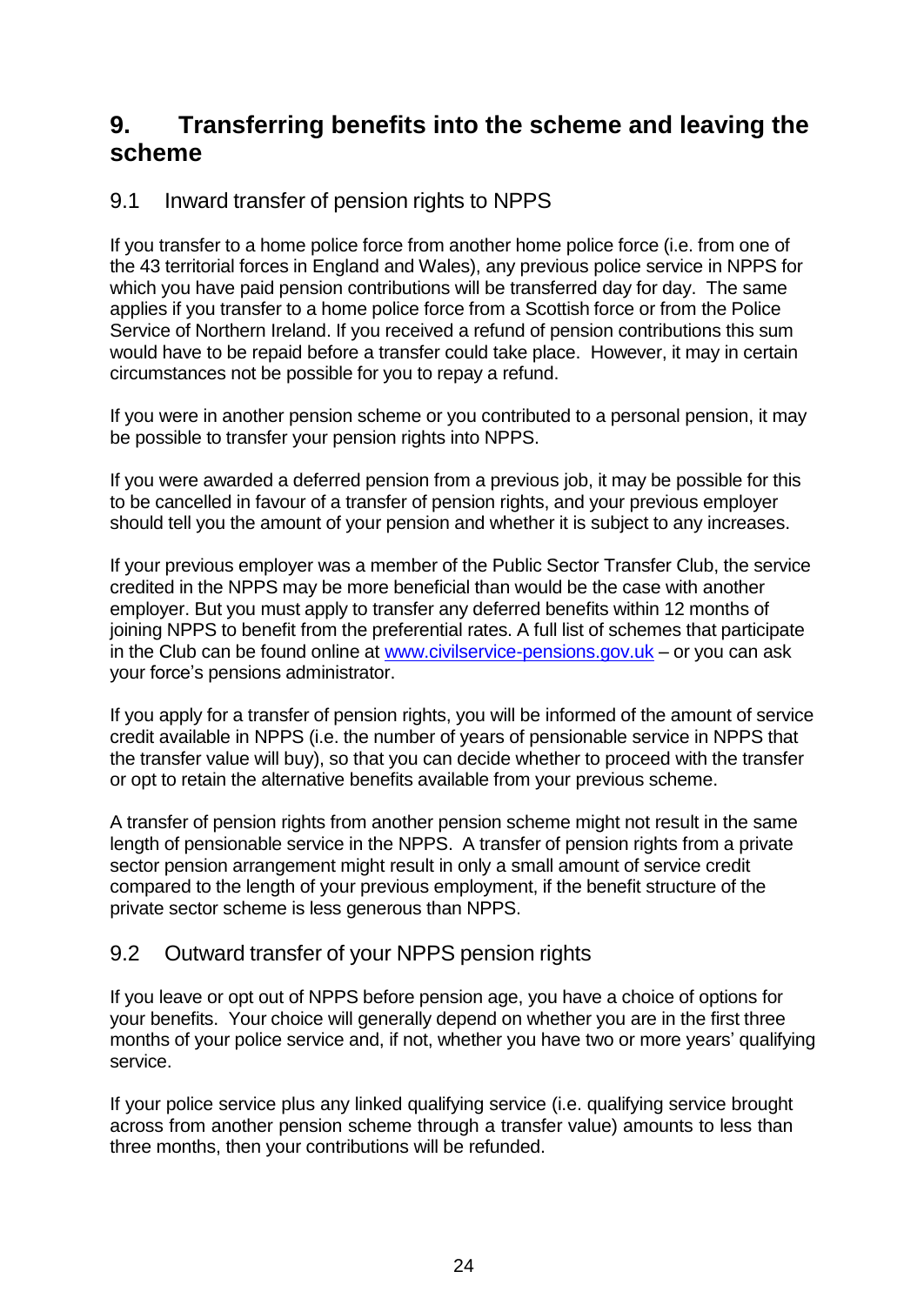If your police service plus any linked qualifying service amounts to three months or more, but your total qualifying service is less than two years, your choice is:

- a transfer out of your NPPS pension rights to another pension scheme, or
- a refund of your contributions.

If you have two or more years' qualifying service (or if you transferred pension rights into the NPPS from a personal pension scheme) your choice is:

- a transfer out of your NPPS pension rights to another pension scheme, or
- retaining deferred benefits within NPPS.

You may transfer your NPPS rights to:

- another public sector pension scheme, or
- any other pension scheme which is registered with HM Revenue and Customs (which can include a personal pension plan), or
- a qualifying recognised overseas pension scheme.

If you are opting out of NPPS while staying in the police, only the second option is open to you.

The transfer payment will be in the form of a transfer value.

#### *Example 12*

An officer leaves the police service to move to the private sector. She has 15 years' pensionable service in NPPS and is informed by her new employer that she will be able to transfer this to her new employer's pension scheme. She knows that if she takes no action, she will be entitled to a police pension of 15/70 of her final salary, and an associated lump sum, when she is 65, which will be increased for inflation from the time at which she leaves the police service to her 65th birthday. The police authority, on request, will calculate the cash equivalent transfer value of her police pension rights and provide this information to her new employer. Her new employer will be able to tell her what pension benefits this will buy in their pension scheme. The officer is then free to choose whether or not to transfer her police pension rights; this will be her own decision and the police authority cannot advise her as to what she should do. To transfer her police pension rights, she must give written notice to the police authority within six months of ceasing to serve as a police officer.

There are a number of issues to consider before making a transfer:

- You must apply for a transfer payment within six months of leaving the police service or opting out of NPPS (this is extended to twelve months for transfers to a public sector scheme) – these time limits may be extended by the police authority at their discretion.
- You are not entitled to a deferred pension from NPPS if you received a refund of contributions - a transfer will be possible only if you repay the refund first.
- You will not be able to have a transfer if you are within a year of reaching the age of 65.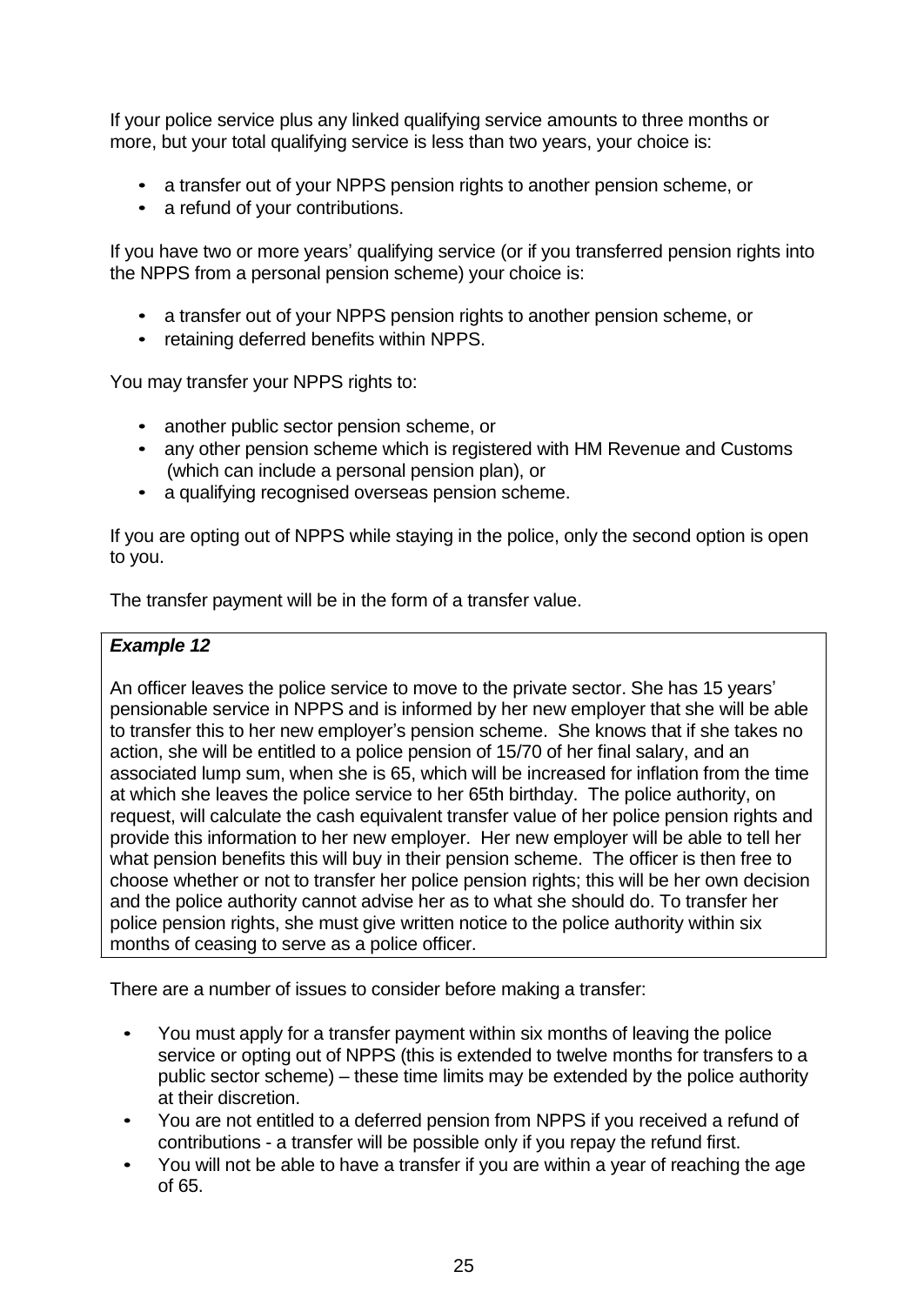- The transfer value may not necessarily buy the same length of service in the new scheme - an estimate from the new scheme should provide an indication.
- The range and type of benefits offered by another scheme may be quite different from those offered by NPPS.

Your force's pensions administrator can provide an example of a transfer value calculation and more information about how NPPS arrangements work, but cannot give specific advice on individual cases.

### 9.3 Opting out

You can opt out of NPPS at any time. You will need to complete and return an option form available from your force's pensions administrator. If you opt out in the first three months of your police service, your decision is back-dated to the date of your becoming a regular police officer. If you decide to leave NPPS at any other future date, your decision will take effect from your next pay day after receipt of your notice to opt out.

Opting out of NPPS will have a number of consequences, including:

- if you build up two years or more qualifying service in NPPS and then opt out, you will be entitled only to a deferred pension, which would generally only be payable from age 65
- if you die in service when you have opted out of NPPS, no lump sum death grant is payable
- as someone who is not an active member of NPPS you will not be eligible for an ill-health pension if you are medically retired, although you will qualify for early payment of your deferred pension if you are assessed as permanently disabled for all regular employment.

If you opt out of NPPS with less than two years' qualifying service, your pension contributions will be refunded.

#### **If you are thinking of opting out of NPPS, you are strongly recommended to take independent financial advice before you make a decision.**

#### 9.4 Opportunities to rejoin at a later date

If you opt out of NPPS, you will be able to rejoin. You may need to undergo a medical examination at your expense to determine whether you will be eligible for ill-health benefits.

If you opt out of NPPS a second time, you cannot rejoin again.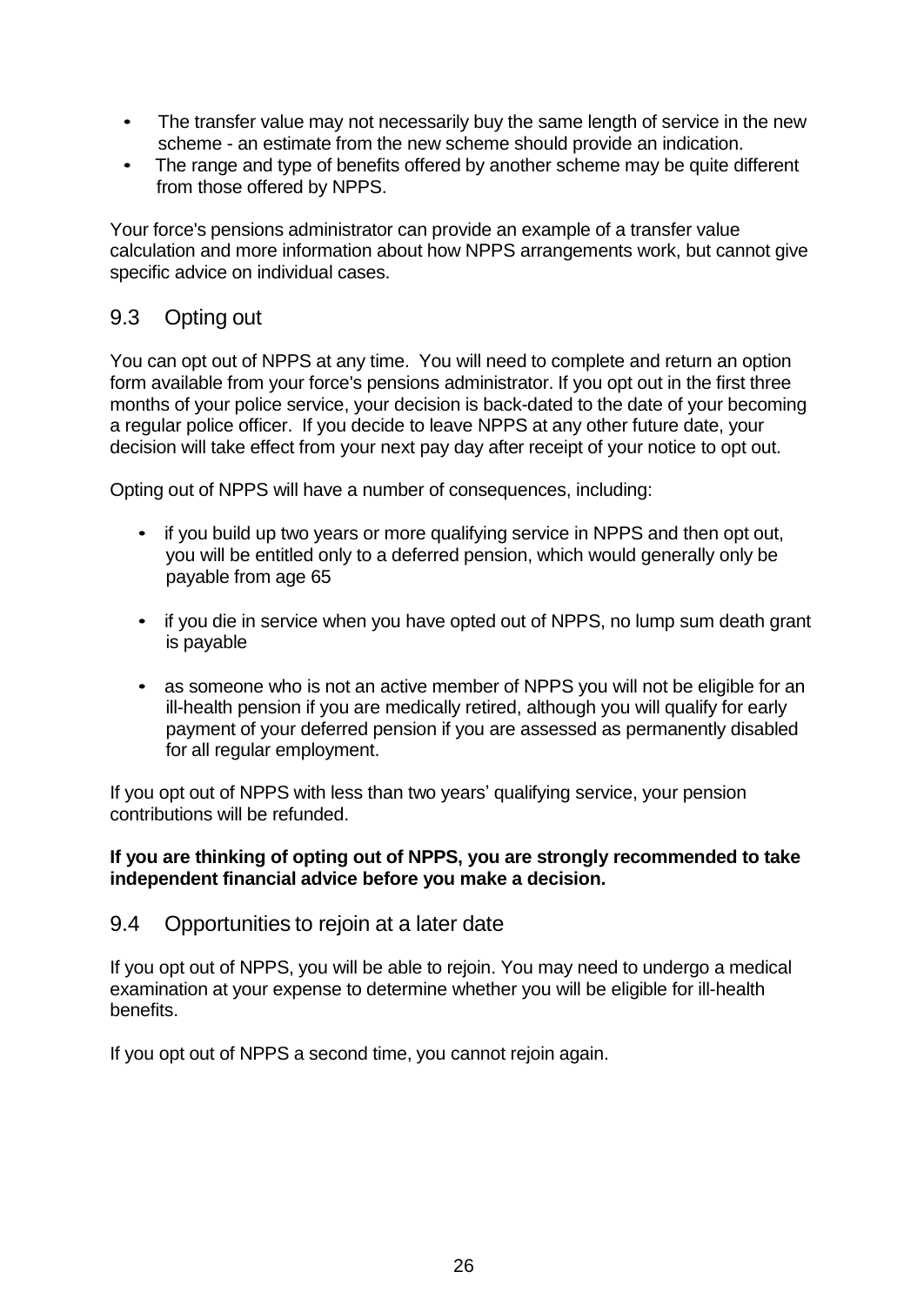## **10. Re-engagement after retirement**

If you leave the police service but then return to service as a regular police officer at a later date, the NPPS regulations can affect you in a number of ways.

### 10.1 Resumption of police service before usual pension age

In general, if you resume police service having previously left the police either with a deferred pension (generally payable at age 65) or with an ill-health pension and you did not transfer your NPPS benefits to another pension scheme, your deferred pension will be cancelled and your previous pensionable service will be added to your second period of service towards one pension. You will not need to make any payments to reinstate your previous service for pensionable purposes.

However, if you resume police service after having received a refund of your previous pension contributions, the refund would have to be repaid in order that your previous pensionable service can be restored. **You need to notify the police authority of your wish to make such a refund within six months of joining or re-joining the force (or before you cease to serve, if sooner), unless they allow a later notification.**

### 10.2 Resumption of police service after receipt of a pension

At present it is relatively unusual for a retired police officer to serve again as a regular police officer, except where an officer retires with an ordinary pension prior to taking up an appointment as an inspector or assistant inspector of constabulary. If you are reengaged after you have retired, you may rejoin NPPS if your total pensionable service is less than 35 years and this will build up benefits for a second NPPS pension for you.

#### 10.3 Abatement of pension

If you are an NPPS pensioner resuming service as a regular police officer, you should note that the police authority may at their discretion withdraw the whole or part of your NPPS pension payments during any period in which you serve in any force as a regular police officer (your pension entitlement on retirement would not be affected). This is known as 'abatement'

The Home Office recommends that abatement should entail withdrawing so much of your NPPS pension that the total of pension and pay on rejoining does not exceed the rate of pay before retirement. If your current pay at least equals your previous pay, your pension is likely to be wholly withdrawn during the second period of your service, but you will be able to retain your lump sum and your new salary will not be affected.

Abatement of a NPPS pension may be applied if you are in receipt of a NPPS pension in your own right, but not if you receive an adult survivor's pension or have been allocated a pension. Pension credit benefits under pension sharing on divorce cannot be abated.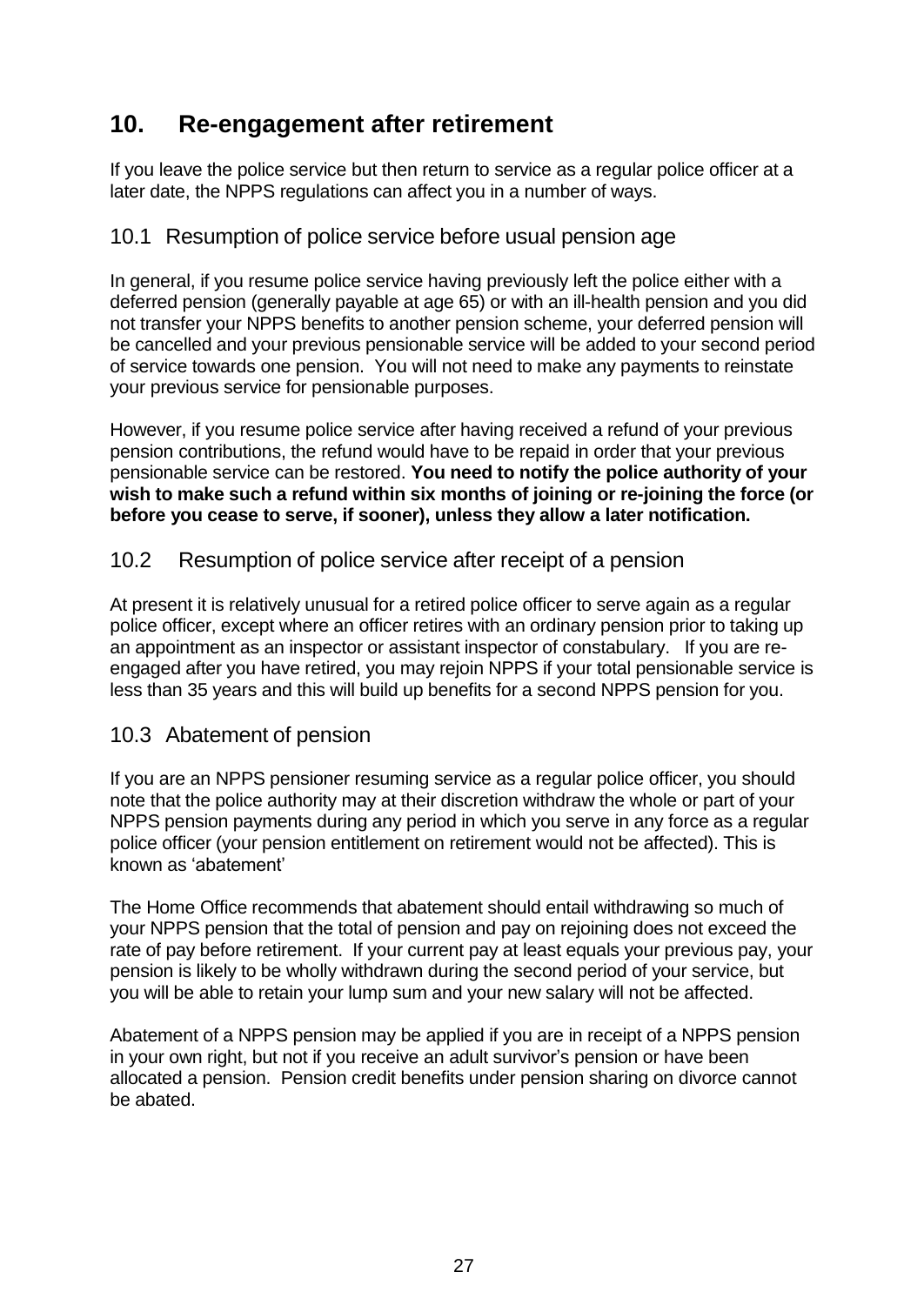## 10.4 Retirement after re-engagement in the police service

Your pension benefits, if you have two periods of service and you retire a second time, will be as follows:

- if your original pension was stopped or reduced, it will come back into payment (with the addition of pensions increase if it had been stopped) – there are exceptions to this in relation to enhanced ill-health pensions; and
- your benefit in respect of your second retirement will be a separate benefit depending solely on the length and circumstances of your second period of service, which could be:
	- an ordinary pension,
	- an ill-health pension,
	- a deferred pension, or
	- a refund of contributions in respect of your second period of service.

The provisions for commutation and allocation would also apply as appropriate.

#### *Example 13*

An officer retired from the police service as a chief inspector in 2007 at age 55 with 32 years' pensionable service. He rejoins the force two years later in 2009. The payment of his NPPS pension stops, but he can build up a maximum of 3 years' further pensionable service. He actually retires again after 2 years in 2011. His original NPPS pension comes back into payment with the addition of pensions increase and he has a second NPPS pension and lump sum based on his 2 years' service and his final pensionable pay in 2011. [**Note:** The officer can only build up 3 more years of pensionable service because 35 years is the maximum pensionable service in NPPS. He must retire at the compulsory retirement age of 60, unless the chief constable agrees to an extension.]

#### 10.5 Inter-service abatement

There is no provision for abating your NPPS pension if you take a job outside the police force, but your salary may be subject to 'inter-service abatement'. This applies only in the public sector where the new appointment is limited to people with either general or particular public service experience, or where there has been no general advertisement of the post and no formal competition for appointment.

Further details about inter-service abatement are available from your force's pensions administrator.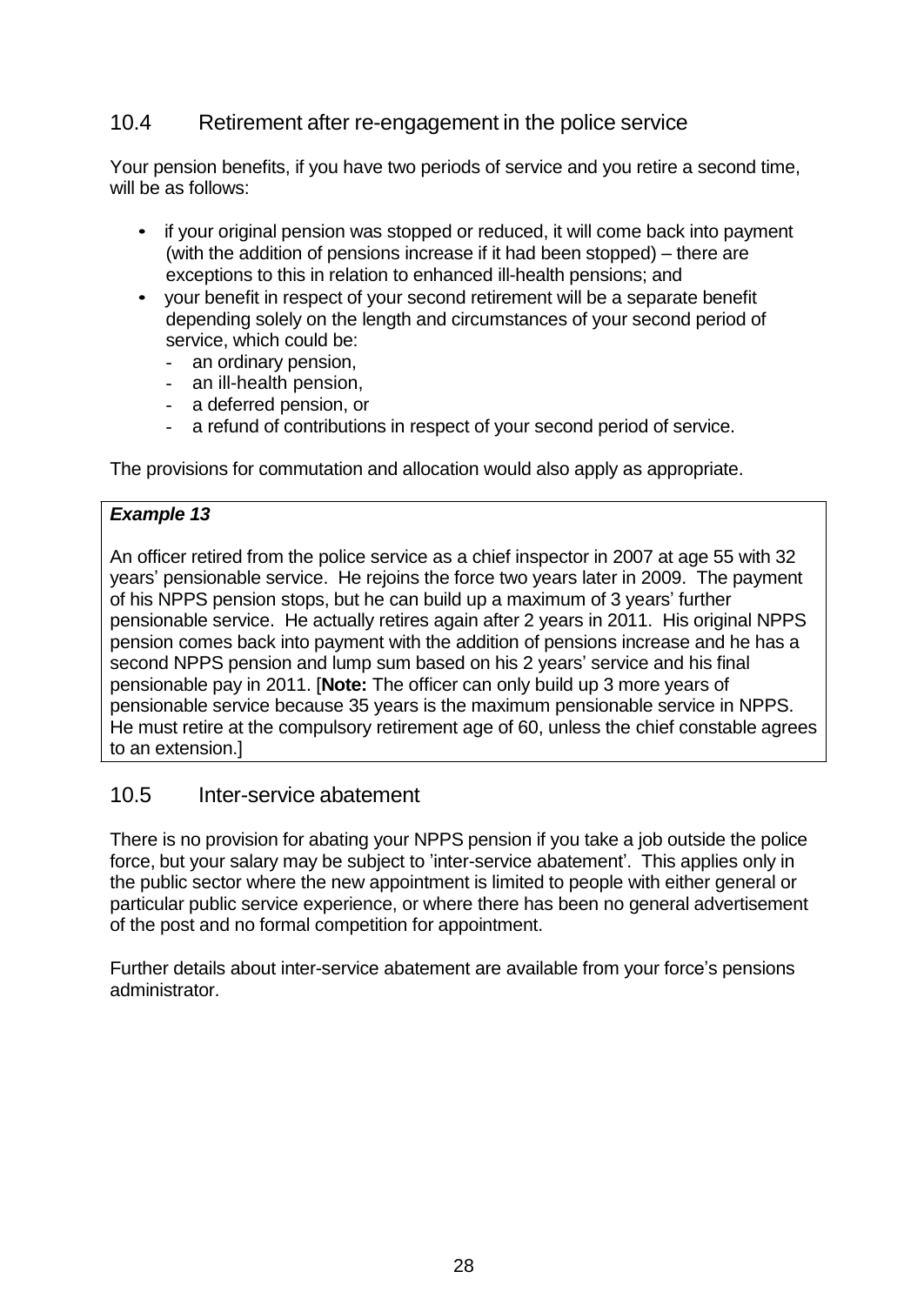## **11. Divorce and dissolution of civil partnerships**

If you get divorced, there are two important points that you should note:

- your ex-spouse will no longer be entitled to any survivor pension, should you predecease him or her, but
- children's' pensions will continue to be payable to any eligible children in the event of your death.

The cost of complying with any Court order imposing obligations on NPPS may be recovered directly from you.

You should also note that in the event of a financial claim in proceedings for divorce, judicial separation or nullity of marriage, the police authority are required, if requested, to provide a statement of the cash equivalent transfer value of your pension rights from the police authority to enable the Court to take into account the pension entitlement in the settlement of financial claims.

The Court may offset the value of your pension rights against any other assets or, in divorce or nullity proceedings, it may issue a pension sharing order. In financial claims arising from proceedings for nullity, judicial separation or divorce a Court may make an earmarking order against your pension.

If the Court issues an earmarking order, the order may require that when your benefits come into payment your ex-spouse should receive one of, or a combination of, the following benefits:

- all or part of your pension.
- all or part of your lump sum.
- all or part of your death grant paid in the event of your death in service.

An earmarking order against pension payments (but not lump sums unless the order so directs) will lapse automatically on the remarriage of your ex-spouse, and your full pension will be restored to you. Pension payments to your ex-spouse cease on your death.

If the Court issues a pension sharing order, a percentage of your pension rights will be allocated to your ex-spouse at the effective date of the order, or the decree absolute if later. Your pension, your lump sum and survivors' benefits will be reduced. Your exspouse will hold pension credit benefits in NPPS in his or her own right which will become payable when he or she is 65. The reduction to your pension is called a pension debit.

The dissolution of civil partnerships gives rise to the same position as divorce.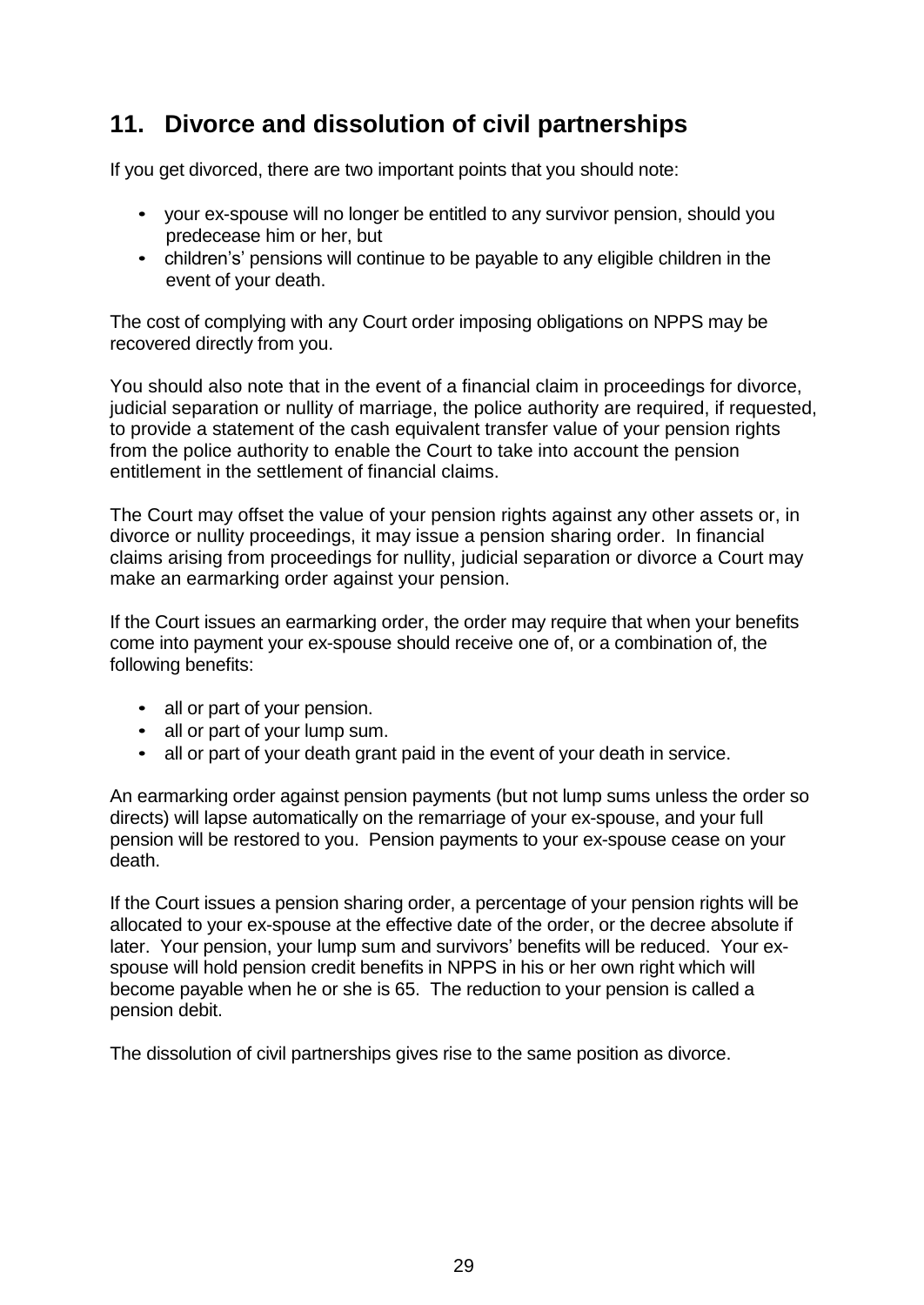## **12. Payment of awards**

### 12.1 General arrangements

NPPS pensions and lump sums are paid by the police authority for the force from which you retired. Lump sums are normally paid on the first working day after retirement. Pensions are payable in advance, usually at monthly intervals by credit transfer to a bank or building society account.

Survivors' first benefit payments are made as soon as possible after a member's death (time is needed to make contact with the survivor and establish entitlement). Subsequent payments to beneficiaries are usually made monthly.

Pensions and lump sums are paid to the person entitled to them (the 'beneficiary'), unless this person is under 18 or incapable of managing his or her financial affairs. In such cases the payment may be made to the relative or guardian who is caring for the beneficiary, although some police authorities adopt a policy of paying children's pensions directly to a child's own bank or building society account.

If your pension payments (for all your pensions excluding State Pension) are small and you are aged between 60 and 74, you may ask for the whole of the remaining NPPS pension payments to be paid to you as a lump sum. This is called 'trivial commutation' in HM Revenue and Customs terminology. You must confirm that your total pension rights do not exceed 1% of the standard lifetime allowance on a nominated date. At the time of writing (March 2009), draft regulations have been issued that would allow pension rights of a total value of £2,000 or less to be paid as a trivial commutation lump sum, irrespective of other pension rights held in other schemes. Only 25% of this lump sum will be tax free and the remainder will be treated as your taxable income in the year that you receive it.

If your pension is small and you have not asked for it to be paid as a lump sum, the police authority may decide to pay it annually.

Your NPPS pension can only be paid to you.

#### 12.2 Income Tax

All NPPS pensions are treated as earned income for tax purposes, and tax is deducted before instalments of pension are paid.

Your lump sum is tax free, as is the lump sum death grant for your survivors.

Any refunds of contributions are subject to deduction of tax, and also a deduction to contract you back into the State Second Pension.

## 12.3 State Pension benefits

State Pension age is the age at which pensions are payable from the State. From 6 April 2020 the State Pension age will be 65 for both men and women (the State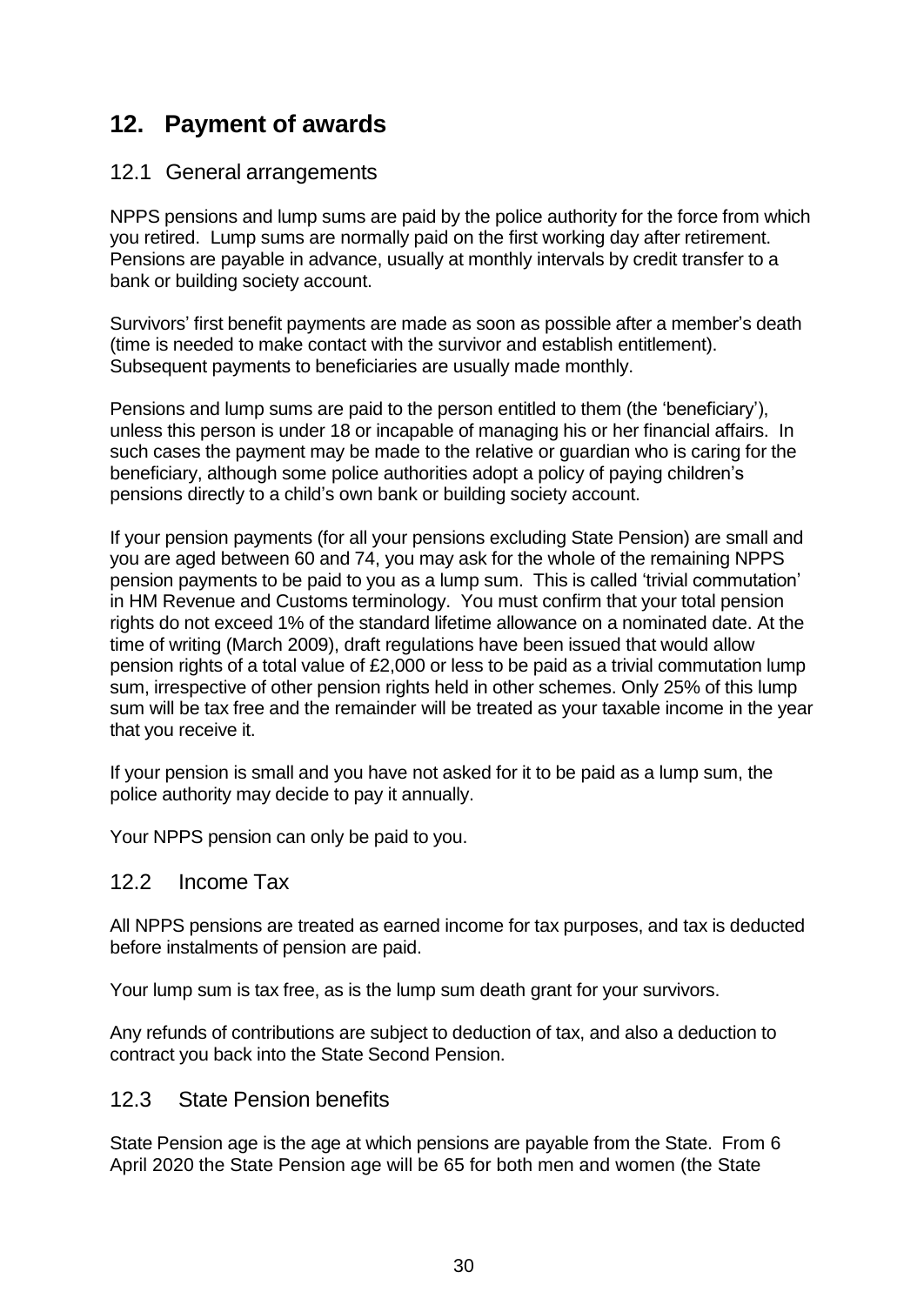Pension age for women born on or after 6 April 1950 will increase gradually to 65 between 2010 and 2020).

Between 2024 and 2046 the State Pension age will gradually increase for both men and women as follows:

- From 65 to 66 between April 2024 and April 2026
- From 66 to 67 between April 2034 and April 2036
- From 67 to 68 between April 2044 and April 2046.

Once you reach State Pension age, the basic State Pension will become payable to you, provided you have paid sufficient National Insurance contributions, in addition to your NPPS pension. You can obtain a state pension forecast at any time prior to four months before you reach State Pension age by completing Form BR19, which is available from the Department of Work and Pensions at:

Retirement Pension Forecasting Team The Pension Service Tyneview Park Newcastle upon Tyne NE98 1BA

You will not receive any State Second Pension in respect of the time in which you were a member of NPPS, because NPPS is 'contracted out' of the State Second Pension.

#### 12.4 Pensions increase with inflation

Pensions in payment are increased annually in line with inflation. These increases are paid to all pensioners aged 55 or over and ensure that the benefit maintains its original buying power. Deferred pensions are also increased to maintain their value up to the date they become payable.

Inflation increases will also be paid:

- to you before you reach the age of 55 if you are in receipt of an ill-health pension; and
- to your survivors who are in receipt of survivor benefits.

When the pension increase becomes payable it will take account of the movement in the retail price index (RPI) since the date of your retirement. Subsequent increases take place in April of each year and are based on the rise in the RPI in the 12 months up to the end of the previous September.

Survivors' pensions attract the pension increase as soon as they come into payment.

A deferred pension will attract the pensions increase. If it is paid before age 55 due to permanent disablement for any regular employment, it will be increased immediately.

The pensions increase is applied to the NPPS pension irrespective of your country of residence after your retirement, although increases to your State Pension and any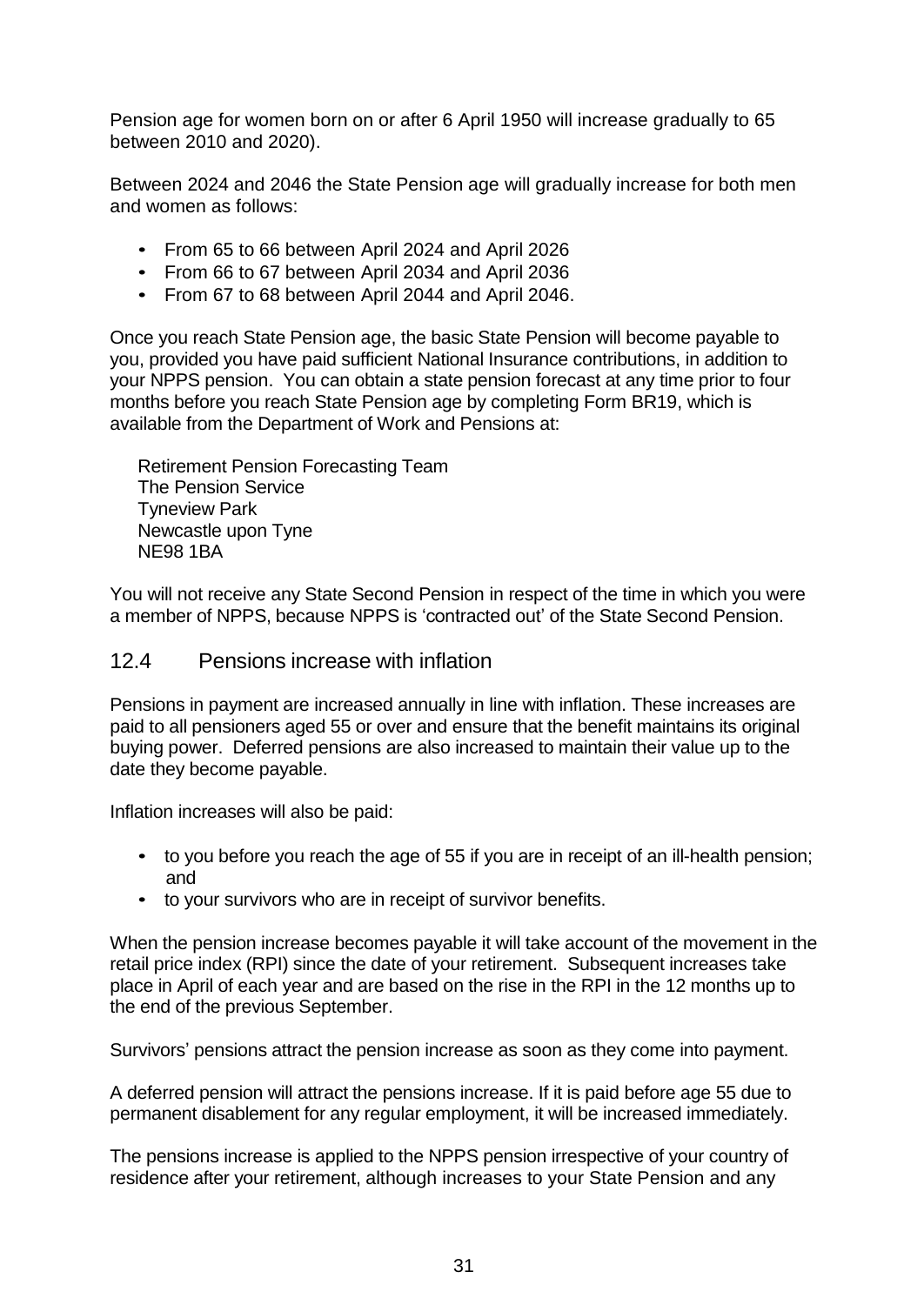Guaranteed Minimum Pension element in your police pension may be affected if you live outside the United Kingdom.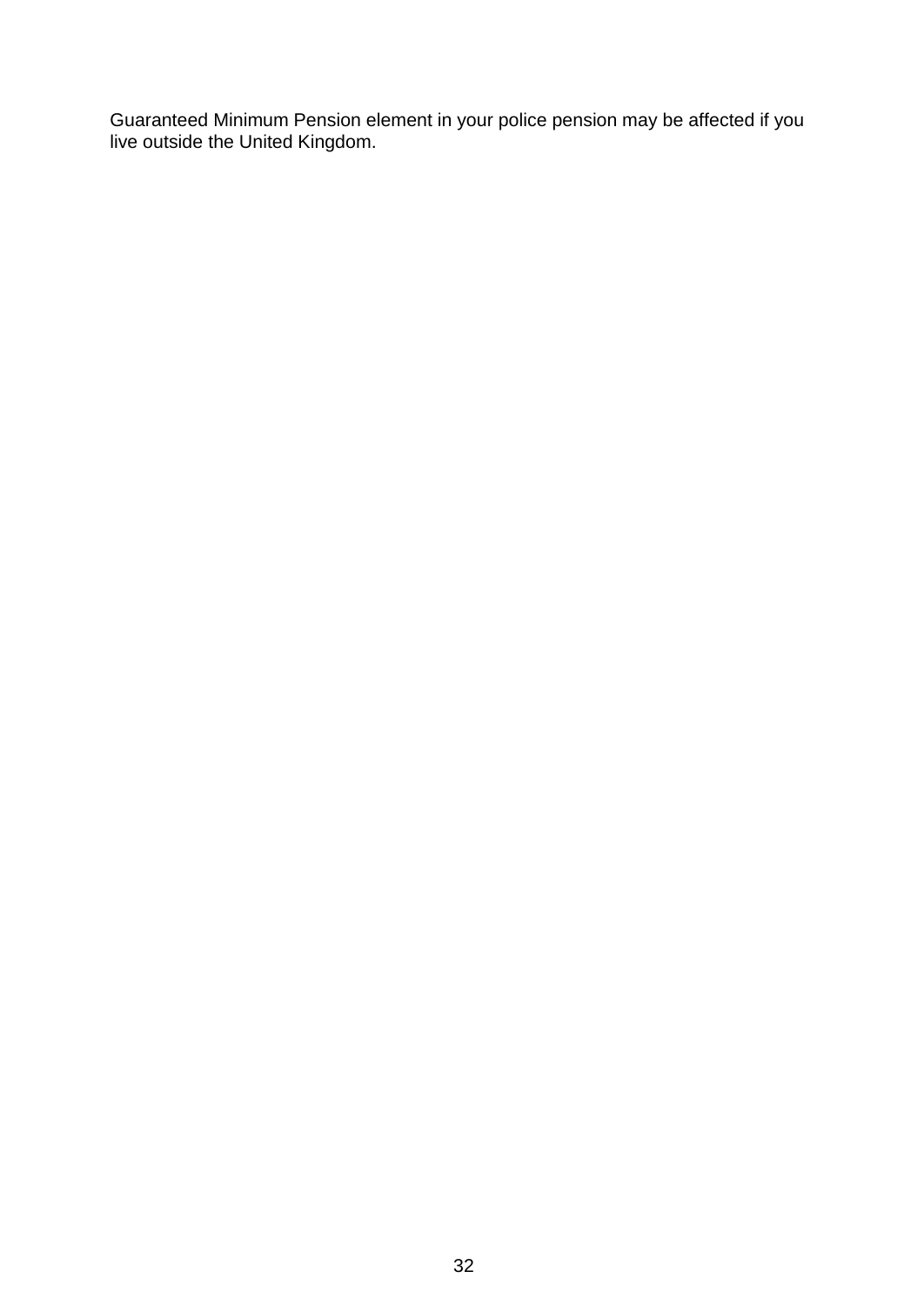## **13. Miscellaneous**

### 13.1 Review of permanent disablement

As explained in section 6.1, the question whether you are entitled to an ill-health award is for the police authority to determine in line with set procedures and taking into account the report from the selected medical practitioner. A police authority may at their discretion review your disablement following ill-health retirement – again, in line with set procedures and taking into account a report from a selected medical practitioner. It will be assumed that you have been receiving normal appropriate medical treatment for your condition (unless the police authority considers it was reasonable for you not to have done so).

Where a medical practitioner decides that your disablement has ceased, the police authority may offer you an opportunity to rejoin the police force, at the rank previously held. In these circumstances, whether or not you rejoin the force, the authority will terminate the ill-health pension. If you decline to rejoin, your pension will revert to a deferred pension and not come back into payment until you are 65.

Where a medical practitioner decides that your disablement would have ceased if you had had normal appropriate medical treatment, and if your failure to have such treatment is due to your own wilfulness or negligence, you will be warned that a continued wilful or negligent failure to have treatment may result in the termination of your ill-health pension. If the failure then persists your ill-health pension may be terminated.

Once you have reached the age at which you could have retired, your standard ill-health pension cannot be cancelled. Your enhanced top-up ill-health pension could be cancelled, but you would still receive a standard ill-health pension.

## 13.2 Review of your pension paid on grounds of ill health

A police authority has discretion to review the level of your ill-health award at intervals.

- If you are in receipt of a standard ill-health pension and within five years of your retirement and your condition deteriorates to the extent that you are unfit for any regular employment, the police authority must increase your pension by paying the enhanced top-up ill-health pension. No additional lump sum is payable. This five-year limit will not apply if you were medically retired with a progressive medical condition.
- If you are in receipt of an ill-health pension and aged less than 55 and your condition improves to the extent that you are no longer disabled for the ordinary duties of a member of the police force, the police authority may invite you to rejoin the force at your previous rank. If you rejoin, or if you decline the offer, your ill-health pension will cease.
- If you are in receipt of an enhanced top-up ill-health pension and your condition improves so that you become capable of regular employment, but are still disabled for the ordinary duties of a member of the police force, the police authority will cease payment of your enhanced top-up ill-health pension and you will just receive the standard ill-health pension.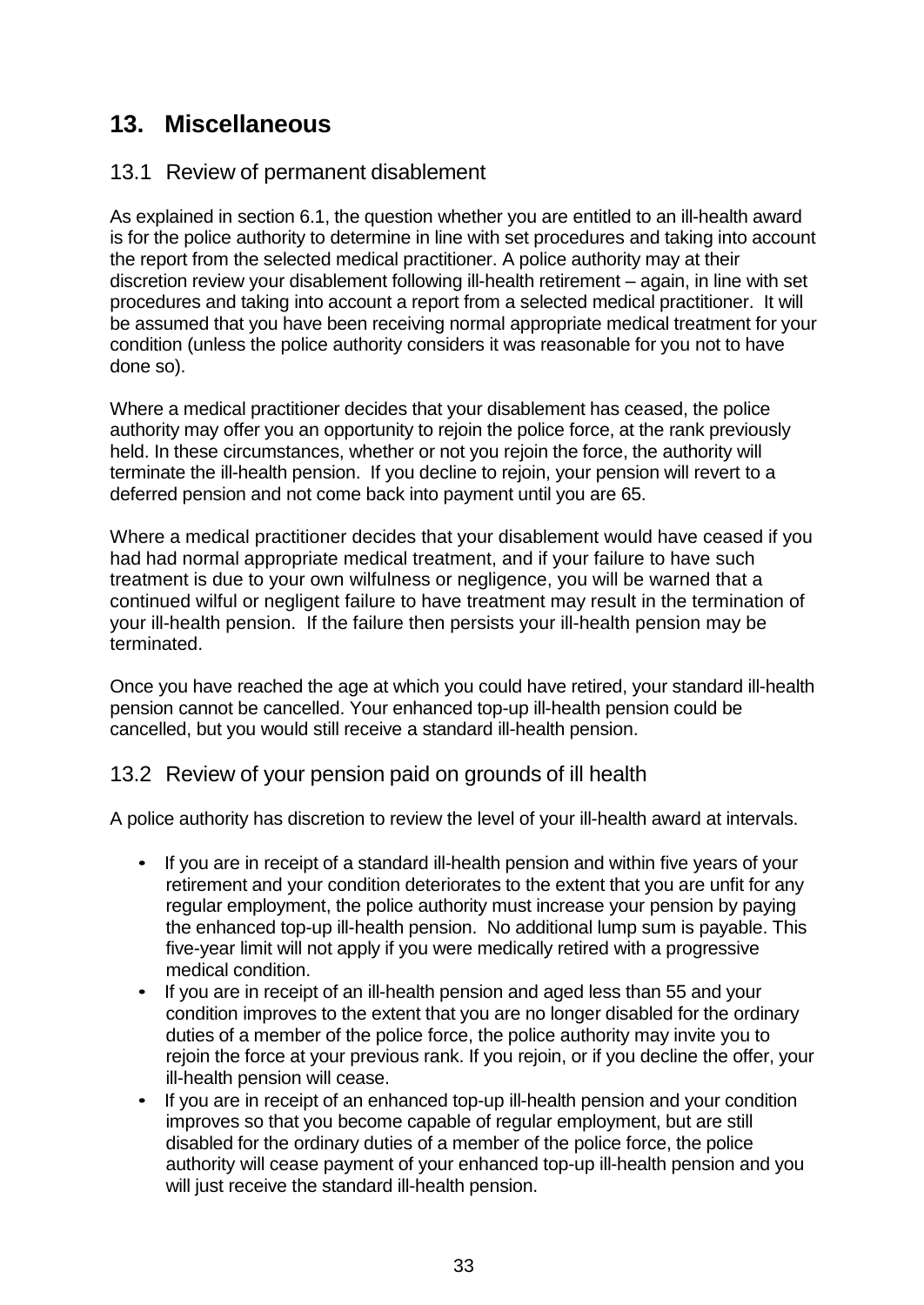• If you are in receipt of a deferred pension paid early on grounds of ill health and your condition improves so that you become capable of regular employment, the police authority will stop payments until you reach age 65.

#### 13.3 Reduction of ill-health and injury awards due to your default

Your ill-health pension may be reduced by up to a half if you substantially contributed to your disablement by your own default.

#### 13.4 Forfeiture of pension

You may have part of your pension forfeited either permanently or temporarily by the police authority if you are convicted of:

- an offence of treason:
- one or more offences under the Official Secrets Acts for which you have been sentenced on the same occasion to at least 10 years' imprisonment; or
- an offence committed in connection with your police service which is certified by the Secretary of State either to have been gravely injurious to the interests of the State or to be liable to lead to a serious loss of confidence in the public service (e.g. conspiracy to pervert the course of justice).

A police authority may review a decision on forfeiture and restore some or all of the pension to the pensioner or someone receiving an award in respect of the pensioner.

#### 13. 5 Assignment of benefits

You are not allowed to assign any of your benefits. This means you cannot give anyone else the right to your entitlements under NPPS. There can therefore be no legal claim against you for assignment.

#### 13.6 Loss of benefits

If you become bankrupt, the payment of your pension will be subject to the Bankruptcy Acts.

#### 13.7 Scheme amendments

The Police Pensions Regulations 2006, which are made under the Police Pensions Act 1976, may be amended from time to time by the Home Office after consulting the Police Negotiating Board. Changes to the Regulations are made by the Secretary of State laying Amendment Regulations before Parliament.

Your force's pensions administrator will have an up-to-date list of amendments.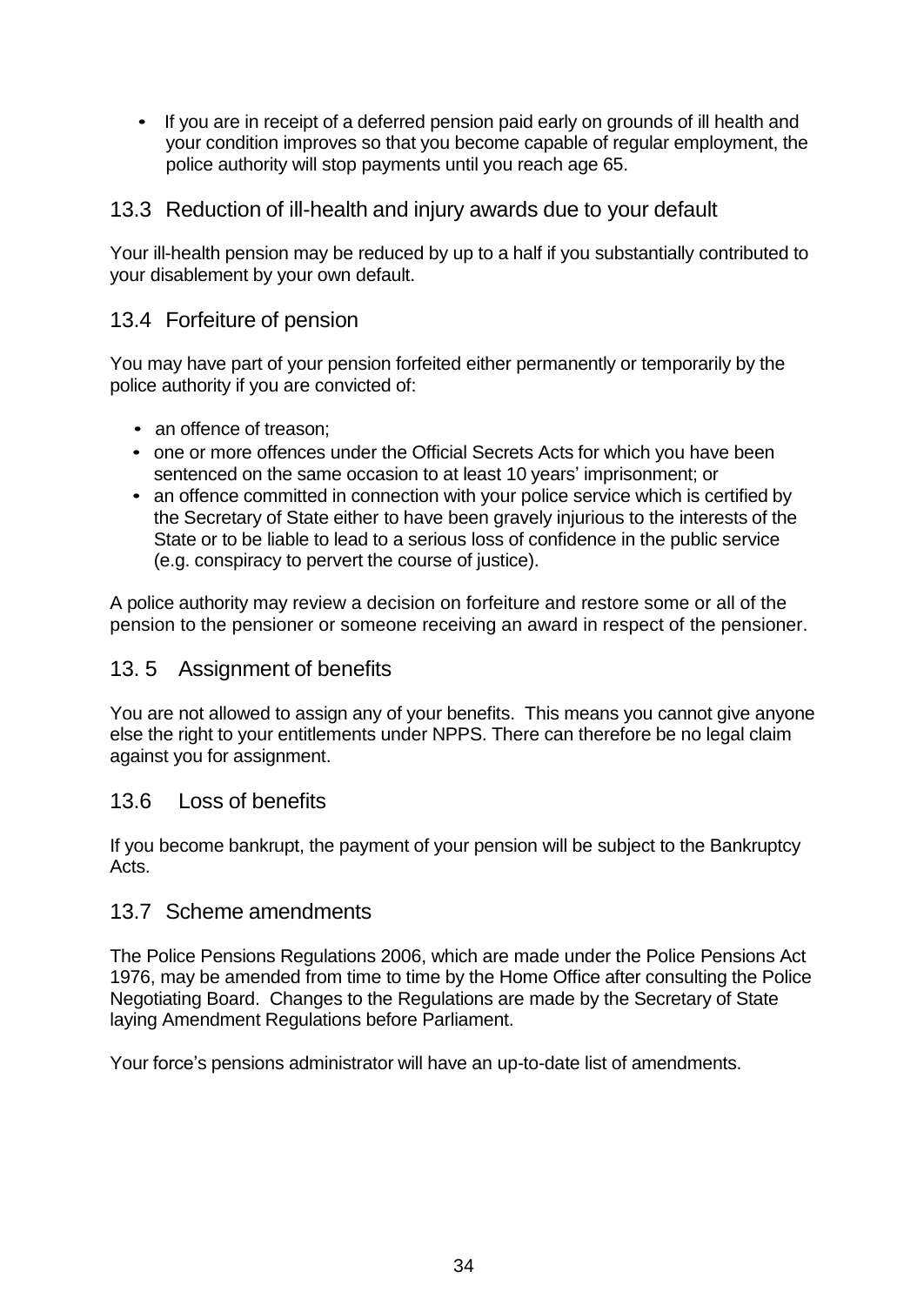## 13.8 HM Revenue limits

NPPS is a 'registered pension scheme' for tax purposes. As a result there are a number of tax concessions.

- contributions are deducted from your pay before tax is calculated
- your lump sum is free of tax, as is the lump sum death grant for your survivors.

However, you should also note the following:

- pension contributions eligible for tax relief cannot exceed your total taxable earnings in any tax year
- there are limits on the benefits that you can take at retirement without incurring an additional tax charge, but you are unlikely to be affected by these unless you are in a very senior post or you have very large pension benefits in addition to your NPPS entitlements.

If you think you may be affected by these limits you should contact your force's pensions administrator who will be able to give you further details.

#### 13.9 DWP tracing service

Information about NPPS, including the address of your police authority as your administrator of NPPS, and the address of the Police Human Resources Unit in the Home Office, has been given to the DWP Tracing Service.

The Tracing Service's main purpose is to provide a central tracing service for exmembers of pension schemes with pension entitlements (and their dependants) who have lost touch with former employers. Its address is:

Pension Tracing Service Tyneview Park Whitley Road Newcastle upon Tyne NE98 1BA Tel: 0845 600 253[7](http://www.thepensionservice.gov.uk/) [www.thepensionservice.gov.uk](http://www.thepensionservice.gov.uk/)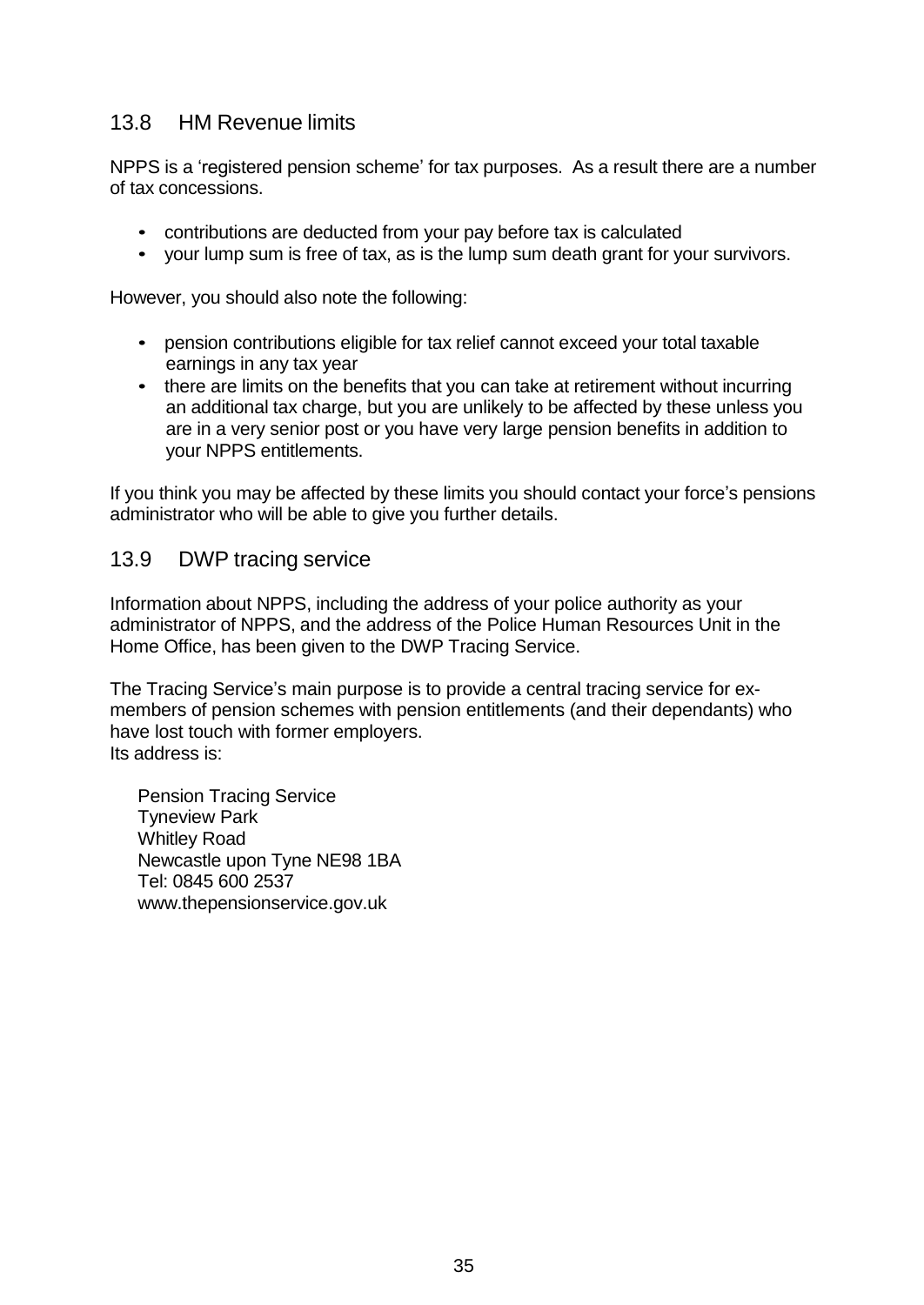## **14. Appeals and complaints**

### 14.1 General

There is a range of appeals procedures within NPPS and some of these are complex. In the first instance, if you have any appeal or complaint, you should approach your force's pensions administrator, who will also be able to explain the various procedures and the courses of action which are open to you.

In general, you should try to resolve a problem with the police authority in the first instance. If you fail to reach a satisfactory resolution, you may then wish to consider some of the other avenues which are explained below. Note, however, that the time limit for approaching the courts (see section 14.3 below) runs from the date of the decision which is the subject of the appeal and is not extended to take account of attempts at resolution with the authority.

If you are a serving officer, you can contact your staff association for advice. If you are a retired officer and you are unsure of where to turn to for advice in a dispute, you may wish to contact the National Association of Retired Police Officers (NARPO), NARPO House, 38 Bond Street, Wakefield, West Yorkshire, WF1 2QP. NARPO may also have a local branch at your force.

Specified procedures are laid down in the NPPS Regulations for appeals against medical decisions (section 14.2 below). Other appeals are likely to involve appeal to the Crown Court (section 14.3) or to a tribunal (section 14.4).

#### 14.2 Medical appeals

If you are dissatisfied with a decision by a medical practitioner selected by the police authority, you may appeal against it. You must give notice of your appeal within 28 days of receiving a copy of the medical practitioner's report.

If the report relates to your eligibility for awards payable on grounds of permanent disablement, you must support your appeal with a report from your own doctor which disagrees with that of the selected medical practitioner. The selected medical practitioner will be asked to reconsider his or her report. If this does not resolve the matter, a third registered medical practitioner will be asked to give an opinion which, if it disagrees with the selected medical practitioner, will be final.

If the report relates to permanent disablement (whether for the ordinary duties of a member of the police force, or for any regular employment) you may appeal to a Medical Appeal Board. You must normally give notice of your appeal to your police authority within 28 days of receiving the report from the selected medical practitioner.

It is possible, before the appeal is sent off to the board, for you and the police authority to agree that the matter be referred back to the medical practitioner under the internal review procedure.

The decision of the appeal board is final subject to review by the courts or reconsideration by the board, with the agreement of the police authority.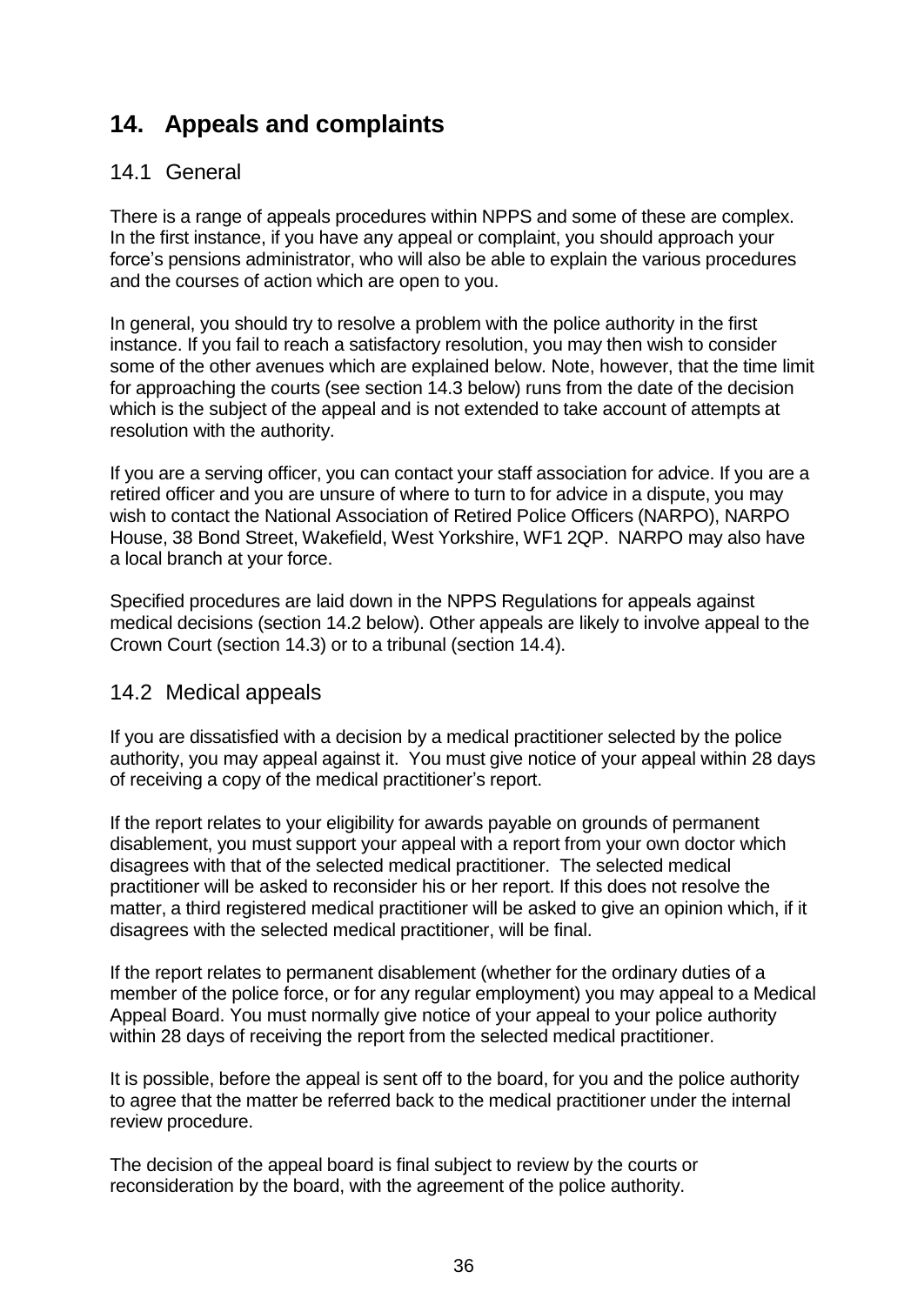## 14.3 Appeal to Crown Court

If you are aggrieved by the police authority's decision in respect of an award you may be able to appeal to the Crown Court.

There is a time limit of 21 days for lodging an appeal to the Crown Court, which runs from the date of the decision which is the subject of the appeal.

#### 14.4 Appeal to a tribunal

If you are serving as an Inspector of Constabulary or are engaged on relevant service under section 97 of the Police Act 1996 (e.g. overseas service), and you are aggrieved by:

- a refusal to make a pension award to you, or to make a larger award to you, or
- a decision that your refusal to accept medical treatment is unreasonable, or
- a decision to forfeit your award

you may give notice of appeal to the Secretary of State, giving your grounds for appeal. The Secretary of State will then appoint an appeal tribunal to hear the appeal.

#### 14.5 Internal dispute resolution procedures

If you have a complaint about the NPPS, or its administration, which you are not pursuing by means of an appeal under the medical appeal procedures, or to the Crown Court or to a tribunal, you should approach your force's pensions administrator in the first instance.

You will be entitled to receive a written explanation relating to your complaint. If you still feel that you have a valid complaint, you (or someone representing your interests, such as your staff association) can make an appeal to the Treasurer of your police authority or to the Home Office if the matter relates to a direct responsibility of the Secretary of State under the Police Pension Regulations.

There are time limits for making applications. More details, together with forms for your use, are available from your force's pensions administrator.

#### 14.6 The Pensions Advisory Service (TPAS)

If at any time you have a problem in relation to NPPS with the police authority for your force or the Home Office, you may approach the Pensions Advisory Service (TPAS). TPAS is available to assist members and beneficiaries of occupational pension schemes in connection with any difficulties which they may have in relation to their scheme and which they have failed to resolve with the trustees or administrators of those schemes. TPAS is located at: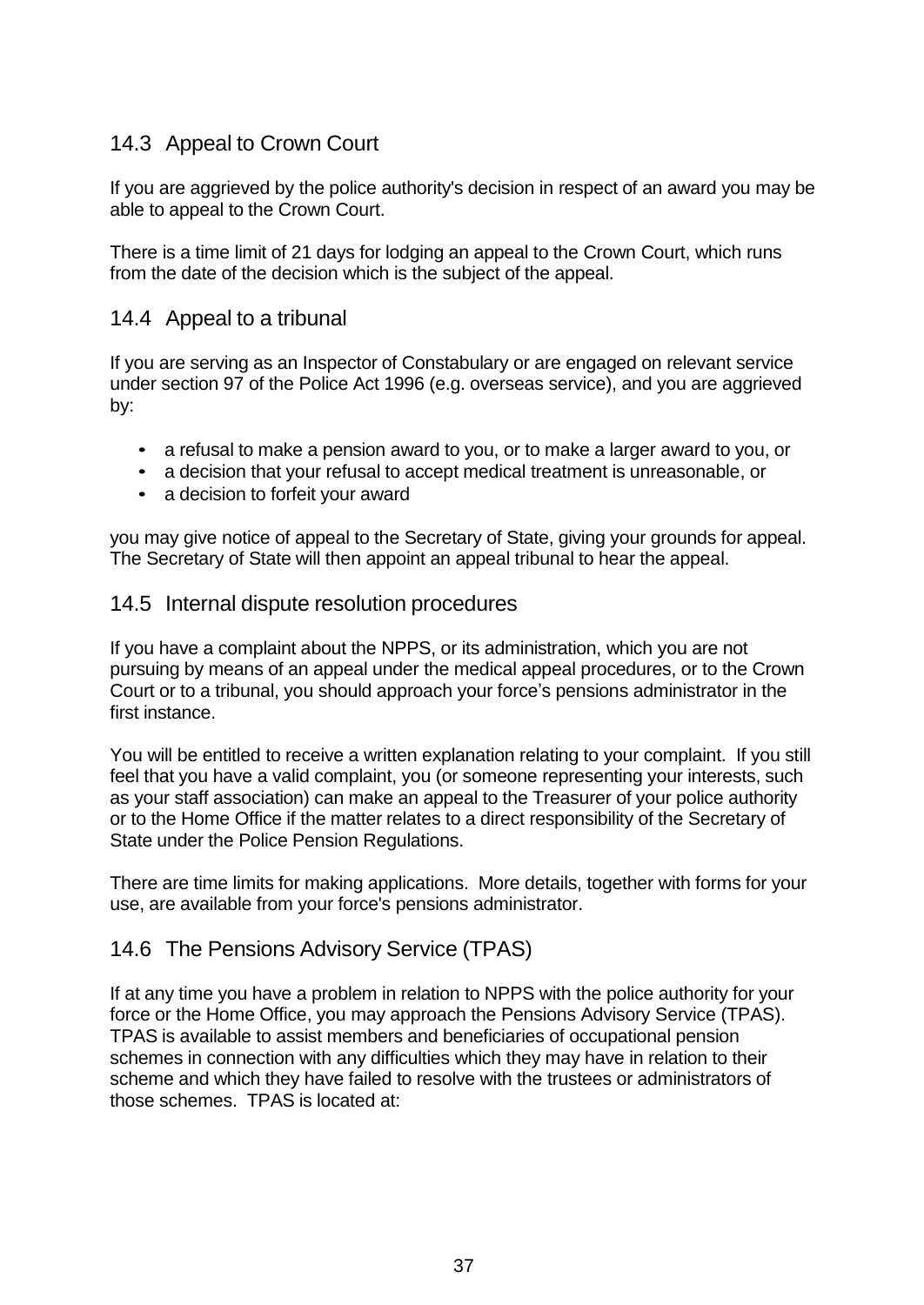11 Belgrave Road, London SW1V 1RB. Tel: 0845 601 2923 Fax: 0207 233 8016 Web site: [www.pensionsadvisoryservice.org.uk](http://www.pensionsadvisoryservice.org.uk/)

### 14.7 Pensions Ombudsman

If TPAS is unable to resolve your problem, you can approach the Pensions Ombudsman (based at the same address as TPAS, but telephone 020 7834 9144 and website www.pensions-ombudsman.org.uk). The Pensions Ombudsman has the power to investigate and determine complaints or disputes of fact or law in relation to occupational pension schemes, including

- any complaint alleging injustice as a result of maladministration; and
- any question of fact or of law.

However, the Ombudsman cannot investigate a complaint where an appeal under the medical appeal procedures has commenced.

Under the new Internal Dispute Resolution Regulations public service schemes such as NPPS are required to make specific reference to the Pensions Ombudsman's full powers. However, except in limited circumstances, the Pensions Ombudsman Regulations preclude the Ombudsman from accepting a complaint or dispute for investigation and determination unless the matter has first been considered by a scheme's internal dispute resolution procedure. An exception is where action by the pension scheme's administrators or managers under the procedures for resolving disputes is delayed without good reason.

## 14.8 The Pensions Regulator

The Pensions Regulator succeeded the former Occupational Pensions Regulatory Authority (OPRA) on 6 April 2005 and regulates occupational schemes such as NPPS. The Regulator's main objectives include the protection of benefits of members of workbased pension schemes and the promotion of good administration of pension schemes. The Regulator is able to intervene in the running of schemes where there have been breaches of legislation. The Pensions Regulator can be contacted at:

Napier House Trafalgar Place **Brighton** East Sussex BN1 4DW. Tel: 0870 606 363[6](http://www.thepensionsregulator.gov.uk/) [www.thepensionsregulator.gov.uk](http://www.thepensionsregulator.gov.uk/)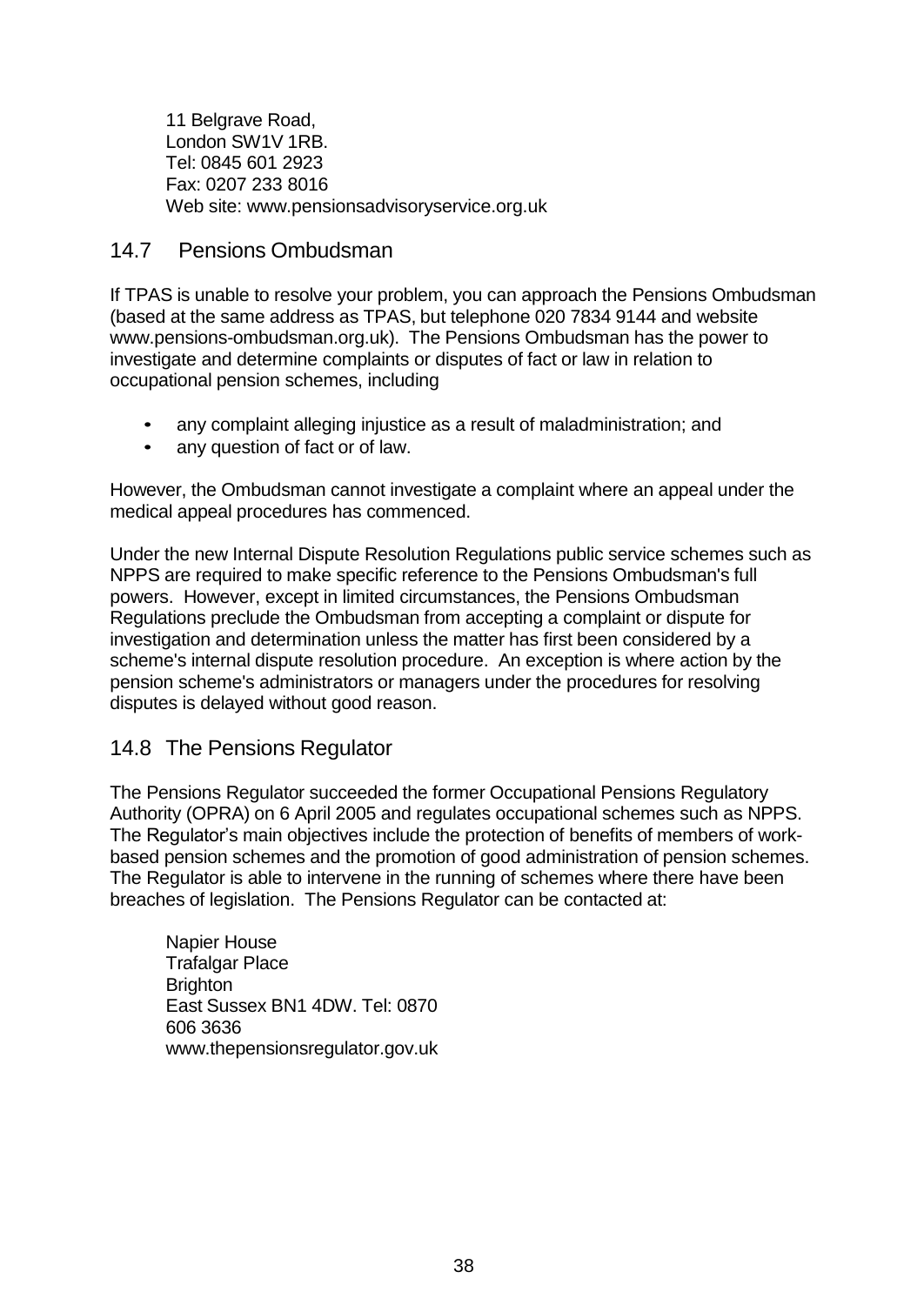## **Glossary**

Some of the specialist terminology used in relation to pensions is explained below.

| Abatement                                           | The temporary reduction in pension payments<br>which may be imposed by a police authority if a<br>police officer is re-engaged after retirement.                                                                                                                                                                                                                                                                                                                           |
|-----------------------------------------------------|----------------------------------------------------------------------------------------------------------------------------------------------------------------------------------------------------------------------------------------------------------------------------------------------------------------------------------------------------------------------------------------------------------------------------------------------------------------------------|
| Accrual                                             | The rate at which pension benefits build up with<br>increases of pensionable service.<br>Single accrual is where benefits build up evenly<br>for every year of service, as in NPPS.<br>Dual accrual is where benefits build up more<br>quickly after an initial period, as in PPS where<br>each year of service above 20 counts double.                                                                                                                                    |
| Active member                                       | A serving officer who is contributing to one of the<br>police pension schemes.                                                                                                                                                                                                                                                                                                                                                                                             |
| <b>Additional Voluntary</b><br>Contributions (AVCs) | Personal pension contributions made by an officer<br>who is a member of PPS to give pension benefits<br>in addition to the police pension entitlement. This<br>money purchase facility is only available in PPS or<br>to former PPS members who transfer to NPPS<br>and carry on making AVC contributions.                                                                                                                                                                 |
| Approved career break                               | A period when your force has agreed that you can<br>take extended unpaid leave with the right to return<br>to work at the same rank as when you left. During<br>this time, your continuity of service is maintained.<br>Even though you are not paying pension<br>contributions, and will not accrue pensionable<br>service, you will remain a member of PPS or<br>NPPS (unless you have opted out) and will be<br>able to resume contributions on your return to<br>work. |
| Beneficiary                                         | An individual who receives pension benefits.                                                                                                                                                                                                                                                                                                                                                                                                                               |
| Civil partner                                       | A person of the same sex with whom you have<br>formed the legal relationship of civil partnership by<br>registration.                                                                                                                                                                                                                                                                                                                                                      |
| Club terms                                          | The comparatively favourable terms under which<br>service may be transferred into or out of PPS or<br>NPPS from or to another public sector pension<br>scheme which participates in the Public Sector<br><b>Transfer Club.</b>                                                                                                                                                                                                                                             |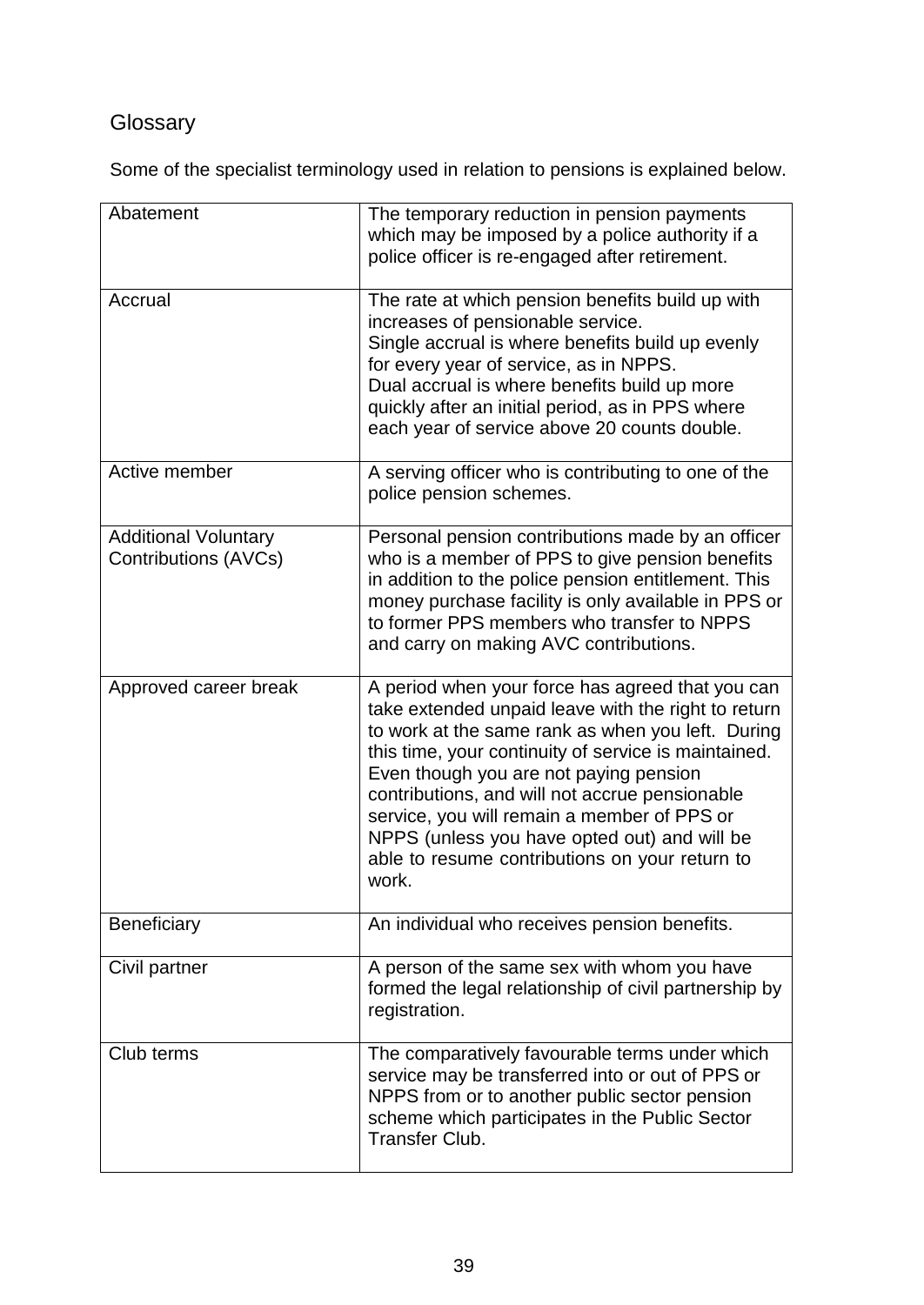| Compulsory retirement age                  | The age at which you must retire and which<br>depends on your rank, as follows:                                                                                                                                                                                                                                                                                                                                                                      |
|--------------------------------------------|------------------------------------------------------------------------------------------------------------------------------------------------------------------------------------------------------------------------------------------------------------------------------------------------------------------------------------------------------------------------------------------------------------------------------------------------------|
|                                            | for a constable, sergeant. inspector or chief<br>inspector, 60 years                                                                                                                                                                                                                                                                                                                                                                                 |
|                                            | for an officer with any higher rank, 65 years.                                                                                                                                                                                                                                                                                                                                                                                                       |
|                                            | The date may be postponed by the chief constable<br>(in the case of an officer of the rank of<br>superintendent or below) or the police authority (in<br>the case of an officer above the rank of<br>superintendent).                                                                                                                                                                                                                                |
| Declared partner                           | A term used in this guide to describe someone<br>with whom you live and have an exclusive,<br>committed and long-term relationship, but who is<br>not married to you and is not your civil partner,<br>and with whom you have completed a declaration<br>(see section 5.5.2).                                                                                                                                                                        |
| Deferred pension                           | Pension rights held by someone who has left a<br>pension scheme before the age at which a<br>pension would normally be payable to them -<br>these are deferred in the sense that they are not<br>payable on leaving but at a future date.<br>A deferred pension is payable at age 65 in NPPS<br>unless you are permanently disabled for regular<br>employment, with additional restrictions if you<br>have left the service on disciplinary grounds. |
| Deferred member                            | An individual who is entitled to a deferred pension.                                                                                                                                                                                                                                                                                                                                                                                                 |
| Dependant                                  | Someone who depends on you – either financially,<br>or because they are disabled.                                                                                                                                                                                                                                                                                                                                                                    |
| Enhancement and enhanced<br>service        | Additions to pensionable service (for example, in<br>certain cases of ill-health retirement) which<br>therefore increase (enhance) the pension payable.                                                                                                                                                                                                                                                                                              |
| Final pensionable pay                      | The pay on which pension benefits are based. It<br>will often be the pay in the final year before<br>retirement but account is also taken of some<br>previous earnings. Final pensionable pay is<br>always calculated as full-time pay.                                                                                                                                                                                                              |
| <b>Guaranteed Minimum</b><br>Pension (GMP) | The minimum pension that must be provided by a<br>contracted-out salary-related scheme (such as<br>PPS and NPPS) for pensions accrued from<br>service or employment between 1978 and 1997.                                                                                                                                                                                                                                                           |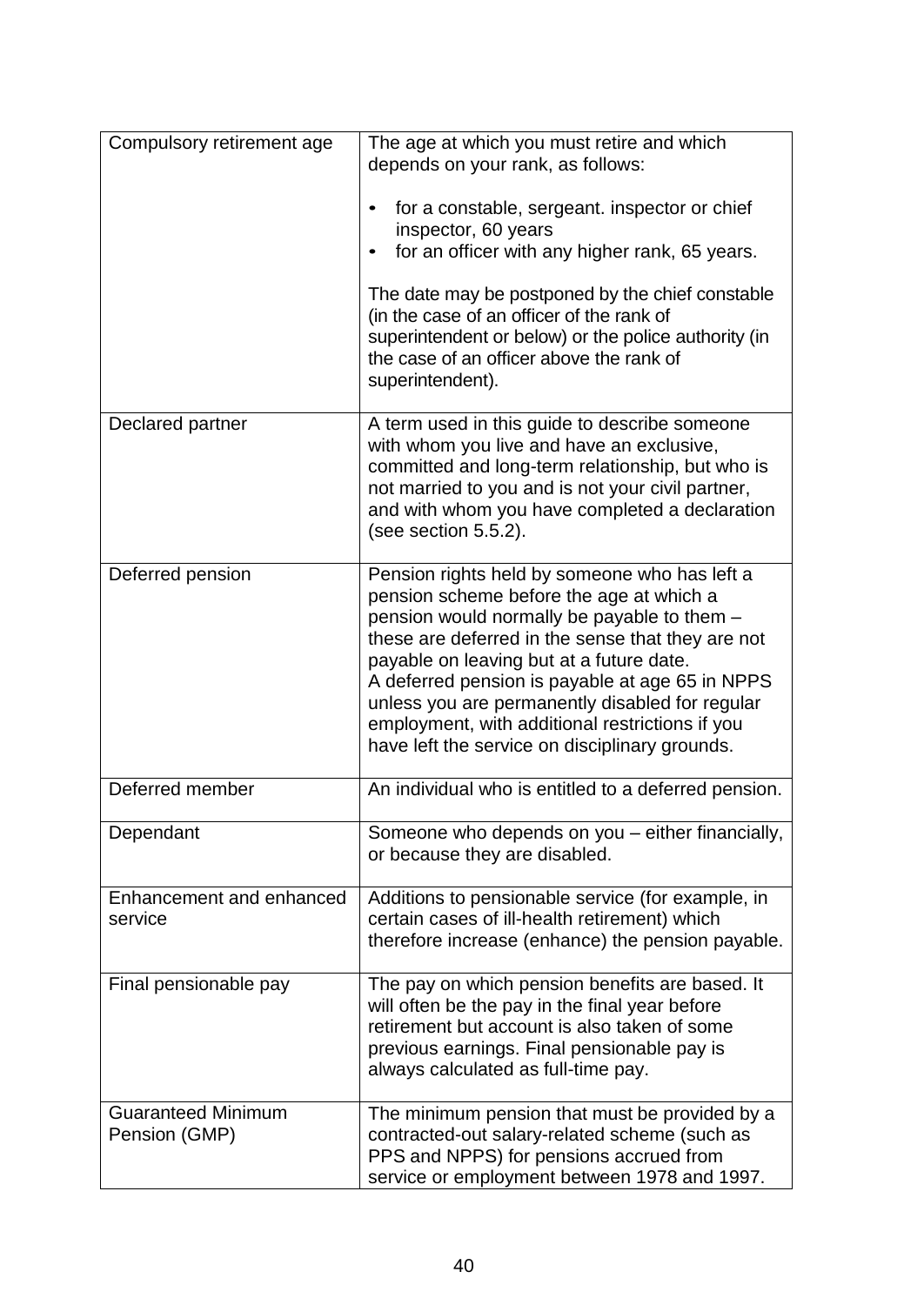|                               | The GMP is roughly equivalent to the State<br>Earnings-Related Pension Scheme (SERPS)<br>which would have been payable if PPS/NPPS had<br>not been contracted out. (Police pensions are<br>always equal to or greater than the GMP).                                                                                                                                                 |
|-------------------------------|--------------------------------------------------------------------------------------------------------------------------------------------------------------------------------------------------------------------------------------------------------------------------------------------------------------------------------------------------------------------------------------|
| <b>HM Revenue and Customs</b> | The Government department responsible for the<br>business of the former Inland Revenue and HM<br><b>Customs and Excise.</b>                                                                                                                                                                                                                                                          |
| Money purchase                | A pension arrangement in which the pension paid<br>is related to the size of the individual's pension<br>fund at retirement, which is determined by the<br>contributions made and the investment return that<br>they have produced (as opposed to a defined<br>benefit scheme where the pension is related to the<br>individual's earnings or some other value fixed in<br>advance). |
| Ordinary pension              | In NPPS, an ordinary pension is payable to an<br>officer who retires on or after reaching age 55.                                                                                                                                                                                                                                                                                    |
| Pension age                   | The age at which a pension other than an ill-<br>health pension may be paid.                                                                                                                                                                                                                                                                                                         |
| Pension credit member         | An ex-spouse or ex-civil partner who has received<br>pension rights under a pension sharing order<br>made on divorce or dissolution of a civil<br>partnership. He/she will receive a police pension<br>at age 60 (in PPS) or 65 (in NPPS).                                                                                                                                           |
| Pension debit member          | An individual who has given over part of his/her<br>pension rights to an ex-spouse or ex-civil partner<br>under a pension sharing order made on divorce or<br>dissolution of a civil partnership.                                                                                                                                                                                    |
| Pensionable pay               | Elements of earnings which are pensionable and<br>on which pension contributions are paid.<br>Pensionable pay in the police currently includes<br>basic salary, London weighting, additional salary<br>on temporary promotion and competence related<br>threshold payments.                                                                                                          |
| Personal pension              | A money purchase pension which is provided<br>through a contract between an individual and a<br>pension provider.                                                                                                                                                                                                                                                                    |
| Qualifying service            | Service (or employment) which qualifies an<br>individual to receive a pension. In the police<br>schemes, qualifying service is generally calendar                                                                                                                                                                                                                                    |